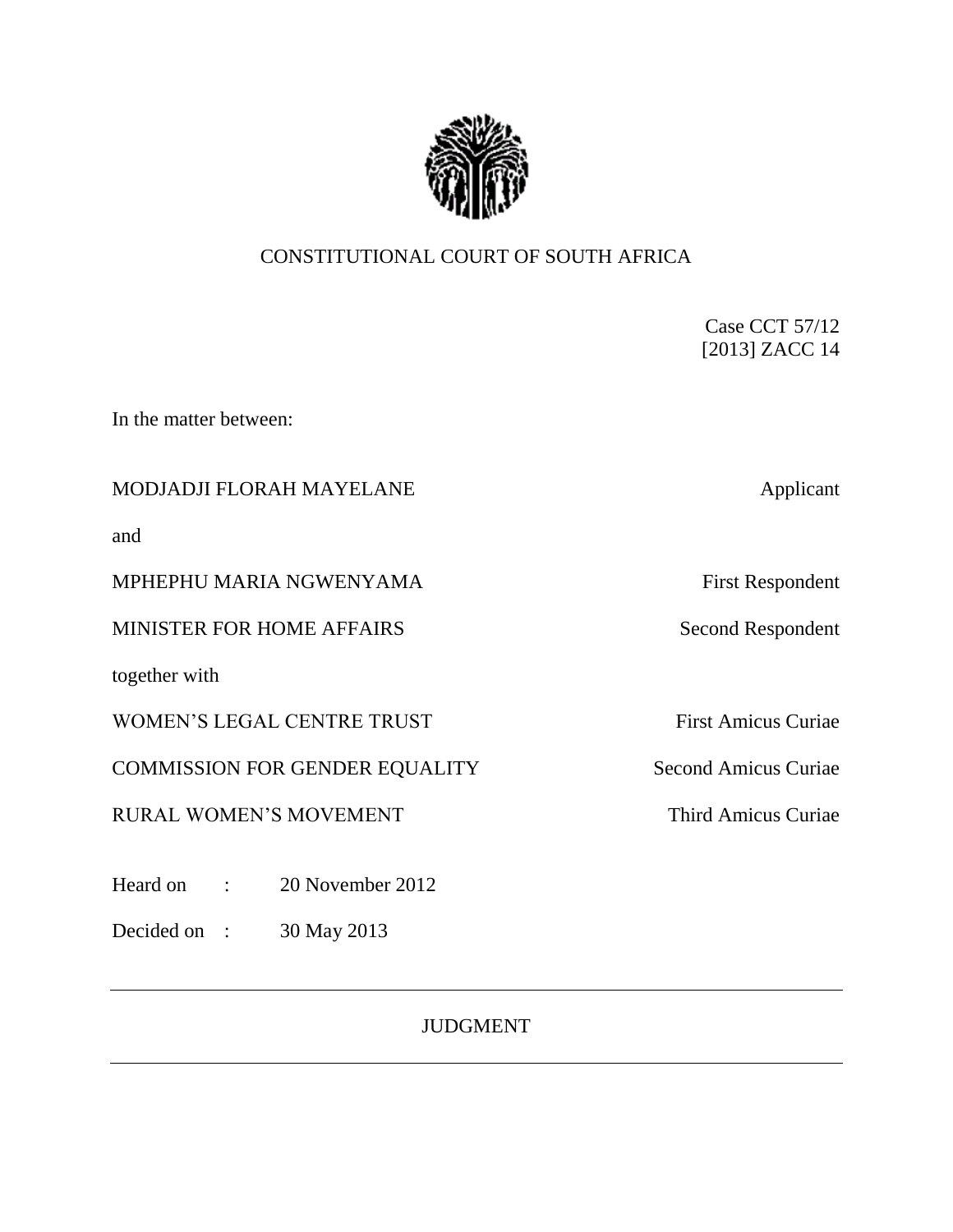FRONEMAN J, KHAMPEPE J AND SKWEYIYA J (Moseneke DCJ, Cameron J and Yacoob J concurring):

### *Introduction*

[1] This case raises questions about the role that the consent of an existing wife (first wife) in a customary marriage plays in relation to the validity of her husband's subsequent polygynous<sup>1</sup> customary marriages. It also deals with the manner in which the content of an applicable rule or norm of customary law should be ascertained and, if necessary, developed in a manner that gives effect to the Bill of Rights.

[2] These issues were not central to the disposal of the case in the North Gauteng High Court, Pretoria (High Court) or on appeal in the Supreme Court of Appeal. It is thus necessary, first, to explain how they came to the fore in the application for leave to appeal before us.

### *Facts and litigation history*

 $\overline{a}$ 

[3] The main protagonists before us are the applicant (Ms Mayelane) and the first respondent (Ms Ngwenyama). The Minister for Home Affairs is the second respondent. She played no active part in the proceedings and abides by the decision of this Court. The Women's Legal Centre Trust (first amicus), the Commission for Gender Equality

<sup>&</sup>lt;sup>1</sup> Polygyny is "polygamy in which a man has more than one wife" as compared to polyandry which is "polygamy in which a woman has more than one husband". *Concise Oxford English Dictionary* 11 ed, revised (Oxford University Press, Oxford 2009).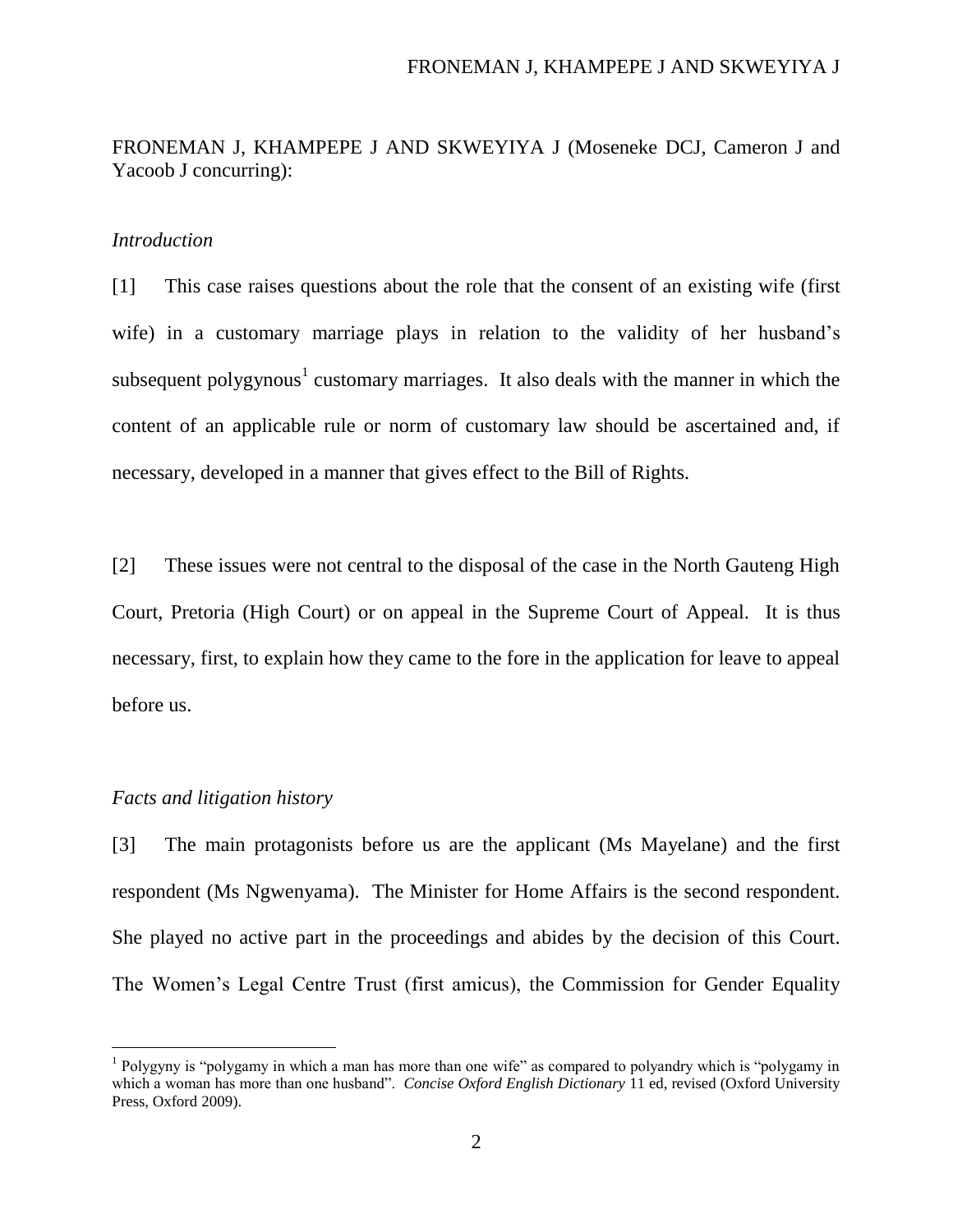(second amicus) and the Rural Women's Movement (third amicus) were admitted as friends of the Court.

[4] Ms Mayelane alleges that she concluded a valid customary marriage with Hlengani Dyson Moyana (Mr Moyana) on 1 January 1984. Ms Ngwenyama alleges that she married Mr Moyana on 26 January 2008. Mr Moyana passed away on 28 February 2009. Both Ms Mayelane and Ms Ngwenyama subsequently sought registration of their respective marriages under the Recognition of Customary Marriages  $Act<sup>2</sup>$  (Recognition Act). Each disputed the validity of the other's marriage. Ms Mayelane then applied to the High Court for an order declaring her customary marriage valid and that of Ms Ngwenyama null and void on the basis that she (Ms Mayelane) had not consented to it. The High Court granted both orders. Ms Ngwenyama took the matter on appeal to the Supreme Court of Appeal. That Court confirmed the order declaring Ms Mayelane's customary marriage valid, but overturned the order of invalidity in relation to Ms Ngwenyama's customary marriage. It found the latter customary marriage to be valid as well. Ms Mayelane now seeks leave to appeal against this latter part of the Supreme Court of Appeal's order.

[5] Although Ms Mayelane alleged in her founding papers in the High Court that Xitsonga customary law required her consent for the validity of her husband's subsequent customary marriage and that she had never consented to his marriage to Ms Ngwenyama,

<sup>&</sup>lt;sup>2</sup> 120 of 1998.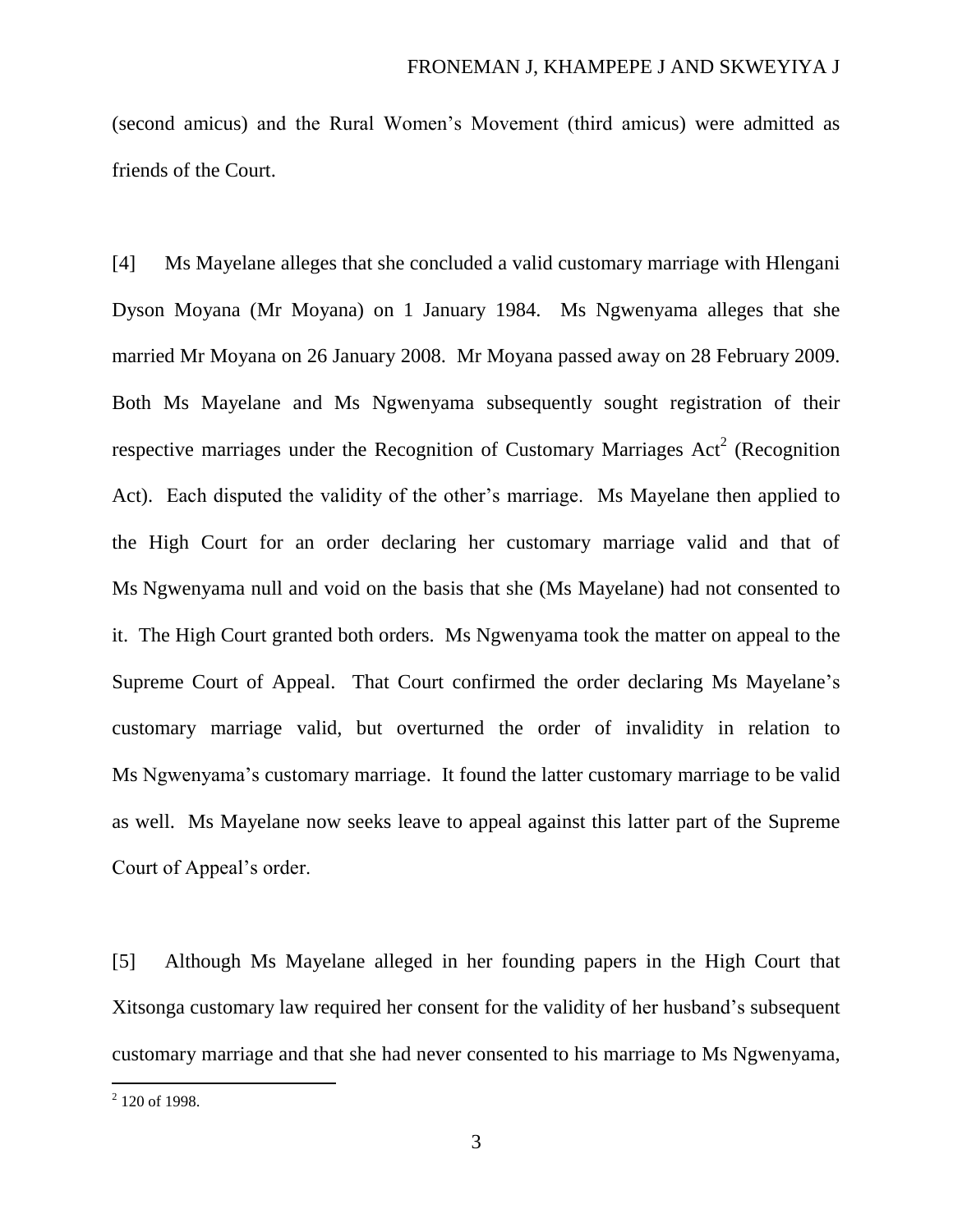this issue was not considered by either the High Court or the Supreme Court of Appeal. Both Courts determined the matter by interpreting and applying section 7(6) of the Recognition  $Act<sup>3</sup>$  and therefore did not consider it necessary to have regard to Xitsonga customary law on the issue of consent. 4

[6] The High Court interpreted section 7(6) as creating an obligatory requirement for the validity of a subsequent customary marriage and held that, if the husband fails to obtain court approval of the written contract regulating the matrimonial property regime of the subsequent marriage, that marriage is void.<sup>5</sup> The Supreme Court of Appeal disagreed and found that the requirements for validity of customary marriages are to be found in section 3 of the Recognition  $Act^6$  and that the consequences of non-compliance with section 7(6) were adequately met by treating subsequent customary marriages as being marriages out of community of property.<sup>7</sup> In other words, the Supreme Court of Appeal found that section 7(6) of the Recognition Act does not relate to the validity of customary marriages, but to the proprietary consequences thereof.

[7] By treating section 7(6) as a requirement for the validity of subsequent customary marriages, the High Court found it unnecessary to deal with the other ground for the

 $3$  Se[e \[31\]](#page-16-0) below for the text of section 7(6).

<sup>4</sup> *MG v BM and Others* 2012 (2) SA 253 (GSJ) (High Court judgment) at paras 21-5 and *MN v MM and Another* 2012 (4) SA 527 (SCA) (Supreme Court of Appeal judgment) at para 11.

 $<sup>5</sup>$  High Court judgment above n 4 at paras 24-5.</sup>

 $6$  Se[e \[28\]](#page-15-0) below for text of section 3(1).

<sup>&</sup>lt;sup>7</sup> Supreme Court of Appeal judgment above n 4 at paras 37-8.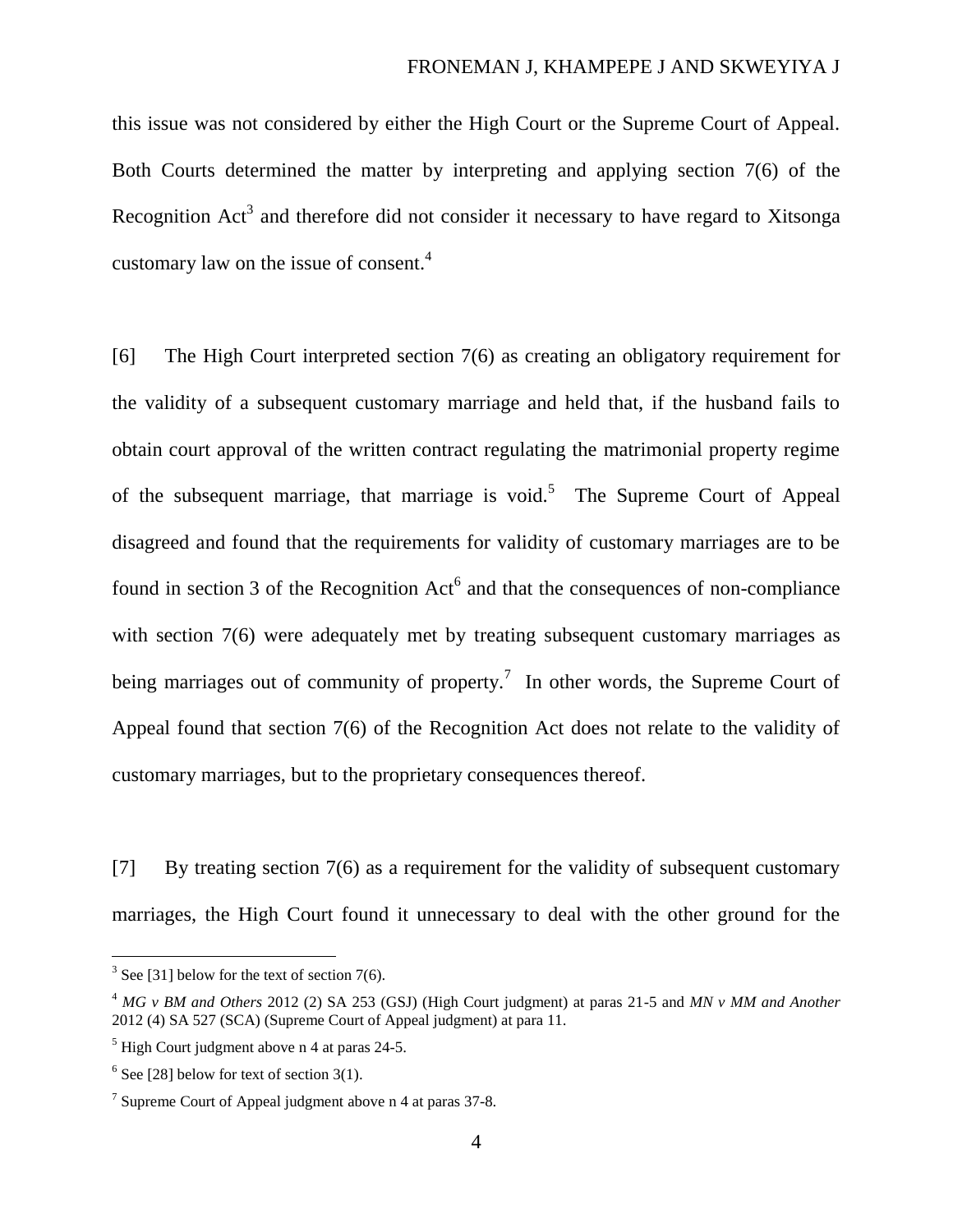alleged invalidity of Ms Ngwenyama's customary marriage (that is, the failure to procure Ms Mayelane's consent in relation thereto). Although the consent issue was argued as an alternative in the Supreme Court of Appeal, that Court did not consider it necessary to deal with the question. The Court reasoned that there was no cross-appeal challenging the High Court's finding "on its acceptance of the validity of the second customary marriage."<sup>8</sup>

[8] This Court directed the parties to address in written argument the question of whether a cross-appeal was necessary to deal with the consent issue and the consequences if it was not. If a cross-appeal was not necessary, the Supreme Court of Appeal should have determined the consent issue.

<span id="page-4-0"></span>[9] In her founding papers in the High Court Ms Mayelane stated that Xitsonga customary law requires the consent of the first wife for the validity of a husband's subsequent customary marriages and that she was never informed nor asked by her husband to consent, nor provided any consent, to his alleged customary marriage to Ms Ngwenyama. Ms Mayelane's brother-in-law (her deceased husband's brother) corroborated this under oath. Ms Ngwenyama did not deny these allegations, but sought to establish the validity of her own marriage to Mr Moyana by denying that Ms Mayelane was ever married to him and by stating that ilobolo negotiations were entered into in relation to her own marriage.

 $\overline{a}$ 

<sup>&</sup>lt;sup>8</sup> Id at para 11.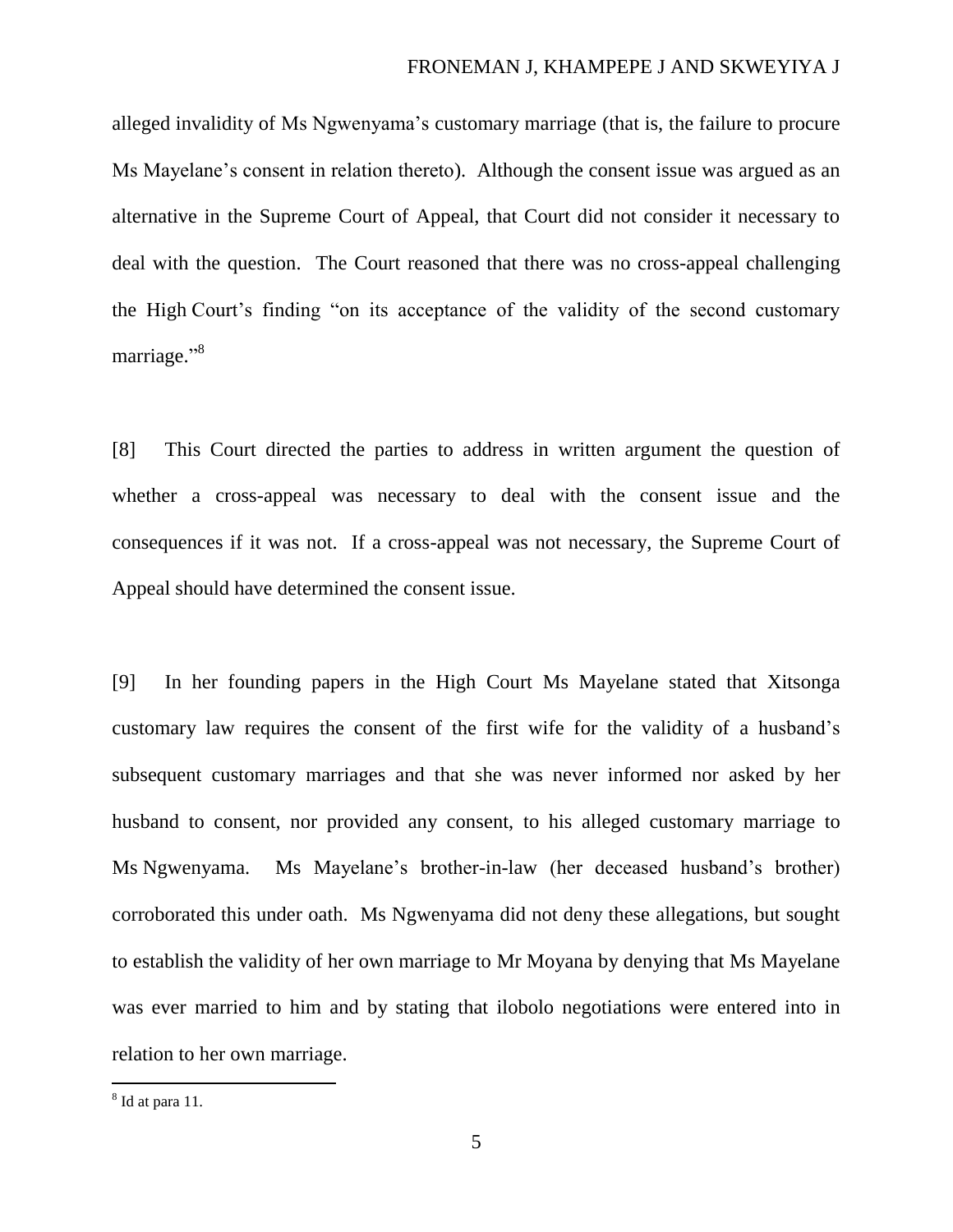[10] Ms Mayelane pointed out in the High Court that the documents to prove the validity of Ms Ngwenyama's marriage were not attached to her affidavit and that this, coupled with the failure to challenge Ms Mayelane's legal assertion regarding the content of Xitsonga customary law and her factual assertion regarding her lack of consent to the marriage, was sufficient evidence to decide the matter in Ms Mayelane's favour.

[11] Ms Ngwenyama and the amici opposed this approach, mainly on the basis that there was insufficient evidence to establish the proper content of the alleged customary rule. They contended that, from available formal sources in the legal literature, it is not clear whether, or to what extent, consent is a requirement for the validity of a subsequent marriage in Xitsonga customary law. In particular, they emphasised that there is a dearth of information on what the personal and proprietary consequences of non-compliance with any requirement of that kind may be.

### *Issues*

- [12] The material issues for determination are:
	- a) Should the consent issue have been determined by the Supreme Court of Appeal?
	- b) Is the consent of a first wife necessary for the validity of her husband's subsequent customary marriage? This entails considering—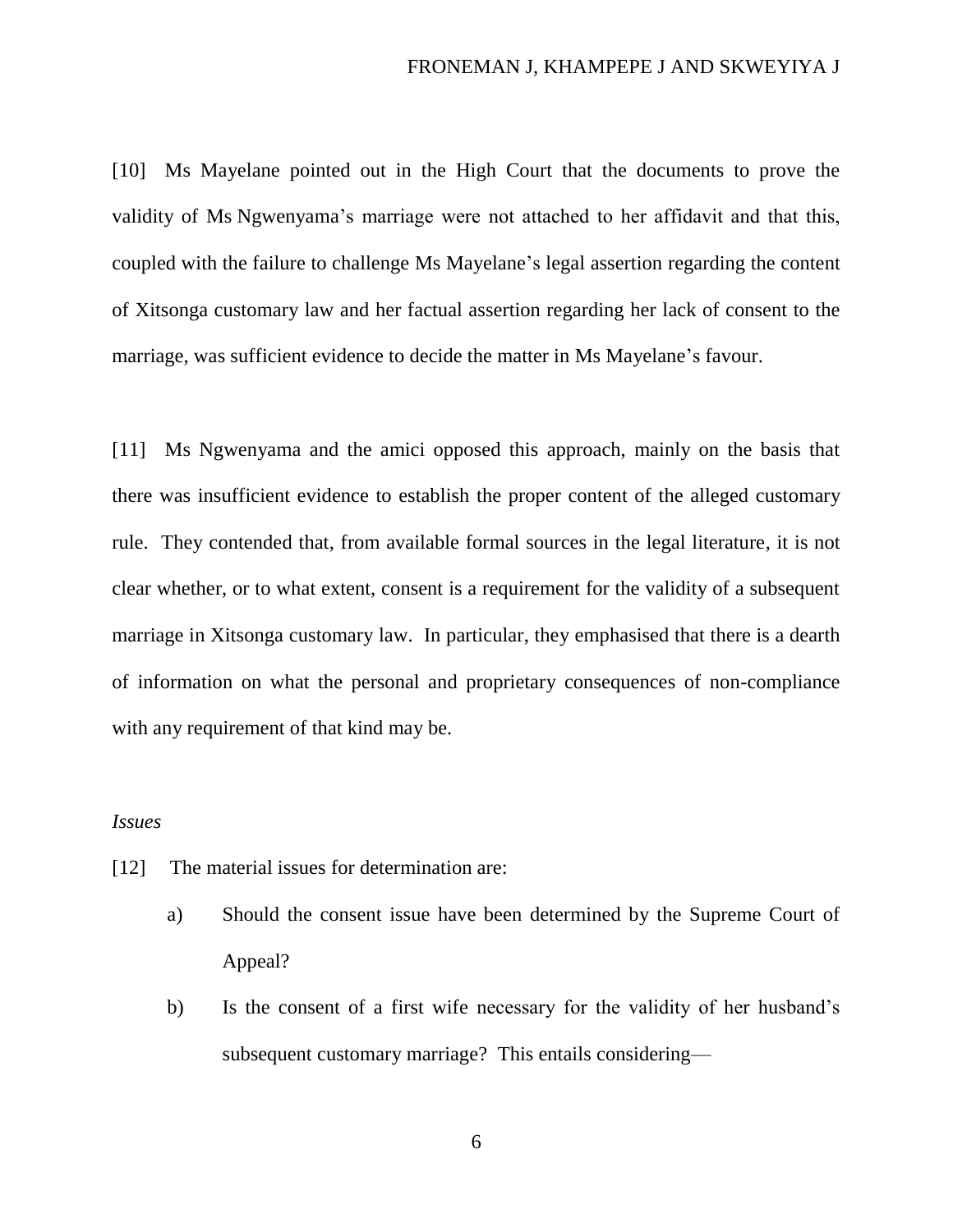- (i) whether the Recognition Act directly prescribes the first wife's consent as a requirement for validity; and
- (ii) whether living Xitsonga custom makes such a prescription.
- c) If neither the express provisions of the Recognition Act nor Xitsonga customary law creates this requirement, does the Constitution require the law to be developed?

### *Approach*

[13] We intend to deal with the issues in the following manner. The parties' contentions will be set out in summary before dealing briefly with the question whether leave to appeal should be granted. We conclude that leave must be granted. The merits of the appeal are initiated by discussing whether a cross-appeal was necessary in the Supreme Court of Appeal in order for the issue of consent to be considered. We find that it was not. We then turn to customary law under the Constitution and the Recognition Act in general, before dealing with the crucial issue of consent under both the Recognition Act and Xitsonga customary law. In the course of doing this we set out the manner in which the content of Xitsonga customary law was ascertained in this Court. We conclude that the Recognition Act is premised on a customary marriage that is in accordance with the dignity and equality demands of the Constitution and that Xitsonga customary law must be developed, to the extent that it does not yet do so, to include a requirement that the consent of the first wife is necessary for the validity of a subsequent customary marriage. Because this finding might unfairly prejudice parties to existing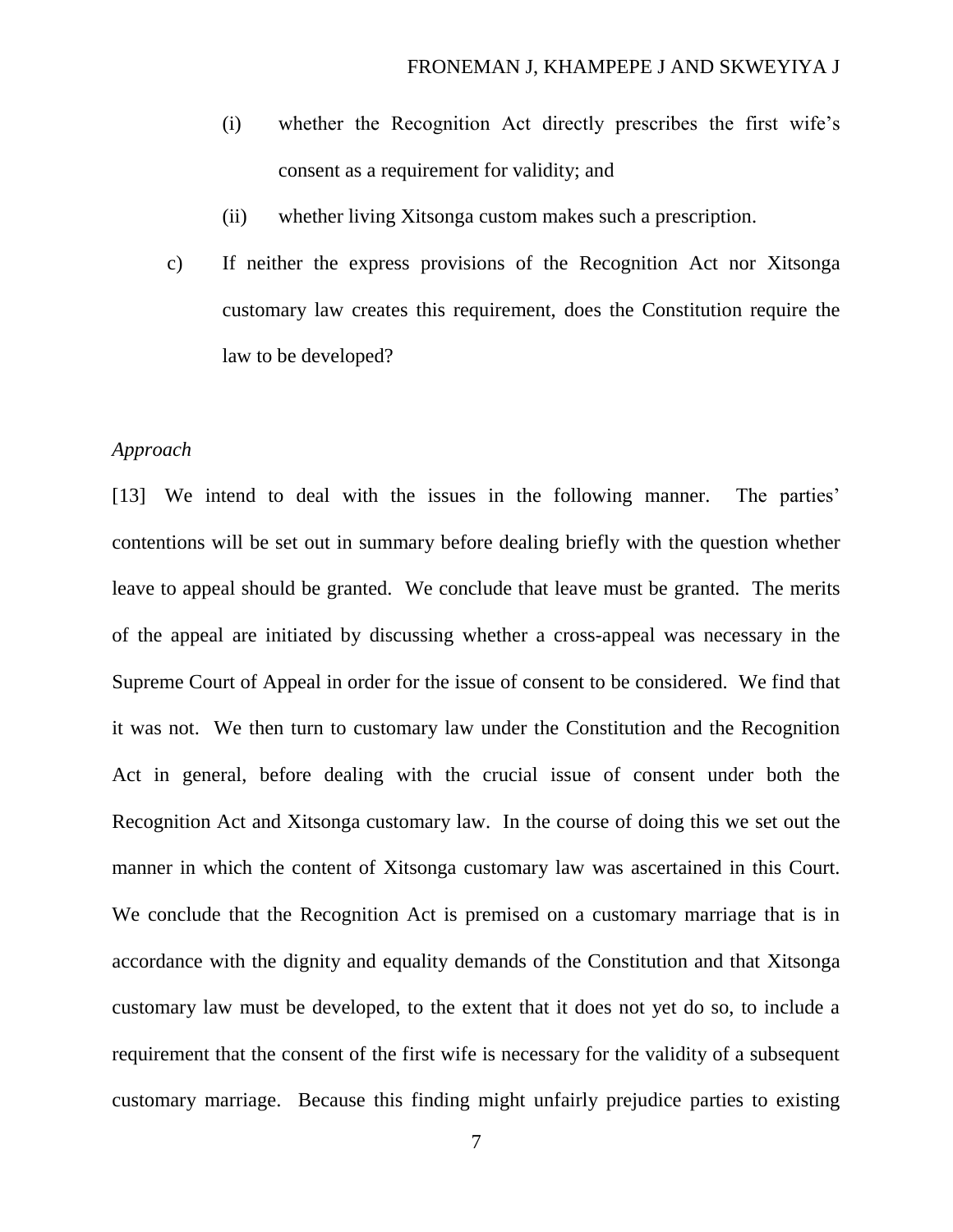customary marriages, the order will only have prospective effect. We nevertheless conclude that Ms Ngwenyama's marriage was invalid because Ms Mayelane was not informed thereof, in contravention of Xitsonga customary law as it existed at the time.

#### *The parties and their contentions*

[14] The written and oral argument of the parties and amici contributed much to the substance of the judgment, and for that we wish to express our gratitude to them. We do not intend to set out their respective contentions in any detail.

[15] In brief summary the following can be stated. There was agreement that a crossappeal by Ms Mayelane was not necessary in order for the Supreme Court of Appeal to have determined the consent issue; that constitutional matters of importance are raised in this Court in relation to the consent issue; and that it would accordingly be in the interests of justice to grant leave to appeal. Ms Mayelane argued that the consent issue could be determined on a proper interpretation of the Recognition Act, but submitted that even if the consent issue fell to be determined according to non-statutory customary law, it could be decided in her favour on the record before us. That approach found no support from any of the other participants in the proceedings. Ms Ngwenyama and all three amici contended that there was insufficient information on record to make definitive findings on whether consent was a requirement under customary law for the validity of subsequent marriages and what the personal and proprietary consequences of non-compliance in customary law were if consent was indeed required but not obtained. All agreed that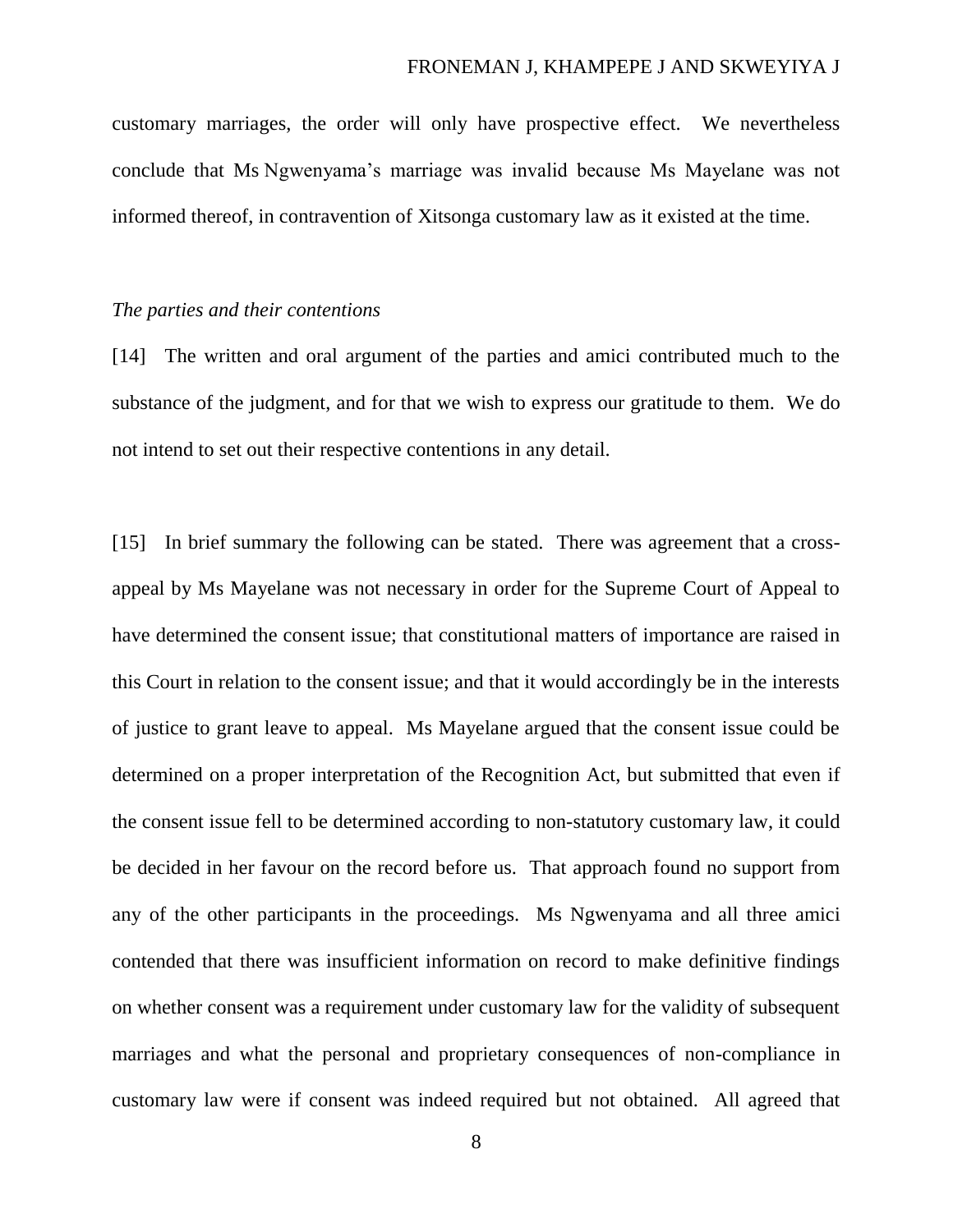further information on these aspects was required, but differed on whether the matter should be referred back to the High Court to obtain the necessary information or whether this Court should undertake that task. There were also nuanced differences in the parties' arguments on the extent to which consent should be a requirement for subsequent customary marriages if it was not already a requirement.

### *Condonation*

[16] There are three condonation applications before this Court: the applicant's late filing of the application for leave to appeal and the applicant's late filing of the record.<sup>9</sup> We discuss each of these in turn. Condonation will be granted if it is in the interests of justice to do so.<sup>10</sup> The interests of justice must be determined by reference to all relevant factors, including the nature of the relief sought, the extent and cause of the delay, the nature and cause of any other defect in respect of which condonation is sought, the effect on the administration of justice, prejudice and the reasonableness of the applicant's explanation for the delay or defect. $^{11}$ 

[17] This matter raises fundamental issues regarding the relationship between customary law, legislation dealing specifically with customary law and the Constitution.

<sup>&</sup>lt;sup>9</sup> In addition, the second and third amici applied for condonation for the late filing of their application to be admitted as amici. Condonation for the late filing of the application was granted by this Court in an order dated 19 October 2012.

<sup>10</sup> *Brummer v Gorfil Brothers Investments (Pty) Ltd and Others* [2000] ZACC 3; 2000 (2) SA 837 (CC); 2000 (5) BCLR 465 (CC) at para 3.

 $^{11}$  Id.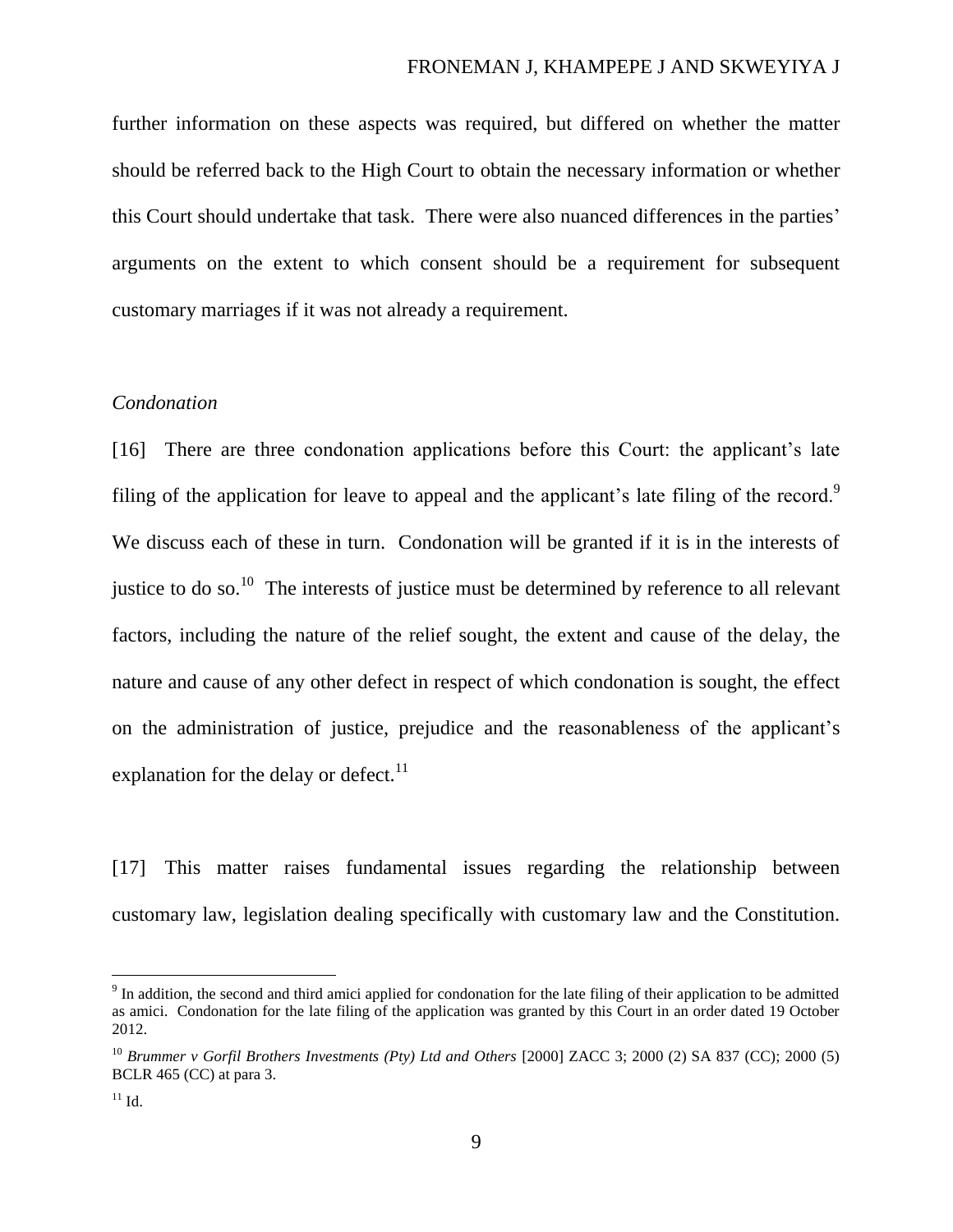The outcome of this judgment will affect not only the parties before us but entire communities who live according to Xitsonga custom. Furthermore, this judgment may more broadly affect the courts' jurisprudence related to the development of customary law. The applicant seeks condonation for the late filing, by one day, of the application for leave to appeal and, by 13 days, of the record. Given the importance of the issues in this matter, the fairly short period of delay and the fact that there has been no prejudice as a result of the late filings, we find it is in the interests of justice to grant both of the applicant's applications for condonation.

[18] The amici have provided invaluable submissions throughout the proceedings before this Court. In particular, the amici's submissions in response to this Court's request for further information regarding Xitsonga customary law have been crucial to the outcome of this case. In addition, neither of the parties opposes the first amicus' application for condonation and the delay of approximately two weeks, while not insignificant, has been adequately explained by the first amicus. Accordingly, it is in the interests of justice to grant the first amicus' application for condonation.

#### *Leave to appeal*

 $\overline{a}$ 

[19] Leave to appeal is granted where the dispute raises a constitutional issue and where it is in the interests of justice to do so.<sup>12</sup>

<sup>&</sup>lt;sup>12</sup> Section 167(3)(b) read with section 167(6) of the Constitution. See also *Everfresh Market Virginia (Pty) Ltd v Shoprite Checkers (Pty) Ltd* [2011] ZACC 30; 2012 (1) SA 256 (CC); 2012 (3) BCLR 219 (CC) at para 17 and *S v Boesak* [2000] ZACC 25; 2001 (1) SA 912 (CC); 2001 (1) BCLR 36 (CC) at para 12.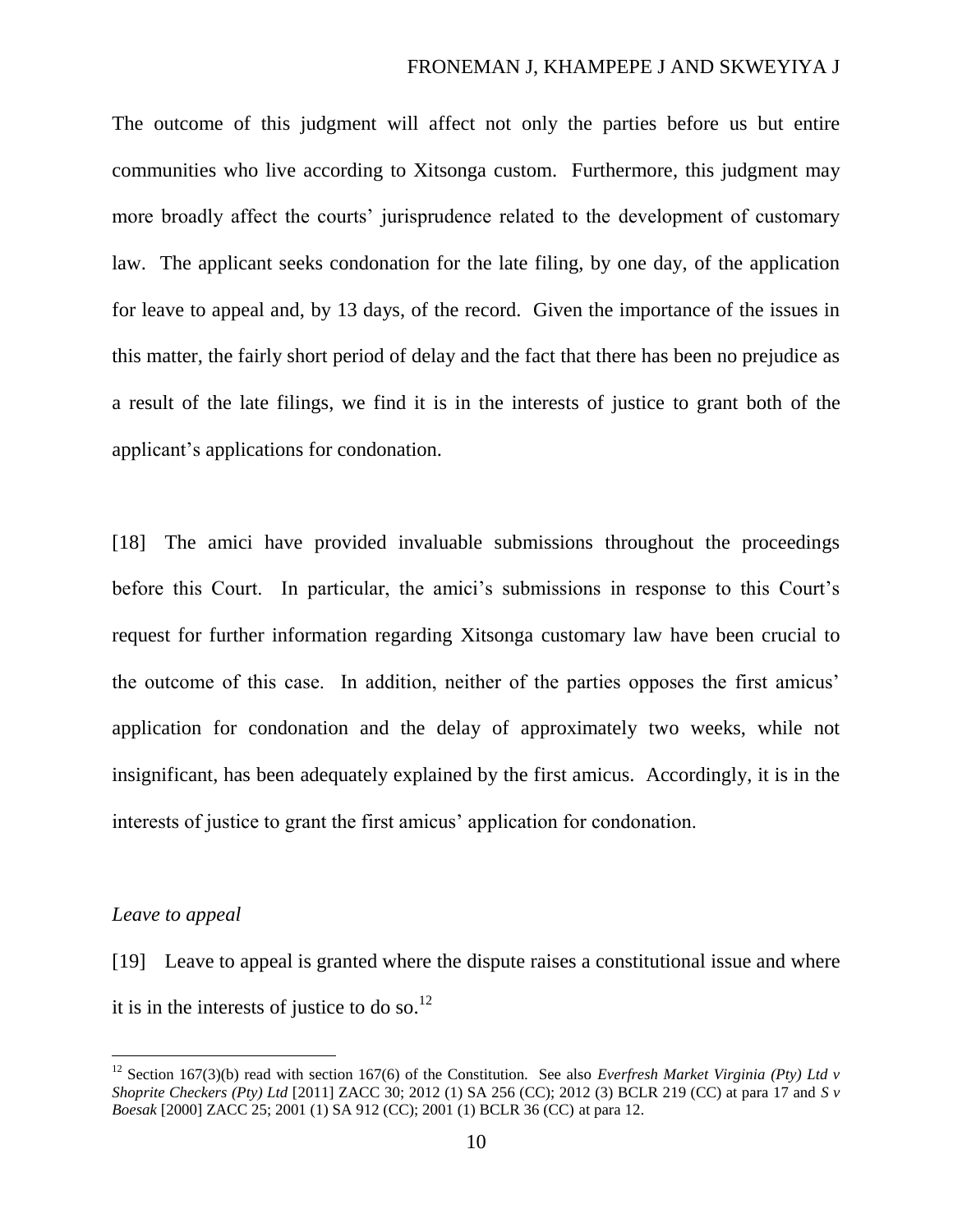[20] The present matter clearly raises constitutional questions insofar as it relates to the interpretation of legislation envisaged by the Constitution<sup>13</sup> and the fundamental rights to equality<sup>14</sup> and human dignity.<sup>15</sup> This case also implicates the courts powers and obligations both to apply customary law<sup>16</sup> and to promote the spirit, purport and objects of the Bill of Rights when developing customary law.<sup>17</sup>

[21] Furthermore the question whether, in terms of customary law, the consent of the first wife in a customary marriage is necessary for the validity of her husband's subsequent customary marriage is an important and pressing issue. The personal and proprietary consequences for the women involved are obvious. In addition, the different conclusions reached by the High Court and the Supreme Court of Appeal regarding the interpretation of the Recognition Act indicate that a measure of authoritative certainty is appropriate and desirable. The interests of justice accordingly require this Court to hear this matter.

 $13$  Section 211 of the Constitution empowers Parliament to regulate customary law by way of legislation.

<sup>&</sup>lt;sup>14</sup> Section 9 of the Constitution.

 $15$  Id section 10.

 $16$  Id section 211(3).

 $17$  Id section 39(2).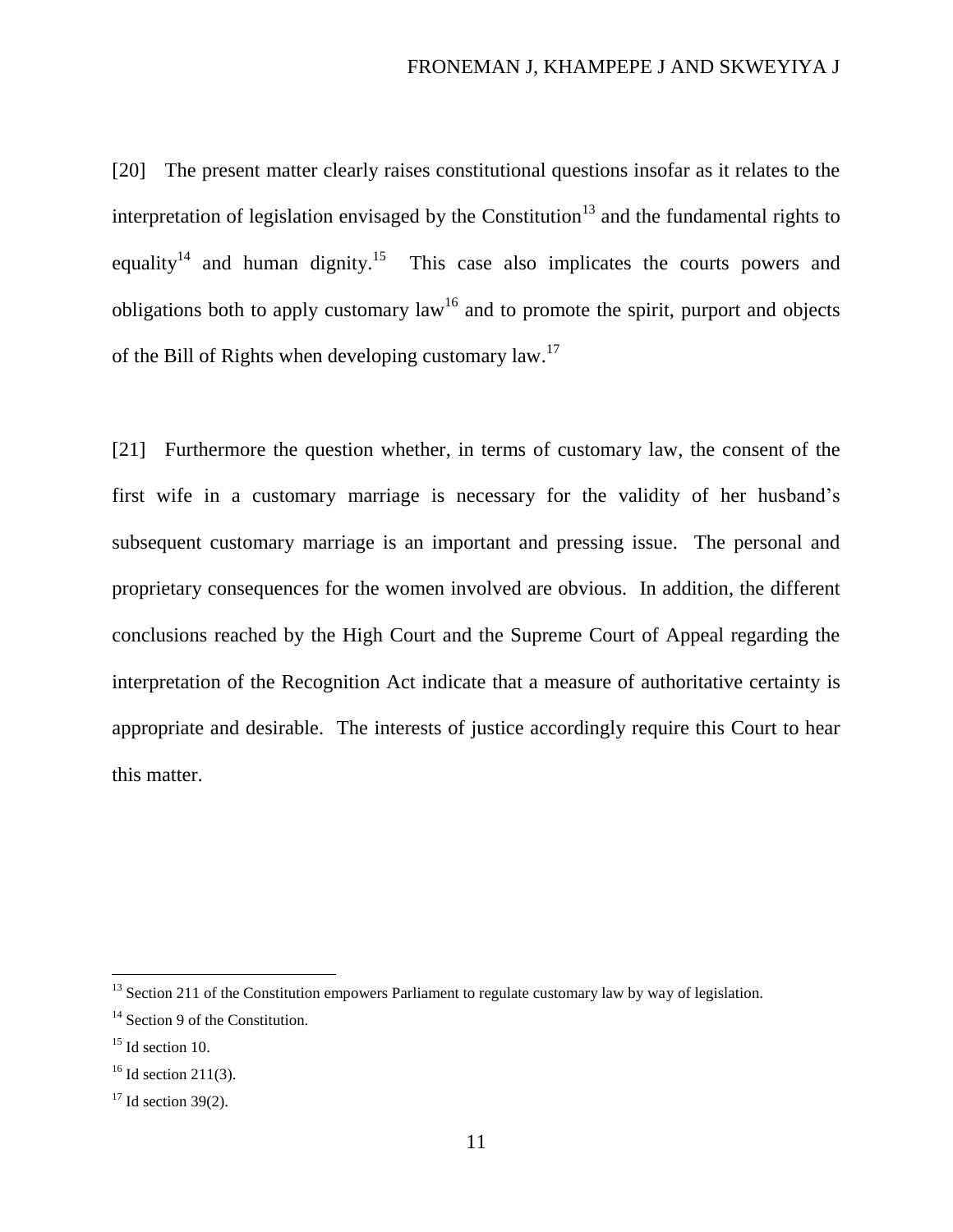### *Merits of the appeal*

### *Is a cross-appeal necessary?*

[22] It has long been accepted in our law that an appeal court may support the order of the court of first instance on a basis different from the reasoning of that court.<sup>18</sup> No cross-appeal by the successful party in that court against any particular but adverse part of the reasoning of the judgment of the lower court in its favour is necessary. The reason for this is that the adverse part of the reasoning of the lower court does not amount to a separate "judgment or order" within the meaning of section 20(1) of the Supreme Court  $Act<sup>19</sup>$  that needs to be altered or amended. It seems this may have been overlooked by, or not drawn to the attention of, the Supreme Court of Appeal.

#### *Customary law under the Constitution*

[23] Section 211(3) of the Constitution states that "courts must apply customary law when that law is applicable, subject to the Constitution and any legislation that specifically deals with customary law."<sup>20</sup> Section 39(2) provides that when developing

 $\overline{a}$ 

<sup>20</sup> Section 211 reads:

<sup>18</sup> *Mphahlele v First National Bank of South Africa Ltd* [1999] ZACC 1; 1999 (2) SA 667 (CC); 1999 (3) BCLR 253 (CC) at para 18; *Minister van Polisie v Van der Vyver* [2013] ZASCA 39 at para 35; *Smith v Smith* 2001 (3) SA 845 (SCA); and *Bay Passenger Transport Ltd v Franzen* 1975 (1) SA 269 (AD) at 278A-D.

 $19$  59 of 1959.

<sup>&</sup>quot;(1) The institution, status and role of traditional leadership, according to customary law, are recognised, subject to the Constitution.

<sup>(2)</sup> A traditional authority that observes a system of customary law may function subject to any applicable legislation and customs, which includes amendments to, or repeal of, that legislation or those customs.

<sup>(3)</sup> The courts must apply customary law when that law is applicable, subject to the Constitution and any legislation that specifically deals with customary law."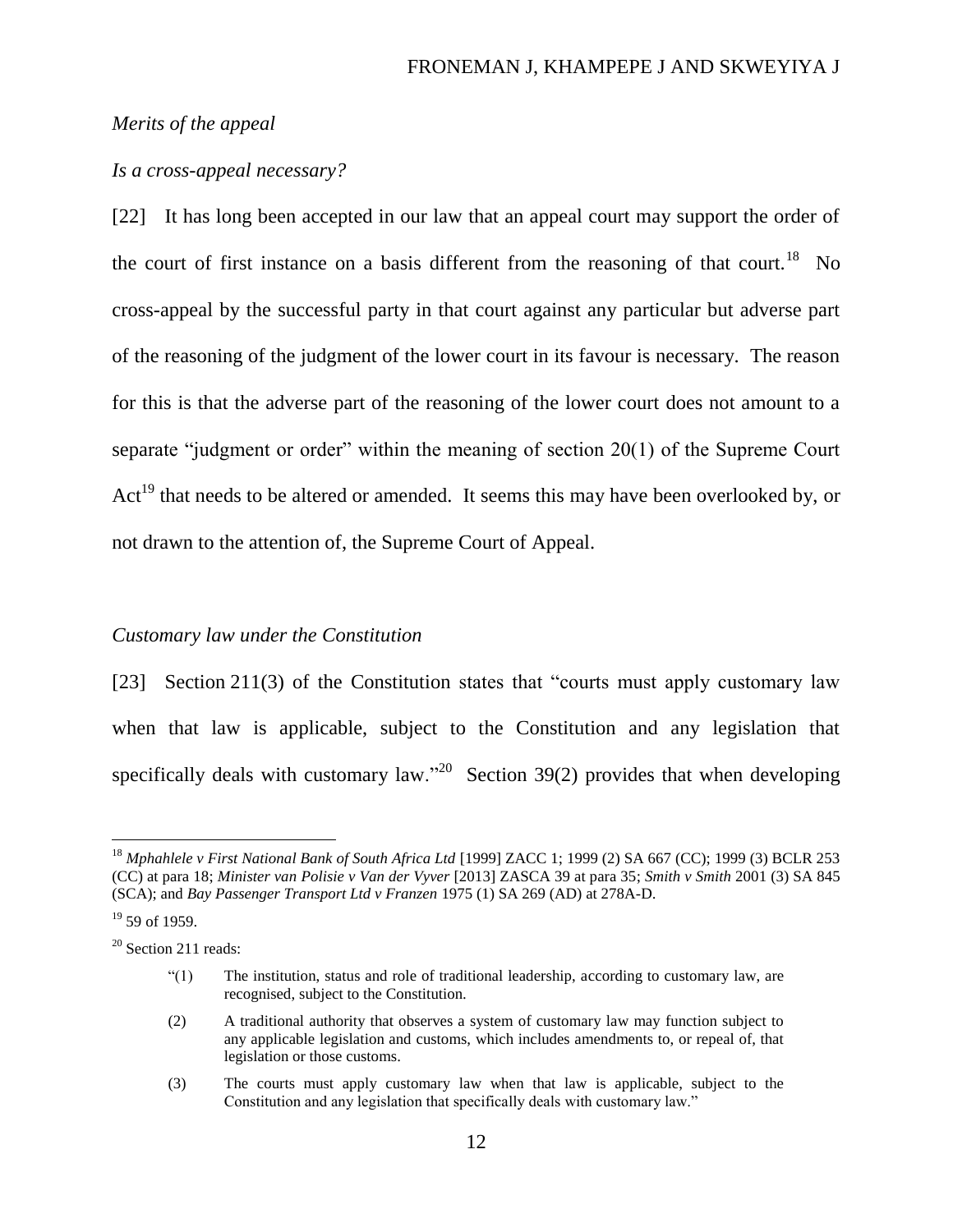<span id="page-12-1"></span>customary law a court "must promote the spirit, purport and objects of the Bill of Rights."<sup>21</sup> The Constitution thus "acknowledges the originality and distinctiveness of indigenous law as an independent source of norms within the legal system" such that customary law "feeds into, nourishes, fuses with and becomes part of the amalgam of South African law."<sup>22</sup>

<span id="page-12-0"></span>[24] This Court has, in a number of decisions, explained what this resurrection of customary law to its rightful place as one of the primary sources of law under the Constitution means.<sup>23</sup> This includes that:

- a) customary law must be understood in its own terms, and not through the lens of the common law;<sup>24</sup>
- b) so understood, customary law is nevertheless subject to the Constitution and has to be interpreted in the light of its values;  $2^5$

 $^{25}$  Id at para 51.

 $21$  Section 39(2) provides:

<sup>&</sup>quot;When interpreting any legislation, and when developing the common law or customary law, every court, tribunal or forum must promote the spirit, purport and objects of the Bill of Rights."

See also *Bhe and Others v Magistrate, Khayelitsha, and Others (Commission For Gender Equality As* Amicus Curiae*); Shibi v Sithole and Others; South African Human Rights Commission and Another v President of the Republic Of South Africa* [2004] ZACC 17; 2005 (1) SA 580 (CC); 2005 (1) BCLR 1 (CC) (*Bhe*) at para 41 and *Ex Parte Chairperson of the Constitutional Assembly: In re Certification of the Constitution of the Republic of South Africa*, *1996* [1996] ZACC 26; 1996 (4) 744 (CC); 1996 (10) BCLR 1253 (CC) (*Certification case*) at para 197.

<sup>&</sup>lt;sup>22</sup> Alexkor Ltd and Another v Richtersveld Community and Others [2003] ZACC 18; 2004 (5) SA 460 (CC); 2003 (12) BCLR 1301 (CC) (*Alexkor*) at para 51.

<sup>23</sup> See for example *Gumede v President of Republic of South Africa and Others* [2008] ZACC 23; 2009 (3) SA 152 (CC); 2009 (3) BCLR 243 (CC) at para 22. The other primary sources are legislation and the common law.

<sup>&</sup>lt;sup>24</sup> *Alexkor* above n [22](#page-12-0) at paras 51 and 56.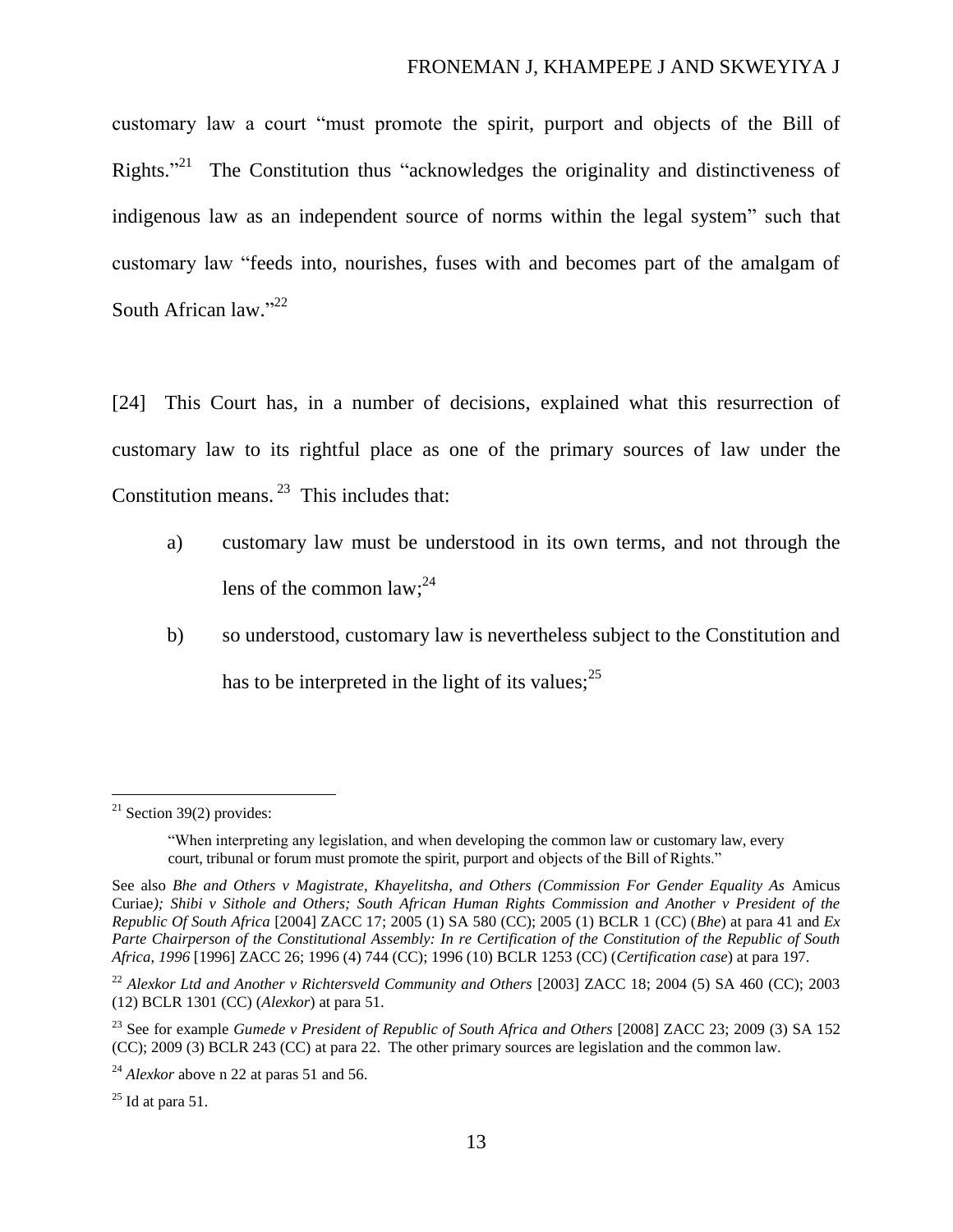- c) customary law is a system of law that is practised in the community, has its own values and norms, is practised from generation to generation and evolves and develops to meet the changing needs of the community;  $2^6$
- d) customary law is not a fixed body of formally classified and easily ascertainable rules. By its very nature it evolves as the people who live by its norms change their patterns of life; $27$
- e) customary law will continue to evolve within the context of its values and norms consistently, with the Constitution; $^{28}$
- f) the inherent flexibility of customary law provides room for consensusseeking and the prevention and resolution, in family and clan meetings, of disputes and disagreements;<sup>29</sup> and
- g) these aspects provide a setting which contributes to the unity of family structures and the fostering of co-operation, a sense of responsibility and belonging in its members, as well as the nurturing of healthy communitarian traditions like *ubuntu*. 30

[25] Paradoxically, the strength of customary law – its adaptive inherent flexibility – is also a potential difficulty when it comes to its application and enforcement in a court of

 $26$  Id at para 53.

<sup>27</sup> *Bhe* above n [21](#page-12-1) at para 81.

 $28$  Id at paras 46 and 81.

 $29$  Id at para 45.

 $30$  Id.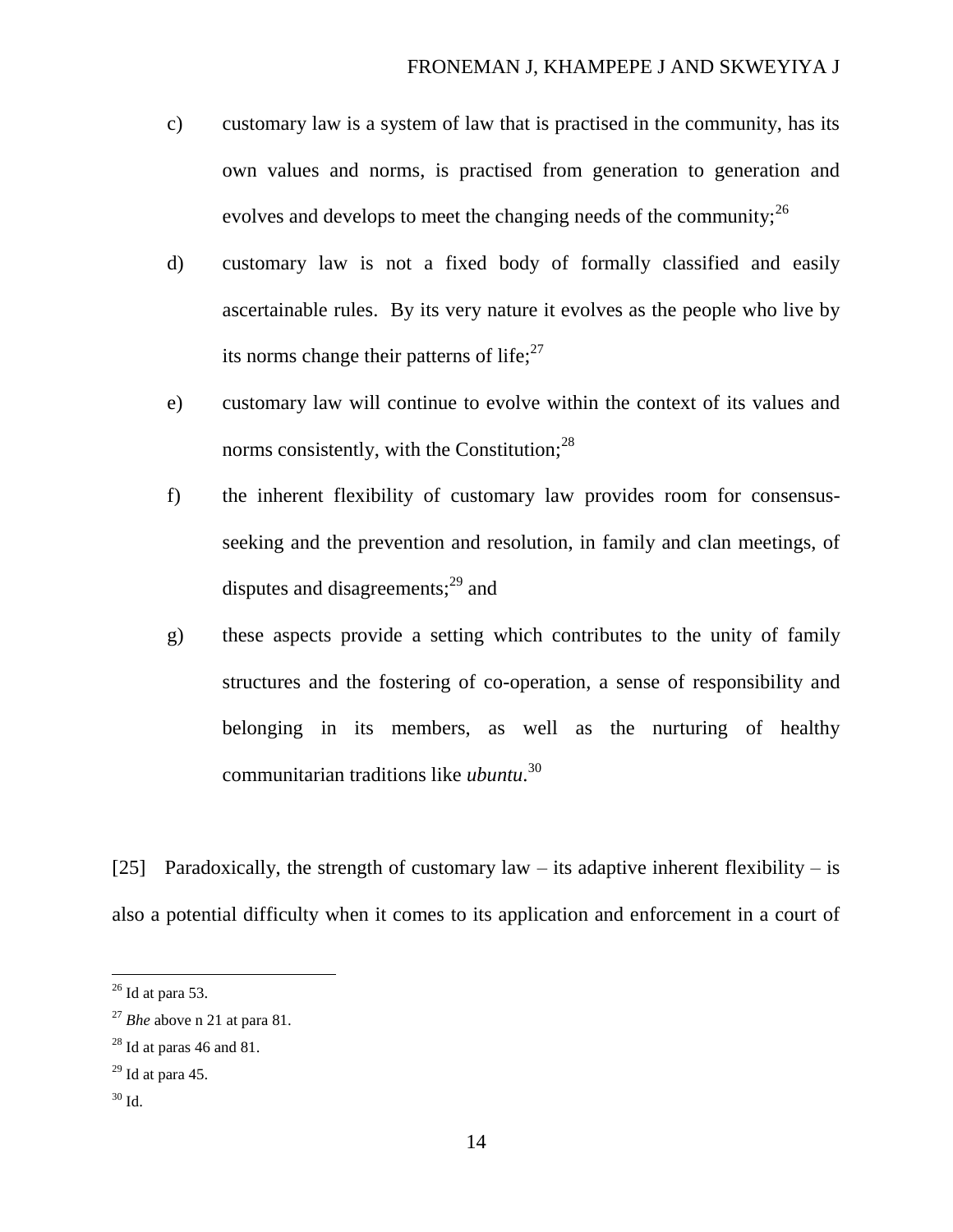law. As stated by Langa DCJ in *Bhe*, "[t]he difficulty lies not so much in the acceptance of the notion of 'living' customary law. . . but in determining its content and testing it, as the Court should, against the provisions of the Bill of Rights.<sup>331</sup> This difficulty will be addressed later on in this judgment.

### *The Recognition Act*

[26] The Recognition Act represents "a belated but welcome and ambitious legislative effort to remedy the historical humiliation and exclusion meted out to spouses in marriages which were entered into in accordance with the law and culture of the indigenous African people of this country."<sup>32</sup> Past law accorded marriages under customary law recognition only as customary "unions" and this "grudging recognition of customary marriages prejudiced immeasurably the evolution of rules governing these marriages."<sup>33</sup> The Recognition Act is legislation "specifically deal[ing] with customary law", as envisaged in terms of section 211(3) of the Constitution. Its enactment was inspired by the dignity and equality rights and the normative value system of the Constitution.<sup>34</sup> It is an adaptation of customary law which "salvage[s] and free[s] customary law from its stunted and deprived past."<sup>35</sup>

 $31$  Id at para 109.

<sup>32</sup> *Gumede* above n 23 at para 16.

 $33$  Id at paras 16-7.

 $34$  Id at para 21.

 $35$  Id at para 22.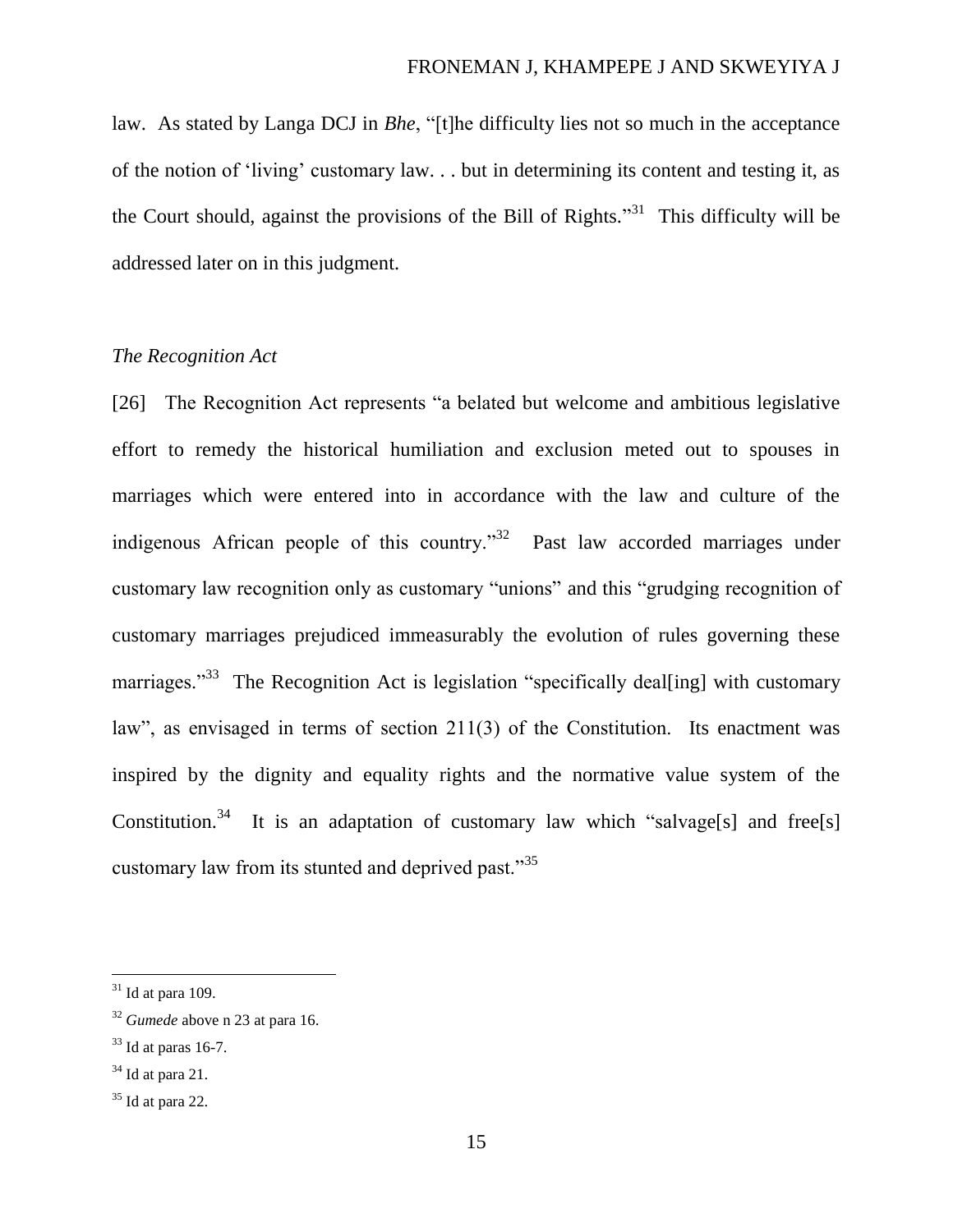[27] The Recognition Act defines customary law as "customs and usages traditionally observed among the indigenous African peoples of South Africa and which form part of the cultures of those peoples<sup> $36$ </sup> and a customary marriage as "a marriage concluded in accordance with customary law".<sup>37</sup>

<span id="page-15-0"></span>[28] Section 3(1) of the Recognition Act provides that:

"For a customary marriage entered into after the commencement of this Act to be valid―

- (a) the prospective spouses―
	- (i) must both be above the age of 18 years; and
	- (ii) must both consent to be married to each other under customary law; and
- (b) the marriage must be negotiated and entered into or celebrated in accordance with customary law."

[29] Section 3(1)(a) introduces express substantive validity requirements that were not required under pre-colonial notions of customary law: the majority age and the consent of both parties to the impending marriage. This development is significant since, in precolonial times, "marriage was always a bond between families and not between individual spouses<sup>38</sup> and the bride- and groom-to-be were thus not always the most important decision-makers with regard to their pending nuptials. Section 3(1)(b) goes on to stipulate that "the marriage must be negotiated and entered into or celebrated in accordance with customary law". Customary law may thus impose validity requirements

 $\overline{a}$ 

<sup>&</sup>lt;sup>36</sup> Section 1 of the Recognition Act.

 $37 \text{ Id}$ 

<sup>38</sup> *Gumede* above n 23 at para 18.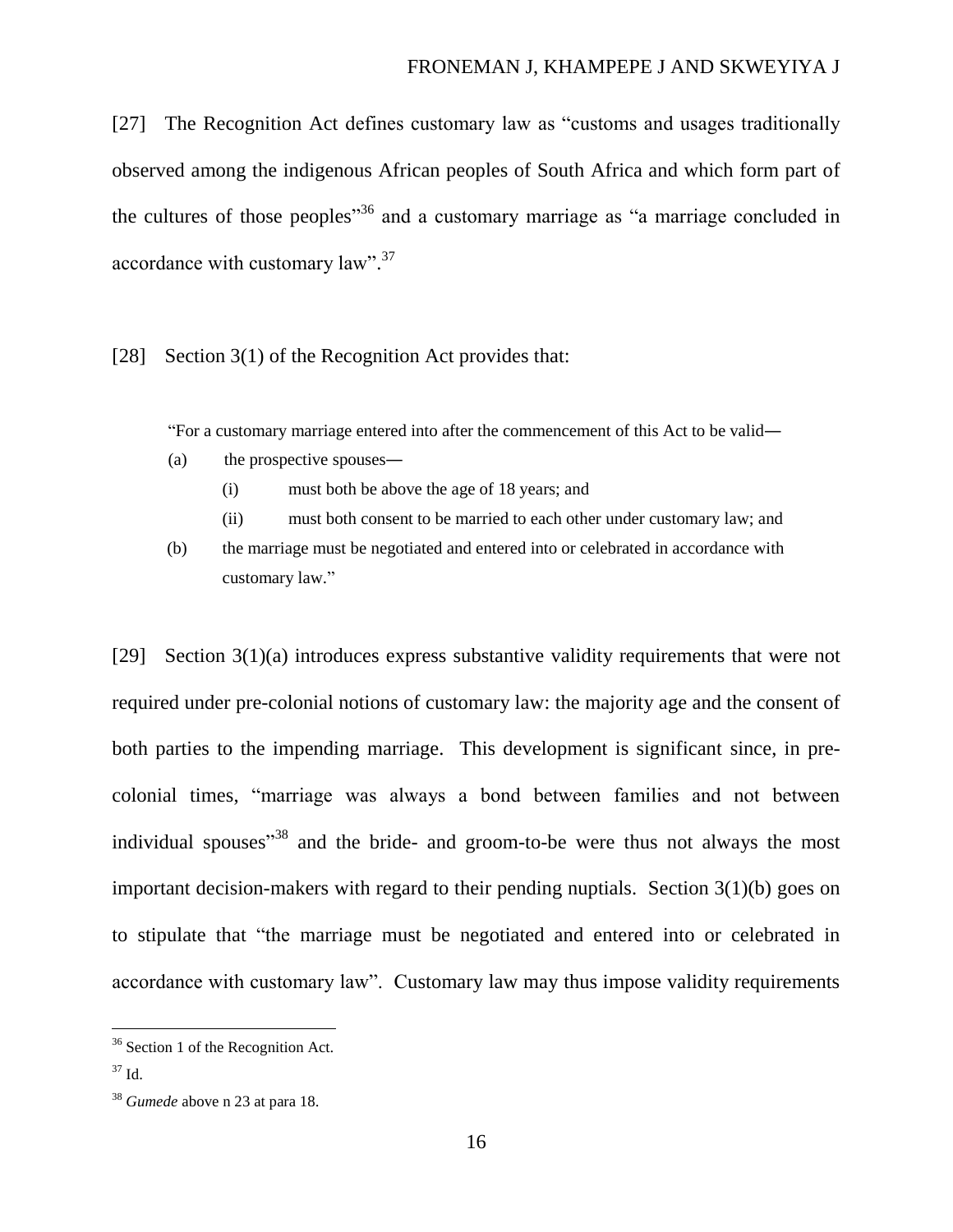in addition to those set out in subsection  $(1)(a)$ . In order to determine such requirements a court would have to have regard to the customary practices of the relevant community.<sup>39</sup>

[30] The Recognition Act does regulate, in some detail, various aspects and incidents of customary marriages. For instance, section 6 of the Recognition Act states that:

"A wife in a customary marriage has, on the basis of equality with her husband and subject to the matrimonial property system governing the marriage, full status and capacity, including the capacity to acquire assets and to dispose of them, to enter into contracts and to litigate, in addition to any rights and powers that she might have at customary law."

<span id="page-16-0"></span>[31] Section 7(6) goes on to provide that:

 $\overline{a}$ 

"A husband in a customary marriage who wishes to enter into a further customary marriage with another woman after the commencement of this Act must make an application to the court to approve a written contract which will regulate the future matrimonial property system of his marriages."

[32] Importantly, however, the Recognition Act does not purport to be – and should not be seen as – directly dealing with all necessary aspects of customary marriage. The Recognition Act expressly left certain rules and requirements to be determined by customary law, such as the validity requirements referred to in section  $3(1)(b)$ . This

<sup>&</sup>lt;sup>39</sup> A customary marriage is defined in section 1 of the Recognition Act as "a marriage concluded in accordance with customary law". In turn customary law is defined as "the customs and usages traditionally observed among the indigenous African peoples of South Africa and which form part of the culture of those peoples".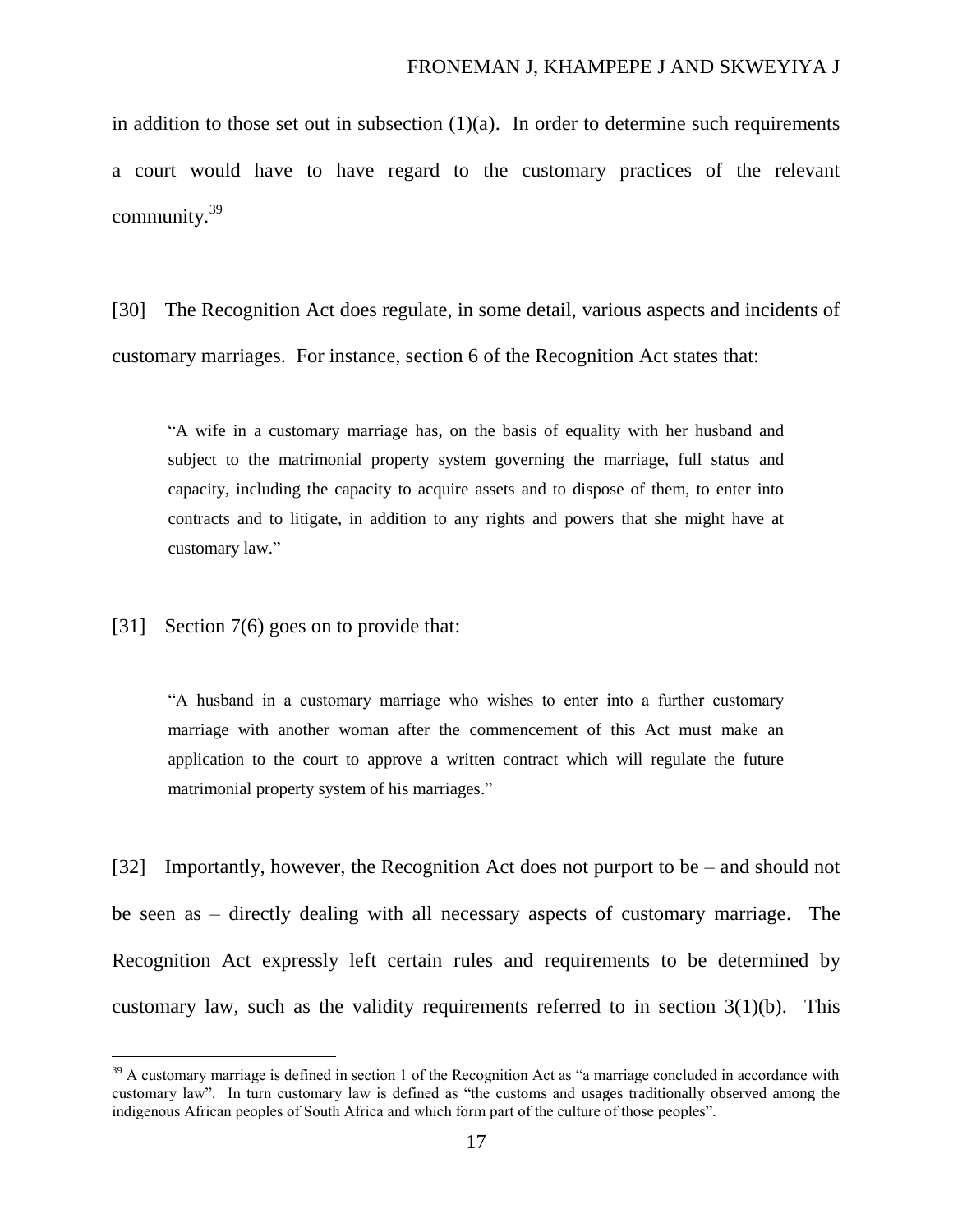ensures that customary law will be able to retain its living nature and that communities will be able to develop their rules and norms in the light of changing circumstances and the overarching values of the Constitution.

### *The consent requirement: the Recognition Act*

[33] As set out above, $40$  Ms Mayelane has alleged that the law required her husband to have received her consent in order for his subsequent marriage to Ms Ngwenyama to be valid. Such a requirement can arise in one of three ways: as an express stipulation of the Recognition Act; as a rule of Xitsonga customary law; or as a requirement of the Constitution.

[34] Does the Recognition Act directly prescribe that a first wife must grant her consent to her husband's subsequent customary marriages in order for those marriages to be valid? We think not.

[35] We now turn to the scheme of the Recognition Act. Section 2 introduces the movement from customary "unions" to marriages properly so-called. Sections 3 and 4 introduce new requirements regarding the validity and registration of customary marriages, while section 5 makes specific provision regarding the determination of the age of an alleged minor to a customary marriage. Section 6 empowers women as equal partners in a customary marriage and establishes their "full status and capacity". This

 $\overline{a}$ 

 $40$  See [\[9\]](#page-4-0) above.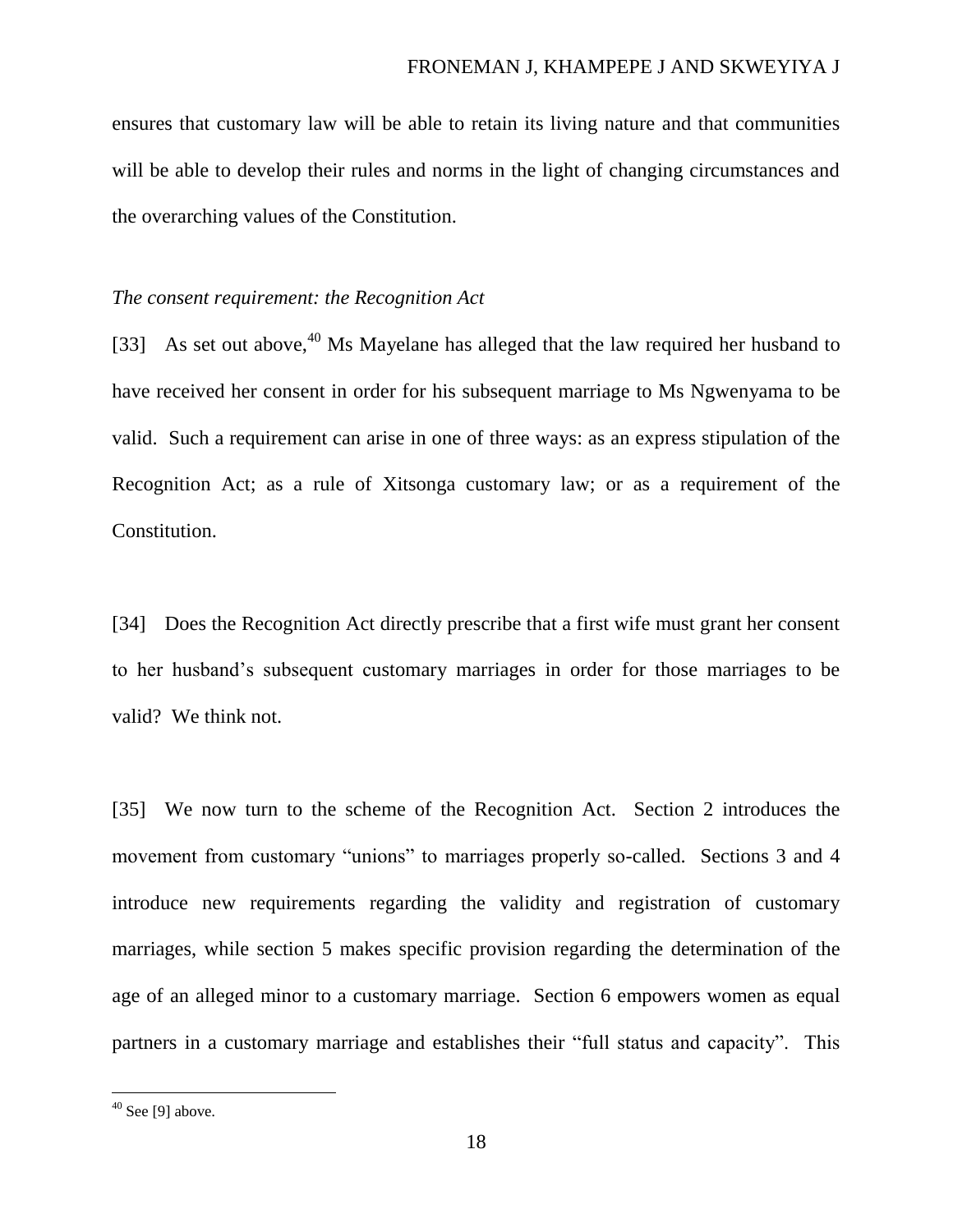provision may be seen as a direct response to the earlier statutory enactment which entrenched the perpetual minority of black women.<sup>41</sup> Sections 7 and 8 deal with the proprietary consequences and the dissolution of customary marriages respectively. Section 9 requires that the age of majority be established in accordance with statute rather than with the provisions of living customary law. Finally, section 10 regulates changes in the prevailing matrimonial property regime.

[36] Section  $3(1)(a)$ , even though it is contained in the section dealing with validity requirements, does not prescribe that the first wife's consent is a requirement for the validity of her husband's subsequent customary marriages. Where it does deal with consent, it speaks only of the consent of "both" "prospective spouses": the bride- and the groom-to-be.

[37] Subsections (3) and (4) of section 3 go on to deal with situations where the Recognition Act requires a third party's consent for the validity of a marriage, and stipulates that in certain circumstances the parties' parents, legal guardians or the Minister for Home Affairs must consent to the marriage.

<sup>&</sup>lt;sup>41</sup> Section 11(3)(b) of the Black Administration Act 38 of 1927, as amended by section 1 of the Laws on Cooperation and Development Amendment Act 91 of 1985.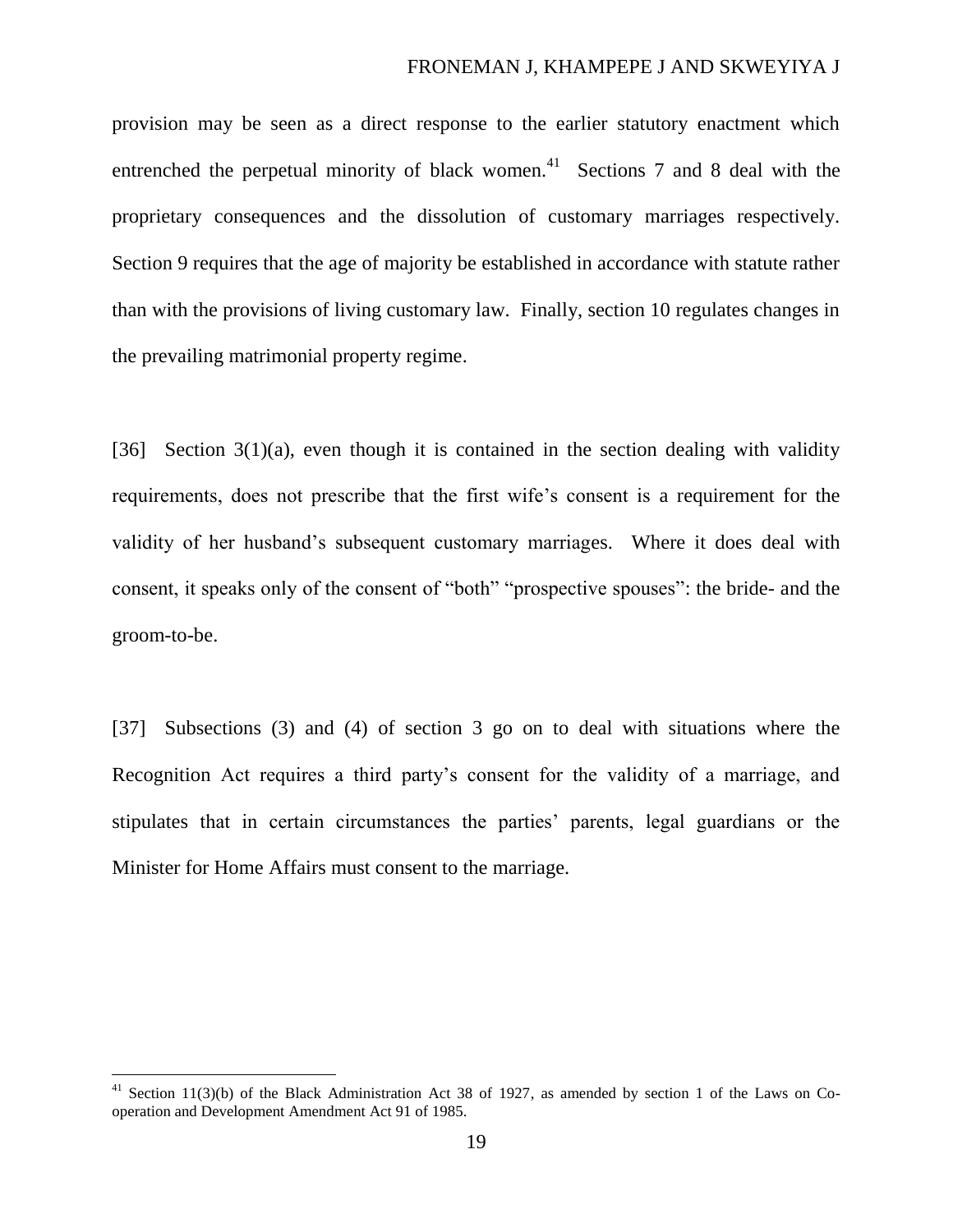[38] It can therefore safely be concluded that the express requirements for validity stipulated in section 3 of the Recognition Act do not directly prescribe the first wife's consent to a subsequent marriage.

[39] Section 6 entrenches spousal equality by providing that a customary wife has "full status and capacity". This includes the capacity to acquire and alienate assets, the capacity to conclude contracts, the capacity to conduct litigation and such further rights and powers as may be prescribed by living customary law. This section does not purport, however, to introduce validity requirements that must be met prior to the conclusion of a marriage; rather, it imposes consequences on a marriage that has already been validly concluded.

[40] Section 7 clearly contemplates the possibility of a husband entering into more than one customary marriage. Subsection (6) thus provides that if a man wishes to conclude a further marriage, he must apply to court for approval of the matrimonial property regime governing his marriages. Subsection (8) goes on to provide that both the existing and the prospective wife must be joined to the authorisation proceedings, as parties with an obvious and protectable interest in the matter. Nevertheless, section 7 cannot be read to found a requirement of the first wife's consent for the validity of a subsequent marriage and thus cannot assist Ms Mayelane in the present circumstances.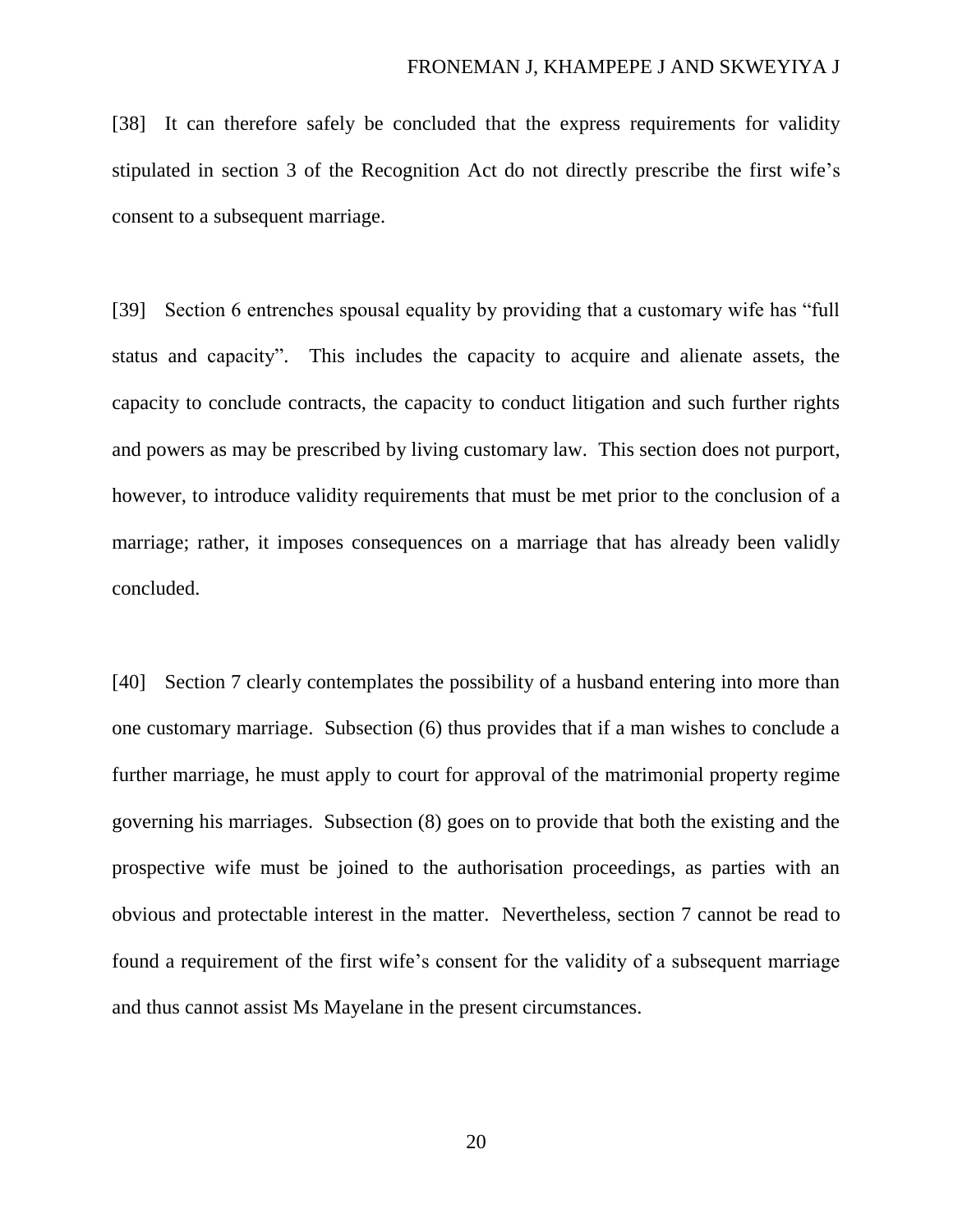[41] The section simply makes no mention of a first wife's consent being a requirement for the validity of the subsequent marriage: at most, the court must account for the circumstances of the family groups affected and may go no further than refusing to approve the particular matrimonial property regime put forward if, in its opinion, the interests of, amongst others, the first wife and her family would not be "sufficiently safeguarded" thereby. On a more fundamental level, section 7 does not deal with the validity requirements for a marriage at all  $-$  it deals with the applicable matrimonial property regime. To interpret it as imposing validity requirements over and above those set out in section 3 would undermine the scheme of the Recognition Act. For these reasons we endorse the Supreme Court of Appeal's interpretation of section 7(6).

[42] Pursuant to section 3(1)(b) of the Recognition Act, we must therefore turn to living Xitsonga customary law to determine whether Ms Mayelane's claim can be sustained.

### *The consent requirement: Xitsonga customary law*

[43] This Court has accepted that the Constitution's recognition of customary law as a legal system that lives side-by-side with the common law and legislation<sup>42</sup> requires innovation in determining its 'living' content, as opposed to the potentially stultified version contained in past legislation and court precedent. However, to date, this Court has not engaged in an incremental development of customary law as contemplated by section 39(2) of the Constitution. In *Bhe*, the Court invalidated the customary rule of

 $\overline{a}$ 

<sup>42</sup> *Gumede* above n 23 at para 24.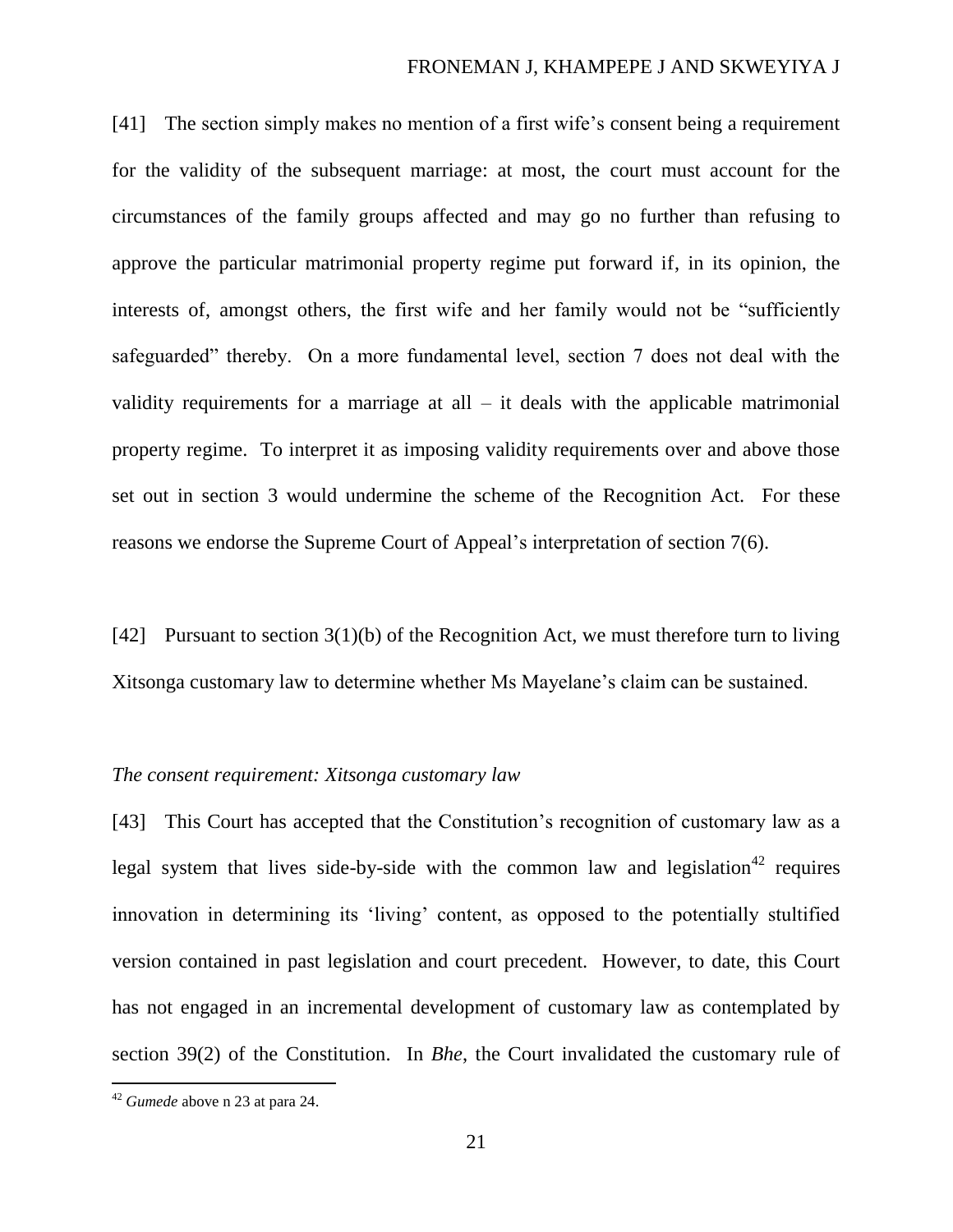succession regarding male primogeniture and, by a majority, replaced that rule with the statutory regime regarding intestate succession then applicable to non-adherents of customary law. <sup>43</sup> *Gumede* involved confirmation proceedings relating to the invalidity of legislation. <sup>44</sup> *Shilubana* gave recognition to and accepted the development of customary law already undertaken by traditional authorities.<sup>45</sup>

<span id="page-21-0"></span>[44] In order to adjudicate Ms Mayelane's claim we must determine the content of Xitsonga customary law regarding a first wife's consent to her husband's subsequent marriages. The process of determining the content of a particular customary norm can present some challenges, as alluded to above.<sup>46</sup> In *Alexkor* it was noted that in 1988 the Law of Evidence Amendment  $Act^{47}$  provided, for the first time, that all the courts were authorised to take judicial notice of indigenous law, <sup>48</sup> but cautioned:

"In applying indigenous law, it is important to bear in mind that, unlike common law, indigenous law is not written. It is a system of law that was known to the community, practised and passed on from generation to generation. . . . Without attempting to be exhaustive, we would add that indigenous law may be established by reference to writers on indigenous law and other authorities and sources, and may include the evidence of witnesses if necessary. However, caution must be exercised when dealing with textbooks and old authorities because of the tendency to view indigenous law through the prism of

 $43$  Above n [21](#page-12-1) at paras 112-3. In other words, the regime, referred to above, prescribed by the Intestate Succession Act 81 of 1987.

<sup>44</sup> *Gumede* above n 23 at paras 28-31.

<sup>45</sup> *Shilubana and Others v Nwamitwa* [2008] ZACC 9; 2009 (2) SA 66 (CC); 2008 (9) BCLR 914 (CC) (*Shilubana*) at paras 67-87.

 $46$  See [25] above.

 $47,45$  of 1988.

 $48$  Above [n 22](#page-12-0) at paras 52-3.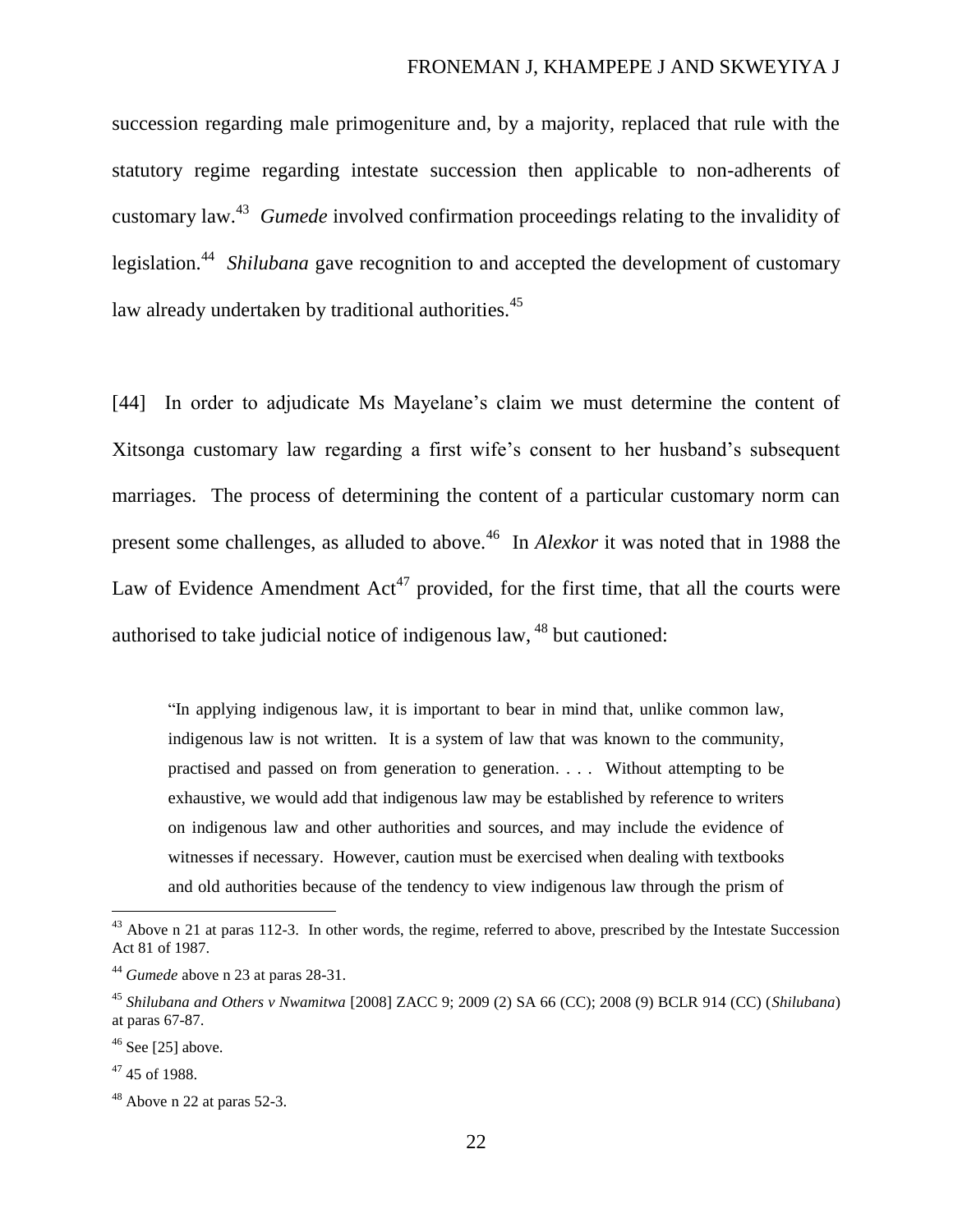legal conceptions that are foreign to it. In the course of establishing indigenous law, courts may also be confronted with conflicting views on what indigenous law on a subject provides. It is not necessary for the purposes of this judgment to decide how such conflicts are to be resolved."<sup>49</sup> (Footnotes omitted.)

[45] Van der Westhuizen J, writing for the Court in *Shilubana,* noted that the process of determining the content of a particular customary norm must be one informed by several factors:

- a) consideration of the traditions of the community concerned;
- b) the right of communities that observe systems of customary law to develop their law;
- c) the need for flexibility and development must be balanced against the value of legal certainty, respect for vested rights and the protection of constitutional rights; and
- d) while development of customary law by the courts is distinct from its development by a customary community, the courts, when engaged with the adjudication of a customary-law matter, must remain mindful of their obligations under section 39(2) of the Constitution to promote the spirit, purport and objects of the Bill of Rights.<sup>50</sup>

<sup>49</sup> *Alexkor* above n [22](#page-12-0) at paras 53-4.

<sup>50</sup> *Shilubana* above n [45](#page-21-0) at paras 44-9.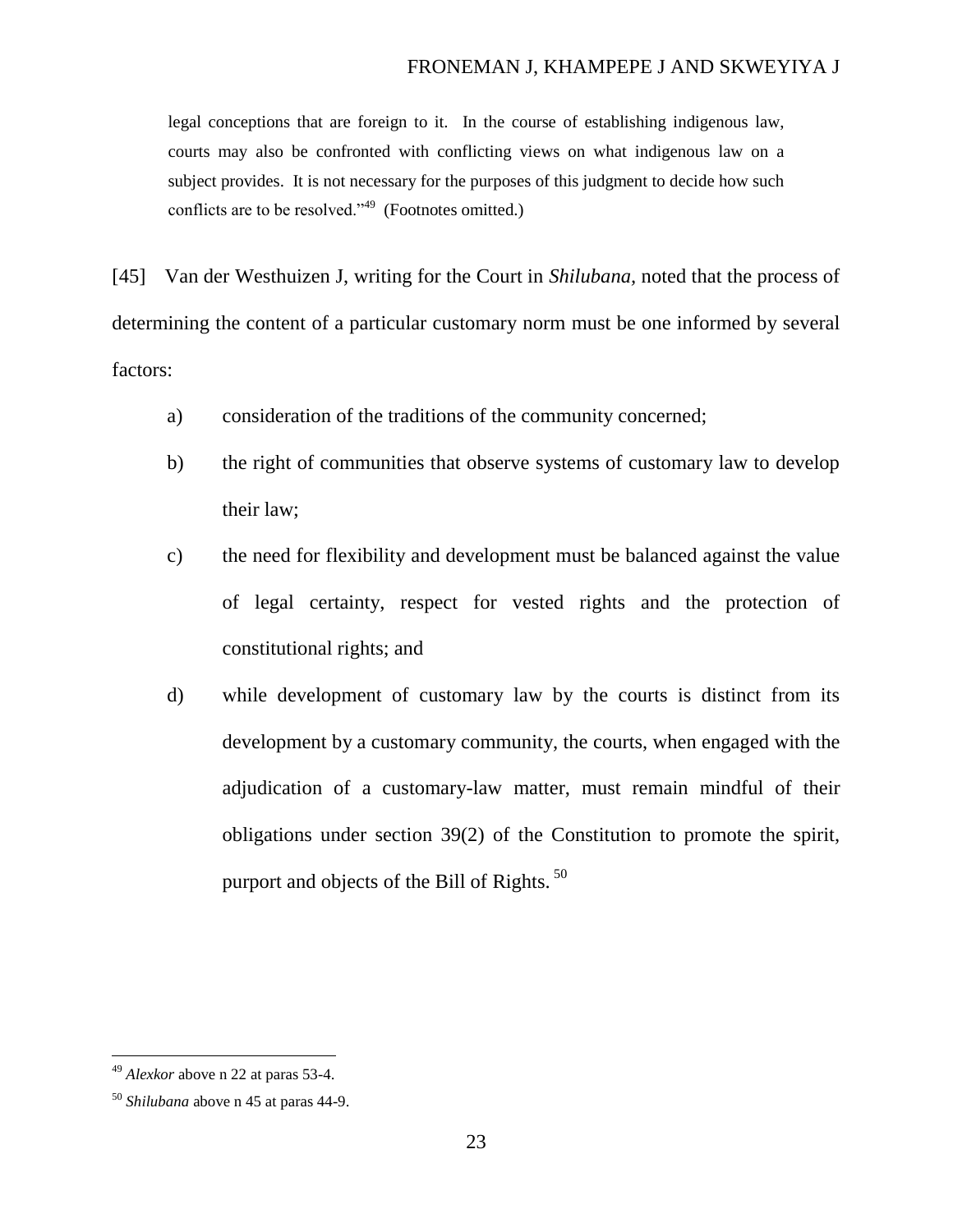[46] What this tells us is that caution, patience and respect are needed to ensure that, in taking its place as an institution of our democratic dispensation, living customary law reflects the rights and values of the Constitution from which it draws its legal force.

[47] The parties and amici were directed to provide further representations on Xitsonga customary law after the hearing. It may well be asked what the need for further material is. The first answer lies in the necessity to treat customary law with the deference and dignity it deserves as one of the constitutionally-recognised sources of our law. The mere assertion by a party of the existence of a rule of customary law may not be enough to establish that rule as one of law. Determination of customary law is a question of law, as is determination of the common law. It was contended that because Ms Mayelane made a factual averment in her papers that Xitsonga customary law required her consent for the validity of her husband's marriage to Ms Ngwenyama, and because Ms Ngwenyama failed to rebut or reject that averment, Ms Mayelane's averment regarding Xitsonga customary law had been sufficiently proved. Ms Mayelane also relied on the fact that her version was largely confirmed by her deceased husband's brother supporting affidavit.

[48] This cannot be correct. First, a court is obliged to satisfy itself, as a matter of law, on the content of customary law, and its task in this regard may be more onerous where the customary-law rule at stake is a matter of controversy. With the constitutional recognition of customary law, this has become a responsibility of the courts. It is incumbent on our courts to take steps to satisfy themselves as to the content of customary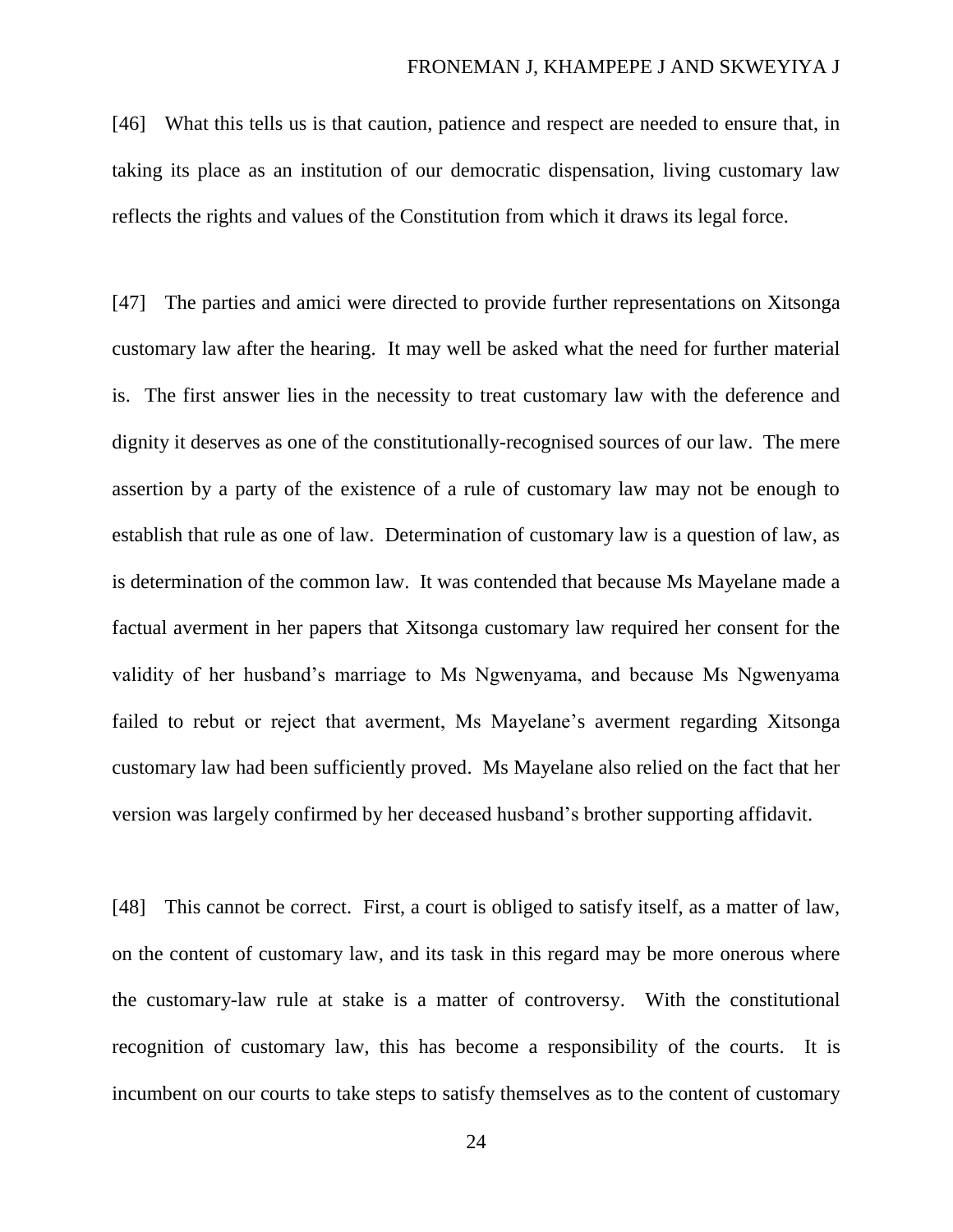law and, where necessary, to evaluate local custom in order to ascertain the content of the relevant legal rule.

[49] Second, courts must understand concepts such as "consent" to further customary marriages within the framework of customary law, and must be careful not to impose common-law or other understandings of that concept. Courts must also not assume that such a notion as "consent" will have a universal meaning across all sources of law.

[50] Third, it is important to ensure that customary law's congruence with our constitutional ethos is developed in a participatory manner, reflected by the voices of those who live the custom. This is essential to dispel the notion that constitutional values are foreign to customary law and are being imposed on people living under customary law against their will. There is an untapped richness in customary law which may show that the values of the Constitution are recognised, or capable of being recognised, in a manner different to a common-law understanding.

[51] It should also be borne in mind that customary law is not uniform. A particular custom may have one of various acceptable manifestations of a consent requirement, together with a wealth of custom-based ancillary rules dealing with the effects of not requiring consent, including its proprietary effects, for example, in the law of succession. All those factors may be relevant in determining the validity of further customary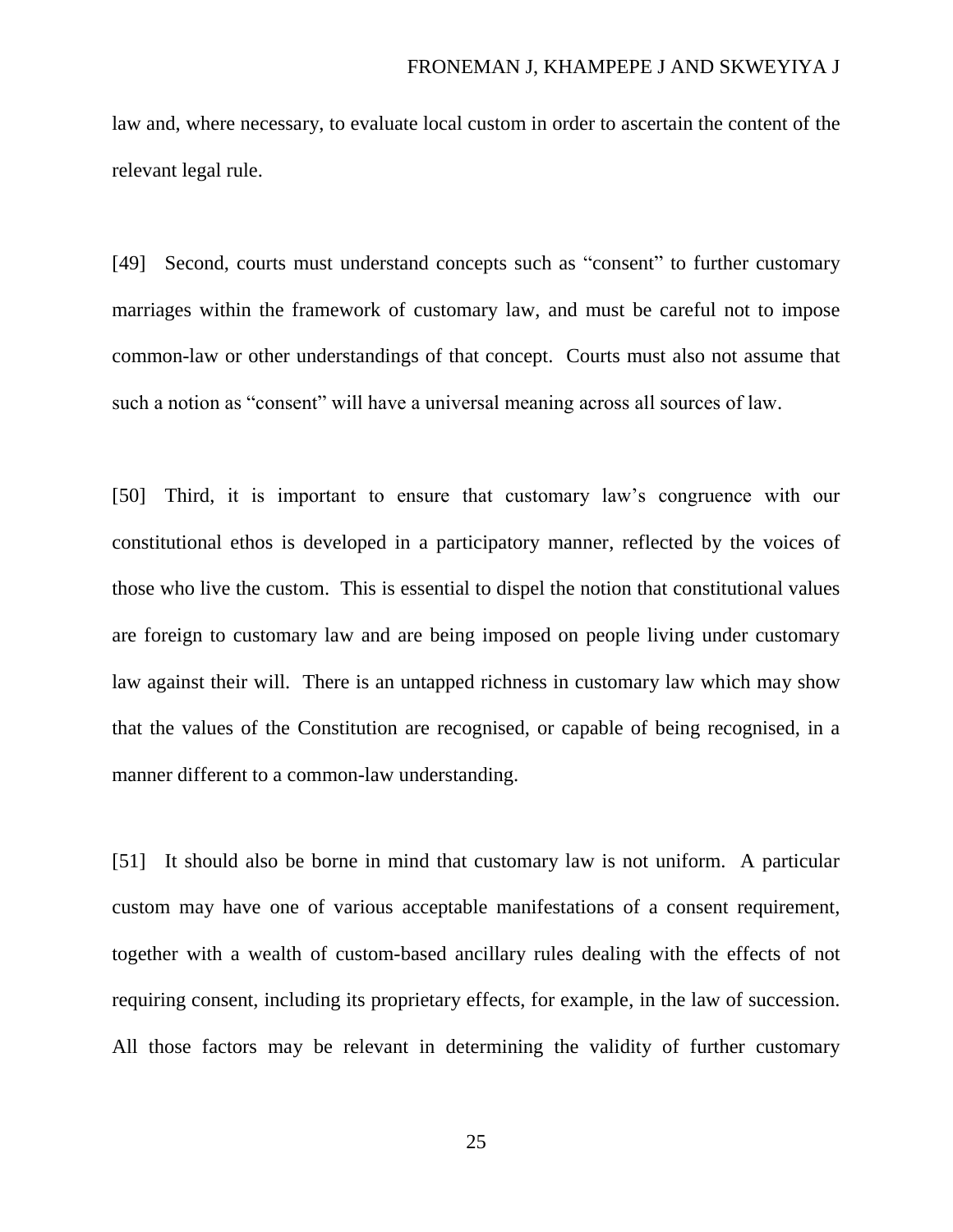marriages under section 3 of the Recognition Act and its consequent effect on section 7(6).

[52] As noted earlier, neither the High Court nor the Supreme Court of Appeal considered it necessary to have regard to Xitsonga customary law on the issue of consent. Therefore, neither court gave any attention to either the adequacy of the content of Xitsonga customary law relating to consent or to whether the development of Xitsonga customary law was necessary in the circumstances. Because the issue was raised squarely before us for the first time it needed to be addressed. Remittal to the High Court would have involved an unnecessary duplication of costs and time in relation to both issues.

[53] The parties and amici were thus directed to provide further representations on Xitsonga customary law in this regard after the oral hearing.<sup>51</sup> They all responded,

 $(ii)$  if so—

<sup>&</sup>lt;sup>51</sup> This Court's directions, dated 25 February 2013, stated in relevant part—

<sup>&</sup>quot;1. The parties and the amici are invited to file statements by way of affidavit or affirmation on the issues described in paragraph 2 below. The statements must be lodged by 22 March 2013.

<sup>2.</sup> The above statements must address the following questions:

<sup>(</sup>i) under Tsonga customary law, is the consent of a first wife a requirement for the validity of subsequent customary marriages entered into by that first wife's husband;

<sup>(</sup>a) what are the requirements, if any, regarding the manner and form of this consent; and

<sup>(</sup>b) what are the consequences, if any, of the failure to procure the first wife's consent or of any defects in relation to the manner or form of the consent?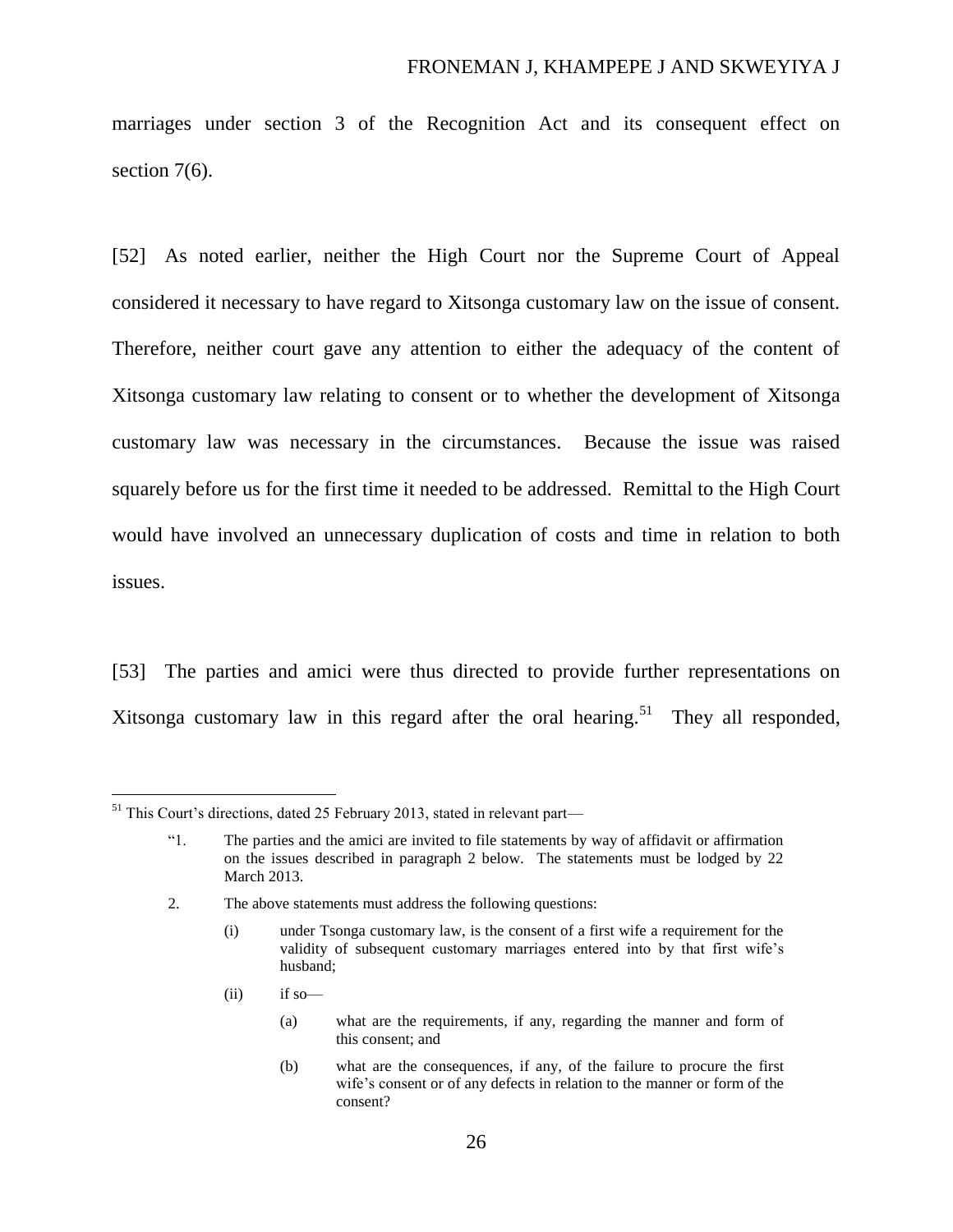except the second respondent, who filed a notice to abide. The richness and diversity of these responses provided justification for the three reasons advanced above for seeking further representation on Xitsonga customary law.

### *Evidence*

 $\overline{a}$ 

[54] The diversity of the responses might at first seem to represent a problem, but as we shall seek to show, it does not. The affidavits filed by the parties represent four categories: (a) evidence from individuals in polygynous marriages under Xitsonga customary law; (b) evidence from an advisor to traditional leaders; (c) evidence from various traditional leaders; and (d) expert testimony, drawing conclusions from available primary material. Evidence that related to the specific circumstances of Ms Ngwenyama's marriage was also tendered, but that did not deal directly with the questions posed in the directions and we shall only deal with it in the context of the relief that should be granted.

[55] Three witnesses living in polygynous marriages filed affidavits. Their evidence is of great value as an indication of the perspective of those who ordinarily adhere to customary law. Hosi Bungeni from the Vhembe district in the province of Limpopo stated that he is married to two wives according to custom. He sought the consent of his first wife before marrying the second because that is what he understood the custom to

3. The above sworn statements must have due regard to and adequately reflect authoritative sources of customary law, which sources may include writers on customary law, case law, testimony from traditional leaders and other expert evidence."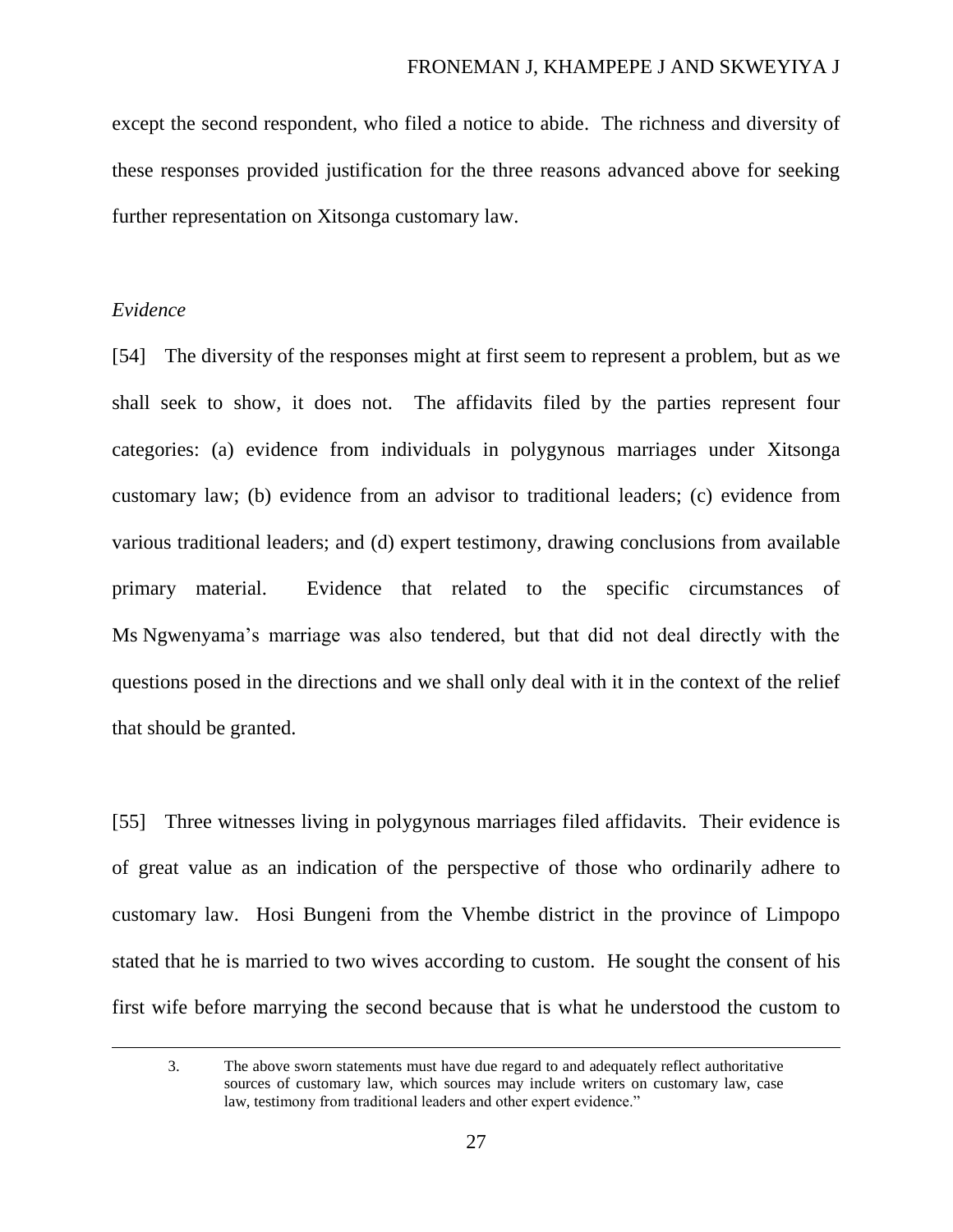be. Once the first wife consents she becomes involved in the process of identifying the other wife and in the events leading to the second marriage. If she does not consent the second marriage is invalid, but that will not affect the legitimacy of the children born of the second marriage. Mrs Rikhotso, the fourth wife in a customary marriage, largely confirmed his version. Mr Shirinda, a traditional healer, has six wives. He confirms that the first wife must be informed and give consent to subsequent marriages. If she does not the subsequent marriage will not be valid, but the children born of it will not be illegitimate and will not be adversely affected in inheritance. He goes further, however, to deal with the situation where consent is withheld. The elders of both families are then called in to resolve matters. If they decide there is good reason for the first wife's refusal, the husband will be informed accordingly. If they decide there is no good reason to refuse consent the first wife will be approached to persuade her to change her mind. He thus concludes that consent of the first wife is necessary, but he "cannot make this statement too strongly", because disagreements are usually resolved.

[56] Mr Mayimele, an elder and advisor to traditional leaders, stated that the "first wife may be informed, but the husband the makes decision." The first wife only becomes involved when her daughter's lobola is used as lobola for the subsequent wife. She can then direct who she prefers as a subsequent wife. When the husband dies his assets are divided equally between the wives. Dr Shilubane, a male commissioner in the Commission on Traditional Leadership Disputes and Claims, notes, however, that the decision to marry may come from three groups: the first wife, her husband, or his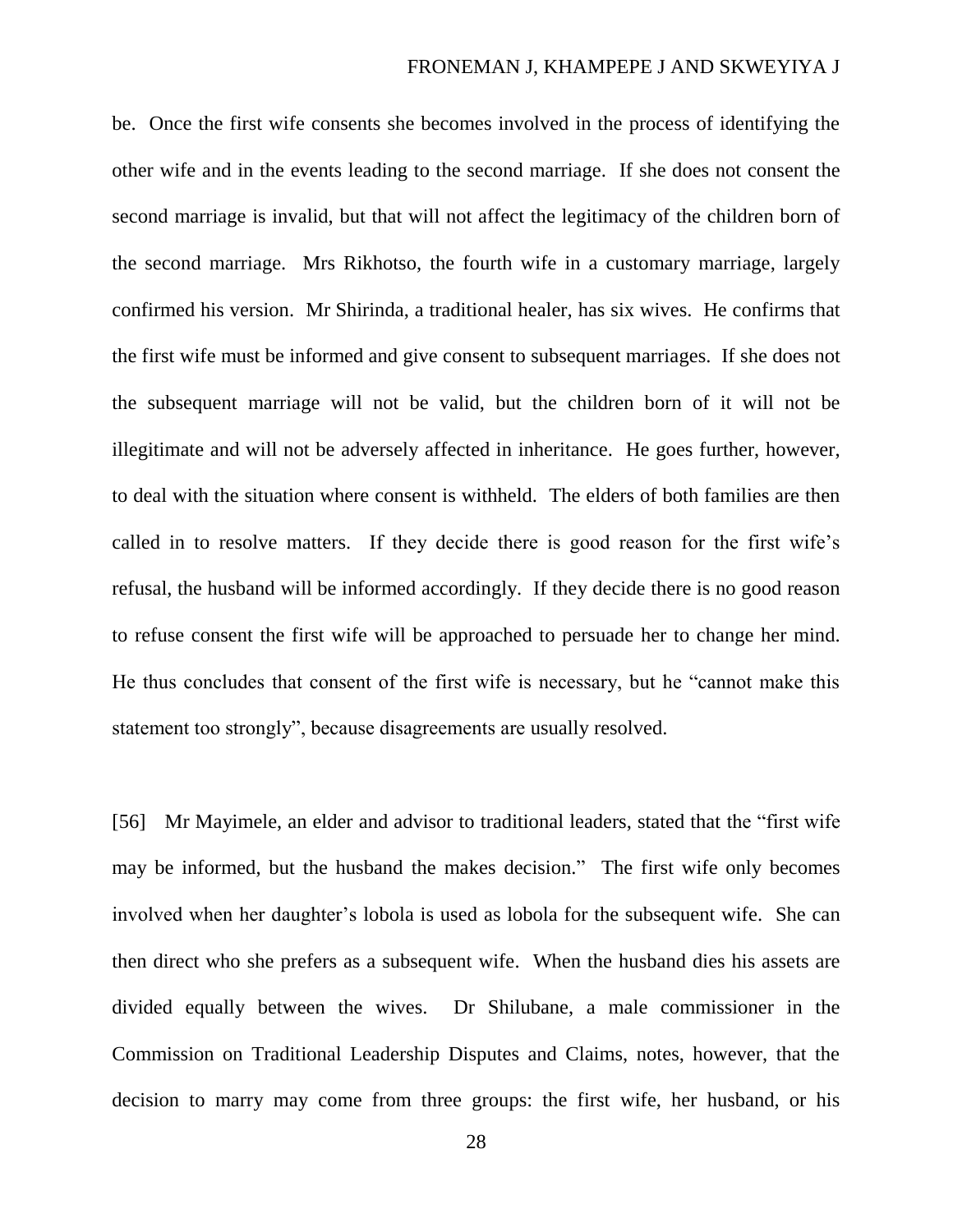relatives. In the first case no problems will arise and the first wife will be involved in the process of harmoniously proceeding to a subsequent marriage. In the other two situations the first wife must be informed. If she disagrees, but the husband's family supports him, she has a choice still to be involved in the marriage process. If she fails to do that the family proceeds without her. If she is not informed at all the second woman will be regarded as a concubine if the husband's relatives do not support the husband.

[57] Further evidence was provided through the testimony of traditional leaders. Reference has already been made to Hosi Bungeni's evidence. According to former Acting Headman Sethole of Nkovane village the husband must inform the first wife of his intention to marry. He will often mandate her to assist in identifying the appropriate woman. If he had already done that himself, he will ask the first wife to be one of the emissaries in the lobola negotiations. This is done to create harmony between all concerned. The first wife is always expected to agree to a husband taking a second or subsequent wife. If she unreasonably withholds consent she would be sent to her parents homestead to reconsider. If she then returns to her husband but remains unreasonable in refusing co-operation the husband may marry without consent or divorce her. The dissolution of the marriage, however, cannot take place by the husband simply leaving the first wife. For a proper divorce he must call the two families together for a decision concerning the divorce. If the fault is his, he is expected to leave the house for the first wife and children and build his new house elsewhere. If he persists in living with the second woman without the approval of the extended family and his first wife, the second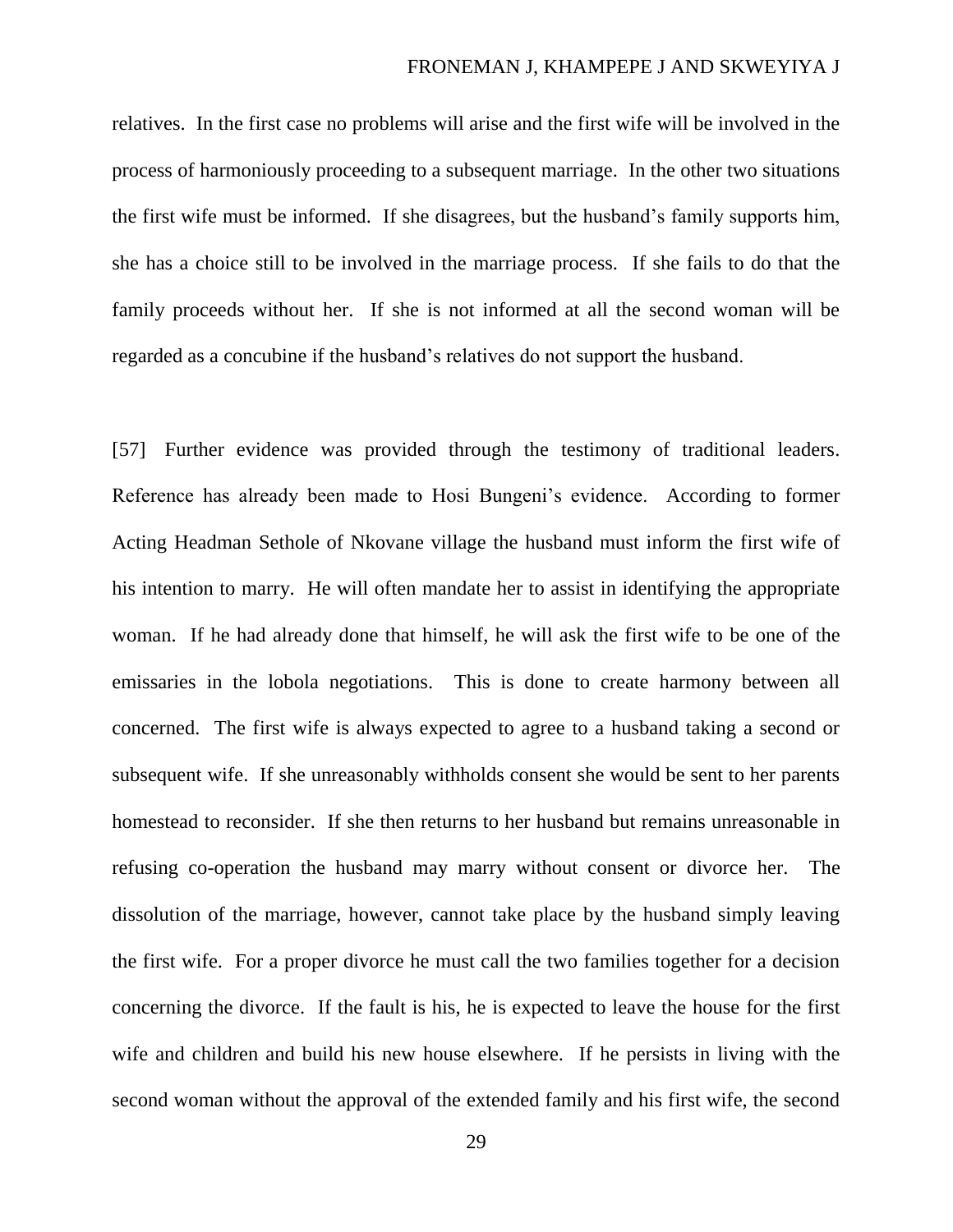marriage is not recognised. The same applies where the first wife was never informed and the husband left to go and live with the second woman. If there is agreement on the divorce the lobola is returned to the husband's family. If this is not done the divorce is not complete unless the husband elects to abandon the return of the lobola. Where there are children from the first marriage, the lobola would normally not be returned.

[58] Headman Maluleke does not regard consent of the first wife to be necessary. Because lobola negotiations take place openly between families it is unlikely that the first wife will ever be unaware of an impending second marriage. He cautions that if this Court decides that consent is or must be a requirement for the validity of a subsequent marriage it will have a hugely disruptive effect on existing arrangements if the order operates retrospectively. The issue of retrospectivity will be considered when dealing with remedy.

[59] That brings us to the experts. They come to different conclusions as to whether consent is a requirement for the validity of a subsequent marriage. Professor Boonzaaier, an anthropologist with extensive research experience in the field of Xitsonga customary law, comes to the conclusion that consent is not a requirement and relies for this on a case that appeared to confirm that the consistent refusal of a first wife would lead to a divorce, with lobola to be returned, but the husband would not require the consent to conclude the subsequent marriage. Dr Mhlaba, a senior lecturer in law and jurisprudence, comes to a different conclusion, but his treatment of the consequences of refusal to consent conforms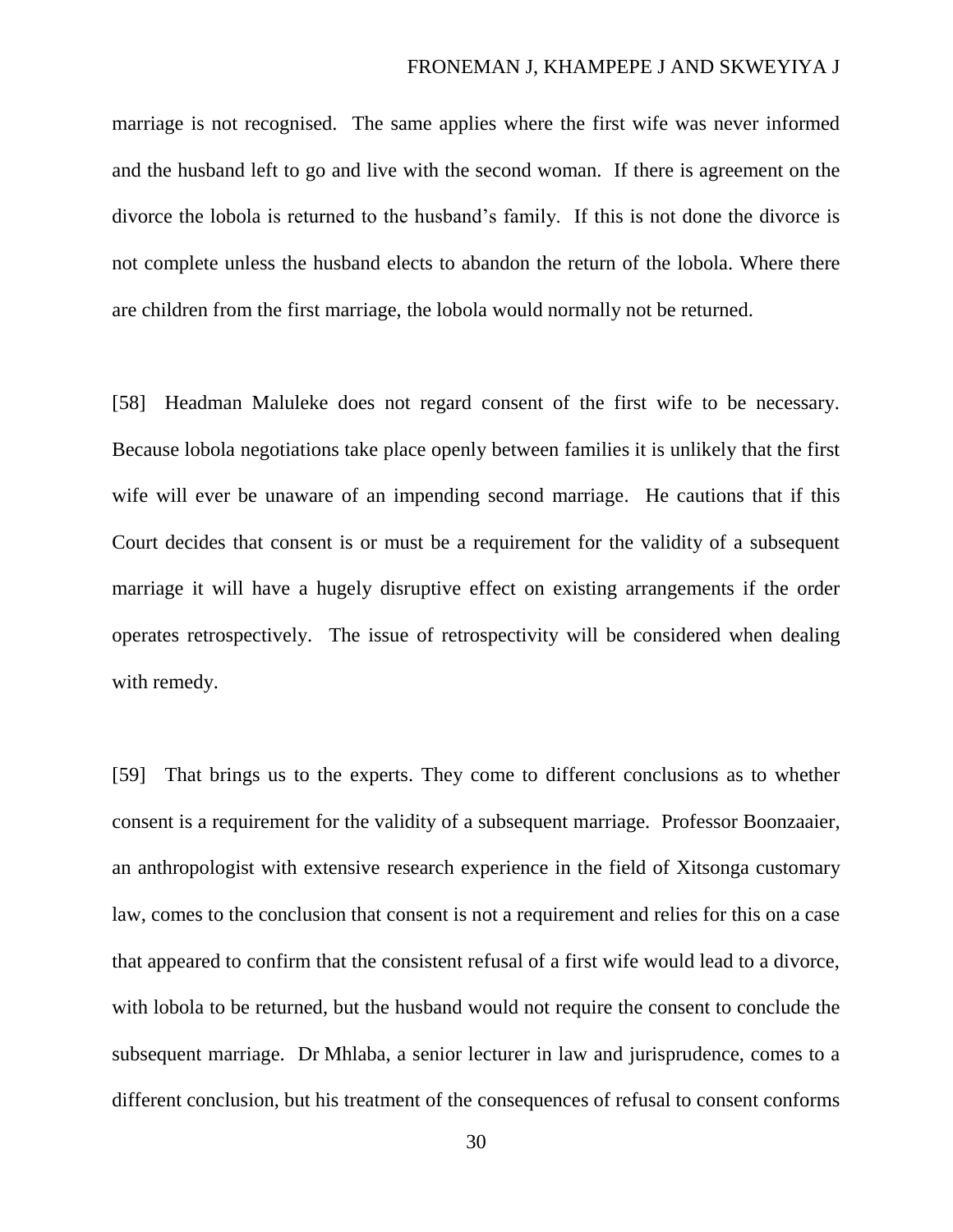to a large extent with the evidence that when the first wife does not consent the families become involved in order to resolve the matter. He considers it uncertain whether a marriage in the face of persistent refusal of consent is valid or not, and what the consequences for children are. Lastly, it is necessary to record that there appears to be agreement that polygynous marriages are not the norm in Xitsonga society. Dr Mhlaba, for example, provides a helpful context to the problem, by stating that "most Tsonga families are fully nuclear; a typical Tsonga family comprises of a husband, wife and children." But the choice of further marriages is still available to VaTsonga men.

[60] We do not think this picture of Xitsonga customary law that the further evidence has given us should be viewed as presenting a difficulty in deciding the case before us. It is a necessary process that courts must go through to give customary law its proper place. We thank the members of the community, advisors, and traditional leaders who have assisted us, for the dignified way in which they have explained their customs to us. The further evidence has shown that there are nuances and perspectives that are often missed or ignored when viewed from a common-law perspective. Nevertheless, while we must treat customary law with respect and dignity, it remains the courts' task to bring customary law, as with the common law, in line with the values of the Constitution.

[61] The perspective we gain from the evidence is not one of contradiction, but of nuance and accommodation. It seems to us that one can safely say the following: (a) although not the general practice any longer, VaTsonga men have a choice whether to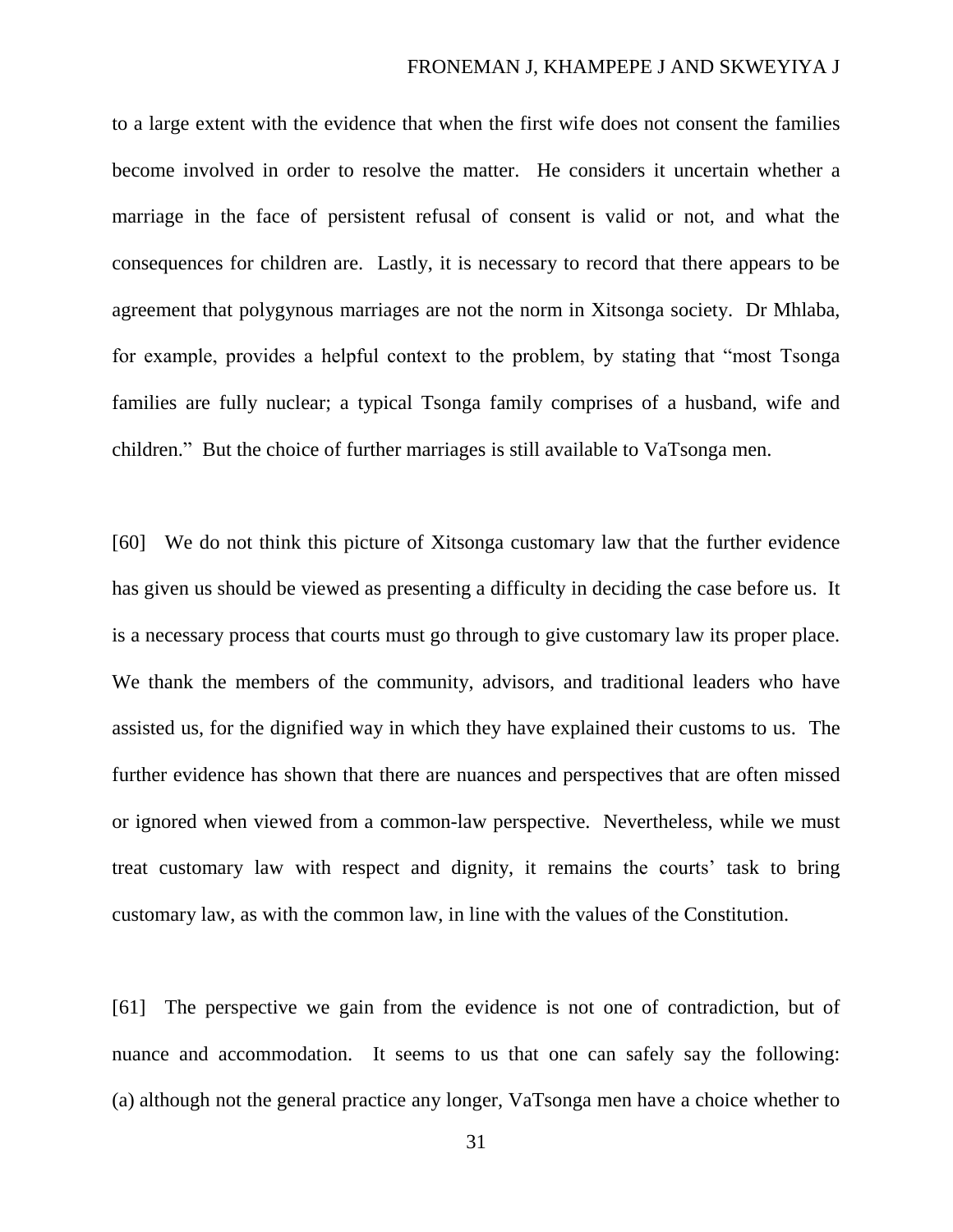enter into further customary marriages; (b) when VaTsonga men decide to do so they must inform their first wife of their intention; (c) it is expected of the first wife to agree and assist in the ensuing process, leading to the further marriage; (d) if she does so, harmony is promoted between all concerned; (e) if she refuses consent, attempts are made to persuade her otherwise; (f) if that is unsuccessful, the respective families are called to play a role in resolving the problem; (g) this resolution process may result in divorce; and finally, (h) if the first wife is not informed of the impending marriage, the second union will not be recognised, but the children of the second union will not be prejudiced by this as they will still be regarded as legitimate children. It is not necessary to go further than this and it must be emphasised that, in the end, it is the function of a court to decide what the content of customary law is, as a matter of law not fact. It does not depend on rules of evidence: a court must determine for itself how best to ascertain that content.

### *Equality and dignity*

[62] Section 9(1) of the Constitution provides that everyone is "equal before the law and has the right to equal protection and benefit of the law."

[63] Section 9(3) proceeds to list grounds on which a person may not unfairly be discriminated against, and expressly includes gender as one of those grounds. In *Harksen v Lane*, this Court confirmed that discrimination on a listed ground is de facto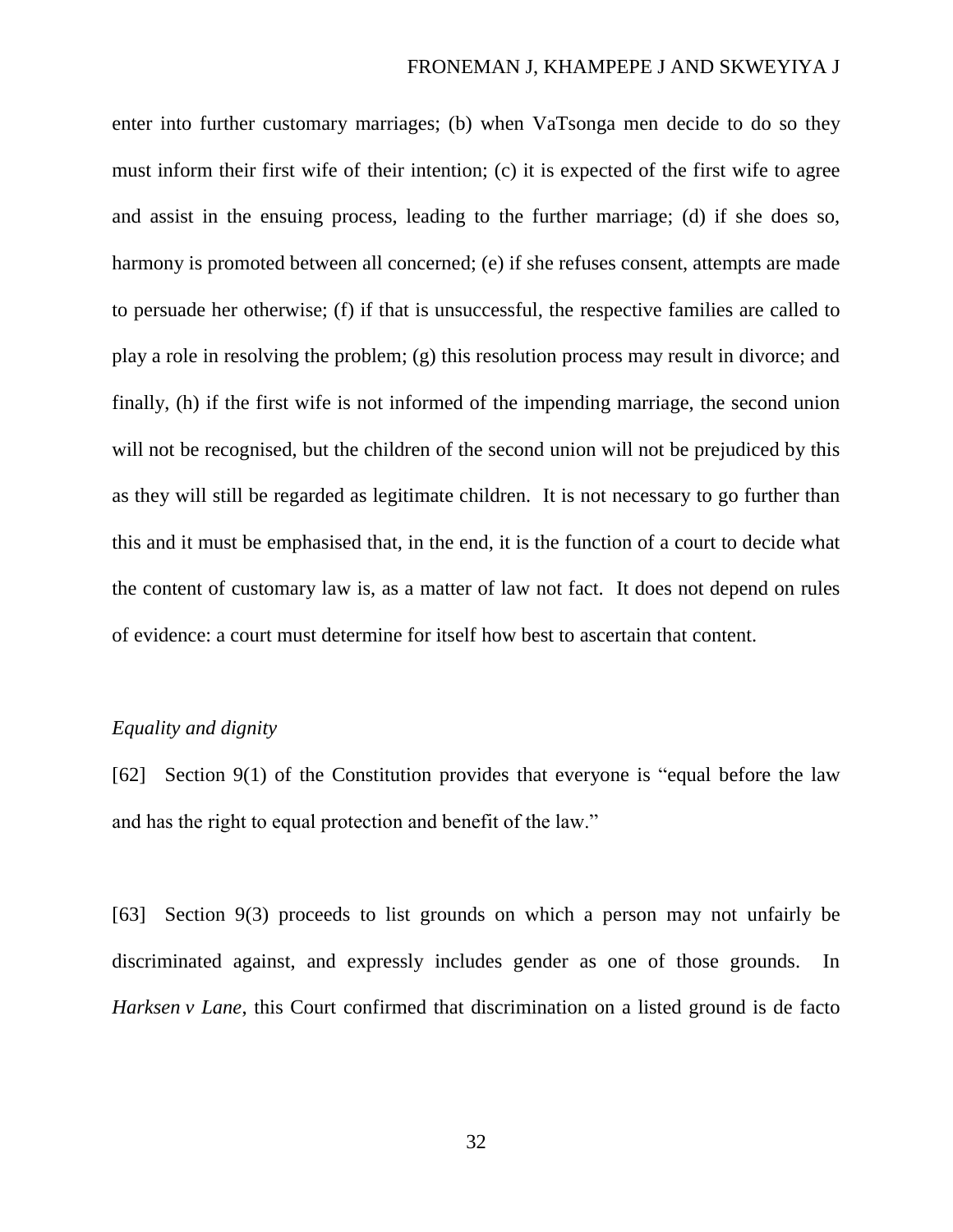unfair discrimination.<sup>52</sup> Thus, any gender-based discrimination is presumed to be unfair under section 9 of the Constitution.

[64] This Court has repeatedly emphasised the importance of the right to equality as a cornerstone of our constitutional democracy. As noted in *Hugo*: 53

"At the heart of the prohibition of unfair discrimination lies a recognition that the purpose of our new constitutional and democratic order is the establishment of a society in which all human beings will be accorded equal dignity and respect regardless of their membership of particular groups."

[65] In *Fraser* this Court stated:<sup>54</sup>

"There can be no doubt that the guarantee of equality lies at the very heart of the Constitution. It permeates and defines the very ethos upon which the Constitution is premised. In the very first paragraph of the preamble it is declared that there is a '. . . need to create a new order . . . in which there is equality between men and women and people of all races so that all citizens shall be able to enjoy and exercise their fundamental rights and freedoms'." (Footnote omitted.)

[66] The Constitution demands equality in the personal realm of rights and duties as well. Legislative recognition of equality takes many forms. The Domestic Violence

<sup>52</sup> *Harksen v Lane NO and Others* [1997] ZACC 12; 1998 (1) SA 300 (CC); 1997 (11) BCLR 1489 (CC) at para 54 (*Harksen v Lane*).

<sup>53</sup> *President of the Republic of South Africa and Another v Hugo* [1997] ZACC 4; 1997 (4) SA 1 (CC); 1997 (6) BCLR 708 (CC) at para 41.

<sup>54</sup> *Fraser v Children's Court, Pretoria North and Others* [1997] ZACC 1; 1997 (2) SA 261 (CC); 1997 (2) BCLR 153 (CC) at para 20.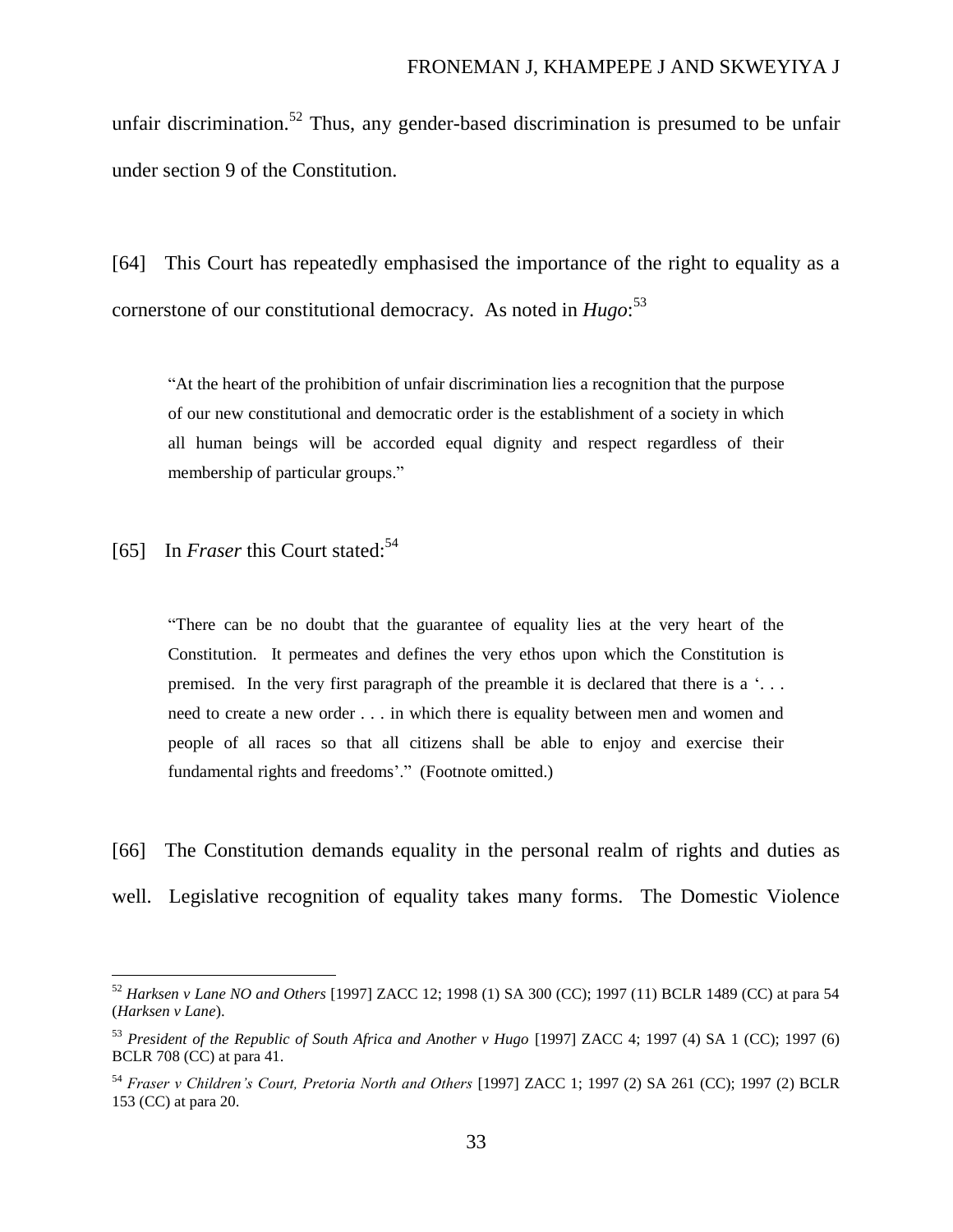Act<sup>55</sup> provides specific protection to spouses<sup>56</sup> when they are or have been subjected to domestic violence. The husband's common law marital power with regard to the person and property of the wife in civil marriages was abolished even before the advent of the Constitution,<sup>57</sup> as was the common-law position of the husband as the head of the family. Both parents have full parental responsibilities and rights of the children born of their marriage.<sup>58</sup>

[67] Section 10 of the Constitution enshrines the right to human dignity in that everyone "has inherent dignity and the right to have their dignity respected and protected."

[68] The right to dignity, together with the right to life, has been held by this Court to be "the most important of all human rights, and the source of all other personal rights" in the Bill of Rights.<sup>59</sup> This Court has further clarified that dignity is not merely a value, but a "justiciable and enforceable right that must be respected and protected."<sup>60</sup>

<sup>55</sup> 116 of 1998.

<sup>56</sup> Or any person who is or has been in a domestic relationship.

<sup>57</sup> By the General Law Fourth Amendment Act 132 of 1993.

<sup>58</sup> Sections 18-20 of the Children's Act 38 of 2005.

<sup>59</sup> *S v Makwanyane and Another* [1995] ZACC 3; 1995 (3) SA 391 (CC); 1995 (6) BCLR 665 (CC) at para 144.

<sup>60</sup> *Dawood and Another v Minister of Home Affairs and Others; Shalabi and Another v Minister of Home Affairs and Others; Thomas and Another v Minister of Home Affairs and Others* [2000] ZACC 8; 2000 (3) SA 936 (CC); 2000 (8) BCLR 837 (CC) at para 35 (emphasis removed).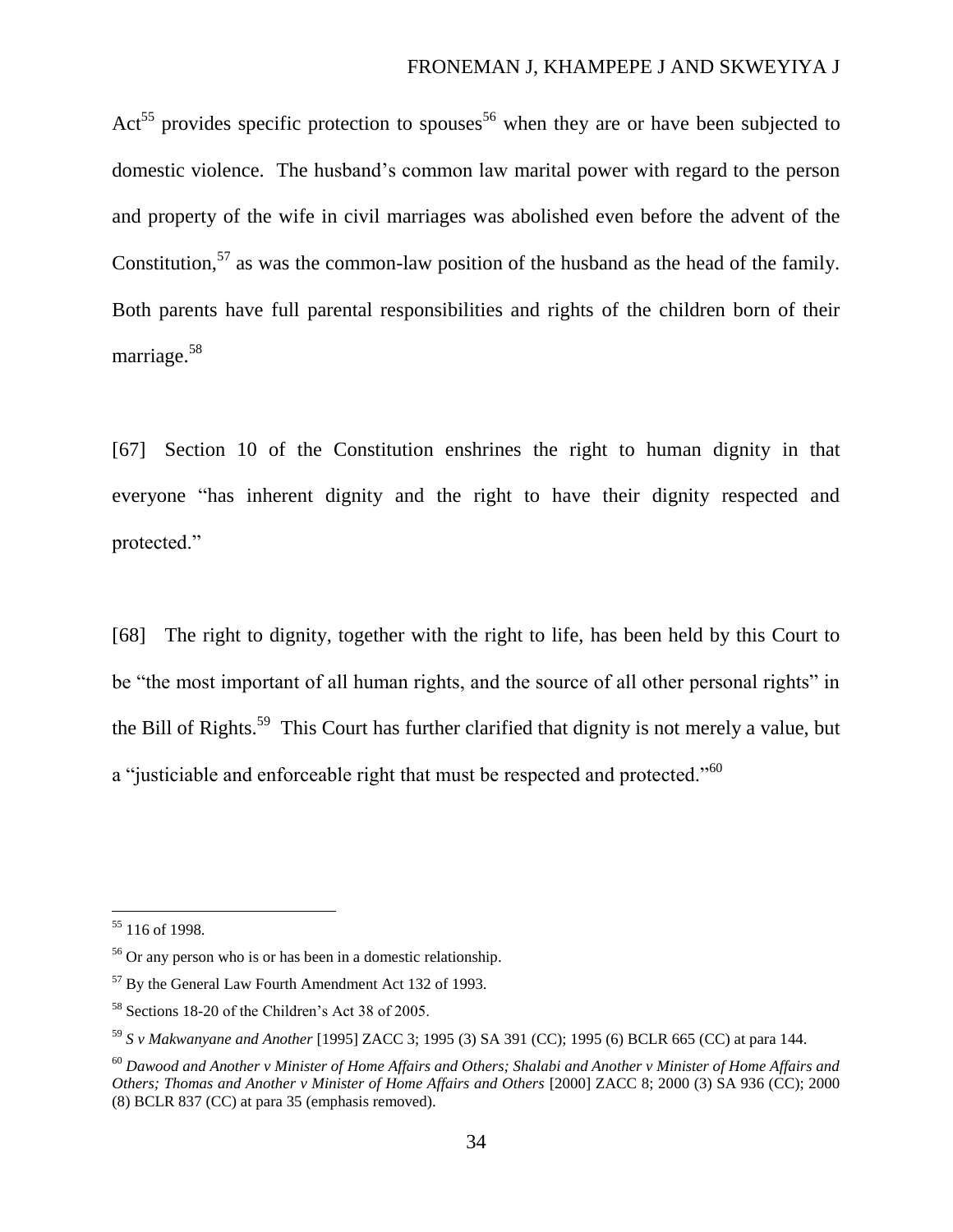[69] It is in the light of these constitutional guarantees that we must determine whether the Constitution demands that the consent of the first wife be given before a subsequent customary marriage can validly be entered into.

### *Xitsonga customary law and consent*

[70] There is no doubt that the exercise to determine the content of Xitsonga customary law has shown that it displays a generous spirit that is rooted in accommodating the concerns of the first wife and her family when the husband seeks to enter into another marriage. But it remains his choice to marry again. She does not have that choice. It requires little imagination or analysis to recognise that polygynous marriages differentiate between men and women. Men may marry more than one wife; women may not marry more than one husband. Nevertheless, the validity of polygynous marriages as a legal institution has not been challenged before us and, for present purposes, we must work within a framework that assumes its existence and validity.

[71] Are the first wife's rights to equality and human dignity compatible with allowing her husband to marry another woman without her consent? We think not. The potential for infringement of the dignity and equality rights of wives in polygynous marriages is undoubtedly present. First, it must be acknowledged that "even in idyllic pre-colonial communities, group interests were framed in favour of men and often to the grave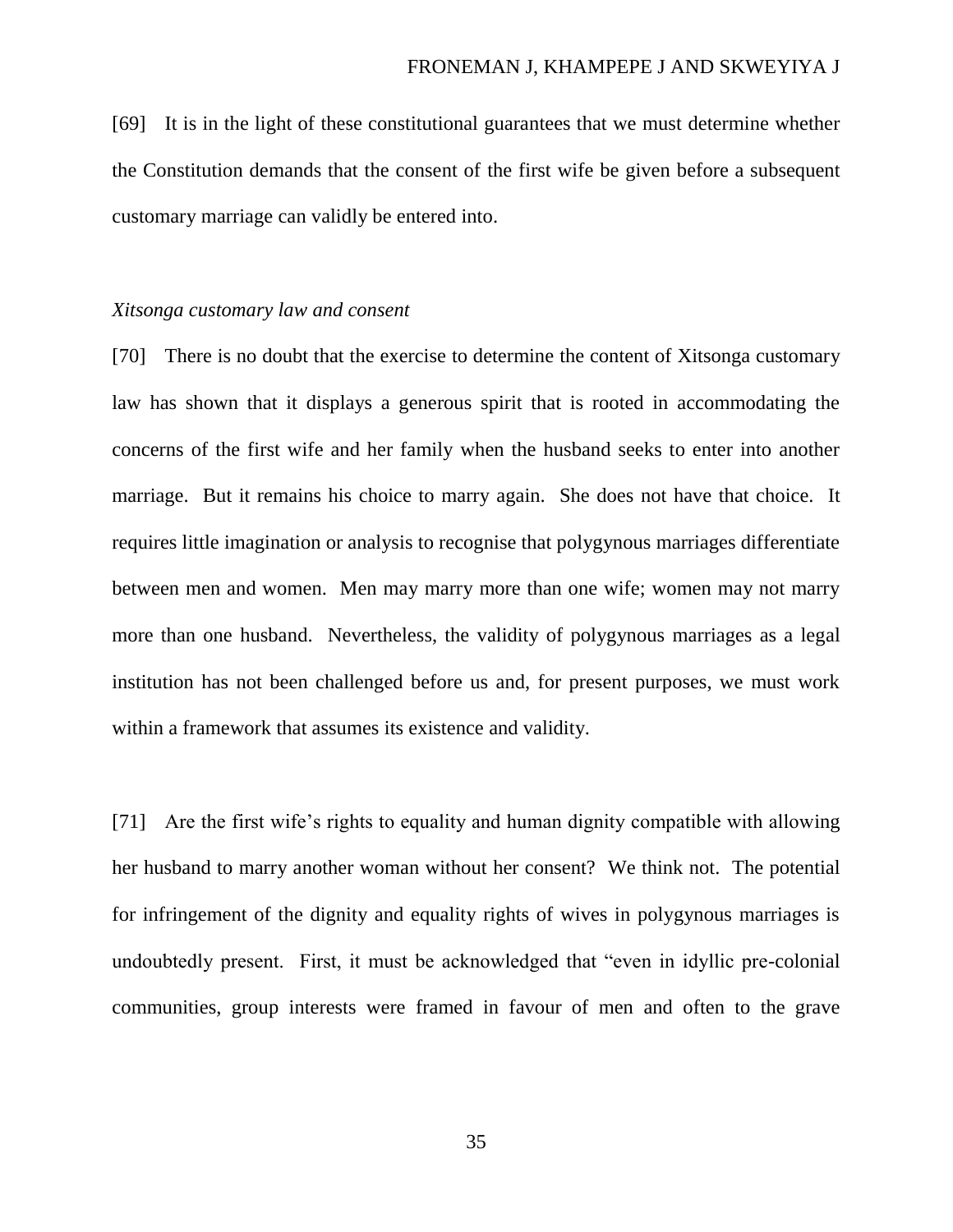disadvantage of women and children".<sup>61</sup> While we must accord customary law the respect it deserves, we cannot shy away from our obligation to ensure that it develops in accordance with the normative framework of the Constitution.

[72] Second, where subsequent customary marriages are entered into without the knowledge or consent of the first wife, she is unable to consider or protect her own position. She cannot take an informed decision on her personal life, her sexual or reproductive health, or on the possibly adverse proprietary consequences of a subsequent customary marriage. Any notion of the first wife's equality with her husband would be completely undermined if he were able to introduce a new marriage partner to their domestic life without her consent.

[73] Third, the right to dignity includes the right-bearer's entitlement to make choices and to take decisions that affect his or her life – the more significant the decision, the greater the entitlement. Autonomy and control over one's personal circumstances is a fundamental aspect of human dignity. $^{62}$  However, a wife has no effective autonomy over her family life if her husband is entitled to take a second wife without her consent. Respect for human dignity requires that her husband be obliged to seek her consent and

 $\overline{a}$ 

<sup>&</sup>lt;sup>61</sup> *Gumede* above n 23 at para 19. See also Nhlapo "African customary law in the interim Constitution" in Liebenberg (ed) *The Constitution of South Africa from a Gender Perspective* (Community Law Centre: University of the Western Cape, Cape Town 1995) at 160.

<sup>62</sup> *Barkhuizen v Napier* [2007] ZACC 5; 2007 (5) SA 323 (CC); 2007 (7) BCLR 691 (CC) at para 57.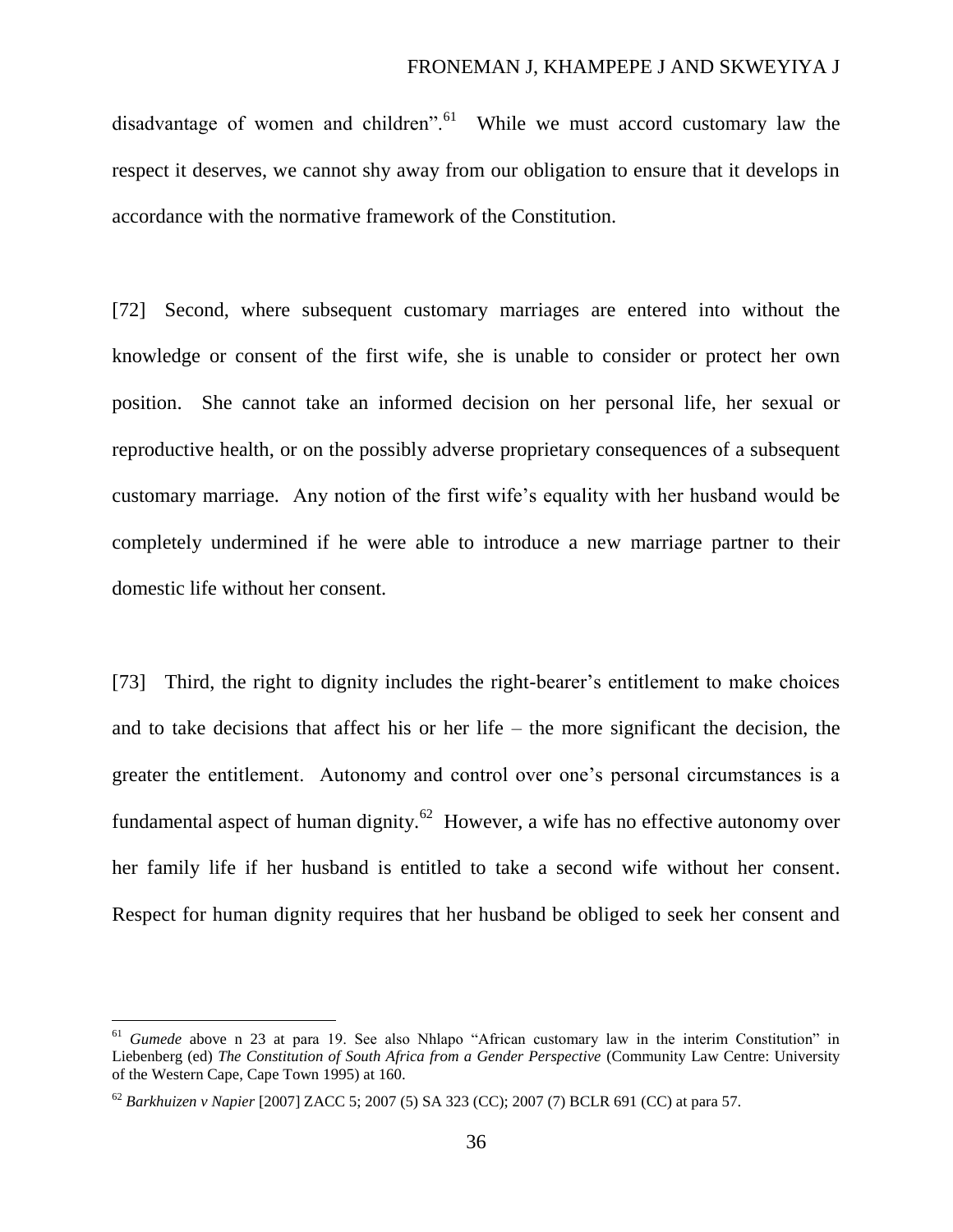that she be entitled to engage in the cultural and family processes regarding the undertaking of a second marriage.

[74] Given that marriage is a highly personal and private contract, it would be a blatant intrusion on the dignity of one partner to introduce a new member to that union without obtaining that partner's consent.

[75] In accordance with this Court's jurisprudence requiring the determination of living customary law that is consistent with the Constitution, we thus conclude that Xitsonga customary law must be developed, to the extent that it does not yet do so, to include a requirement that the consent of the first wife is necessary for the validity of a subsequent customary marriage. This conclusion is in accordance with the demands of human dignity and equality. These demands are evident from the terms of the Recognition Act, which we shall now consider.

[76] Section  $3(1)(b)$  provides that one of the requirements for a valid customary marriage entered into after the commencement of the Recognition Act is that "the marriage must be negotiated and entered into or celebrated in accordance with customary law." The application of customary law is subject to the Constitution<sup>63</sup> and its development must promote the spirit, purport and objects of the Bill of Rights. The achievement of human dignity and equality is one of the founding values of the

 $63$  See section 211(3) of the Constitution, quoted above n 20.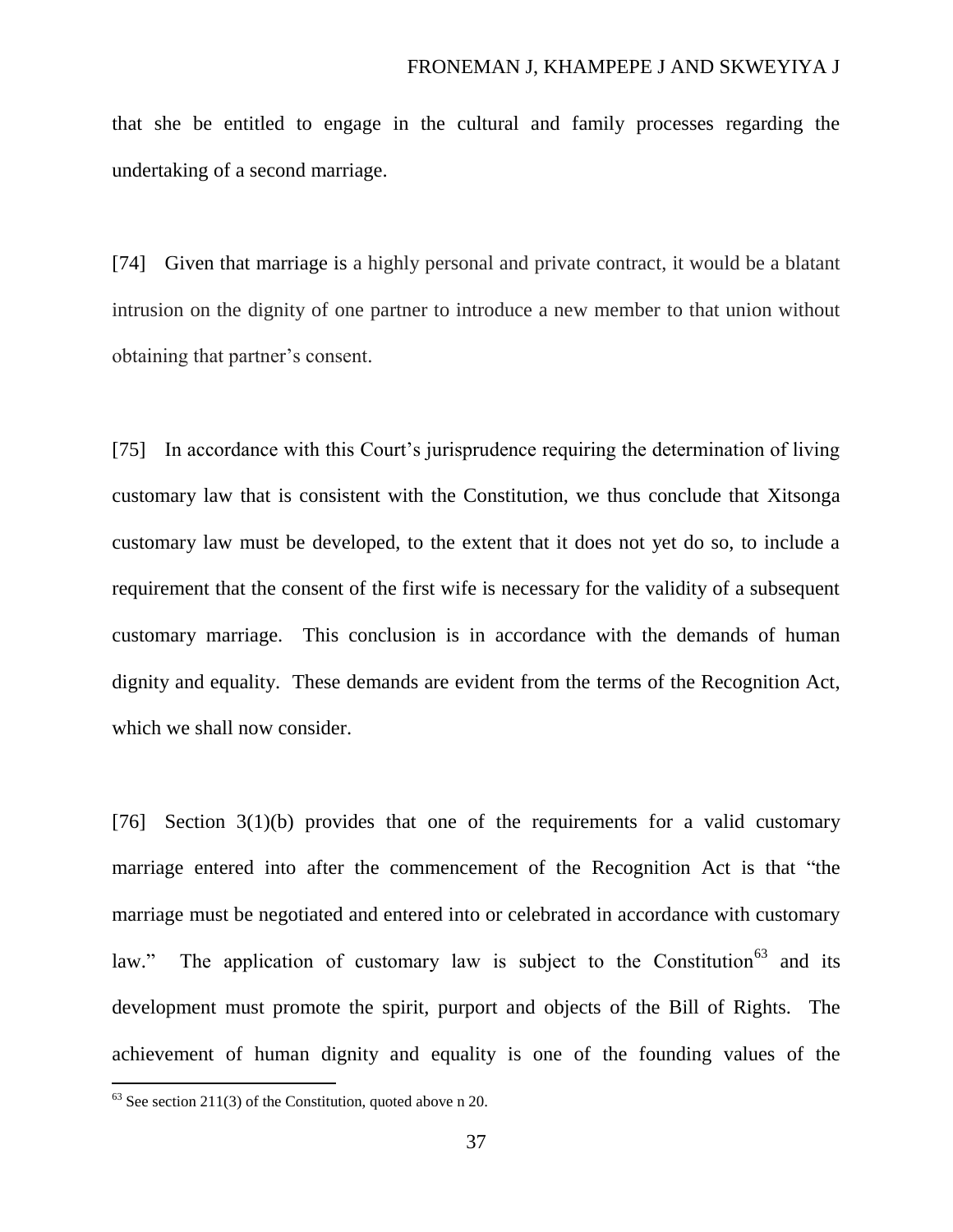## FRONEMAN J, KHAMPEPE J AND SKWEYIYA J

Republic<sup>64</sup> and those values are also fundamental rights under the Bill of Rights.<sup>65</sup> When section 3(1)(b) thus speaks of customary law marriages, it necessarily speaks of marriages in accordance with human dignity and fundamental equality rights upon which our Constitution is based. It is no answer to state that the definition of customary law and customary marriages in the Recognition Act does not expressly state this. Those definitions must be read together with the Constitution and this Court's jurisprudence.

[77] In *Gumede* this Court stated that the Recognition Act not only makes provision for recognition of customary marriages, but "[m]ost importantly, it seeks to jettison gendered inequality within marriage and the marital power of the husband by providing for the equal status and capacity of spouses." <sup>66</sup> Further on in *Gumede* Moseneke DCJ states:

"Beyond the Constitution, the Recognition Act is the starting point of this equality analysis. It must be understood within the context of its legislative design. Its avowed purpose . . . is to transform spousal relations in customary marriages. The legislation not only confers formal recognition on the marriages but also entrenches the equal status and capacity of spouses and sets itself the task of regulating the proprietary consequences of these marriages. In doing so, the Recognition Act abolishes the marital power of the husband over the wife and pronounces them to have equal dignity and capacity in the marriage enterprise."<sup>67</sup>

 $<sup>64</sup>$  Id section 1.</sup>

 $65$  Id sections 9 and 10.

<sup>66</sup> *Gumede* above n 23 at para 24.

 $67$  Id at para 32.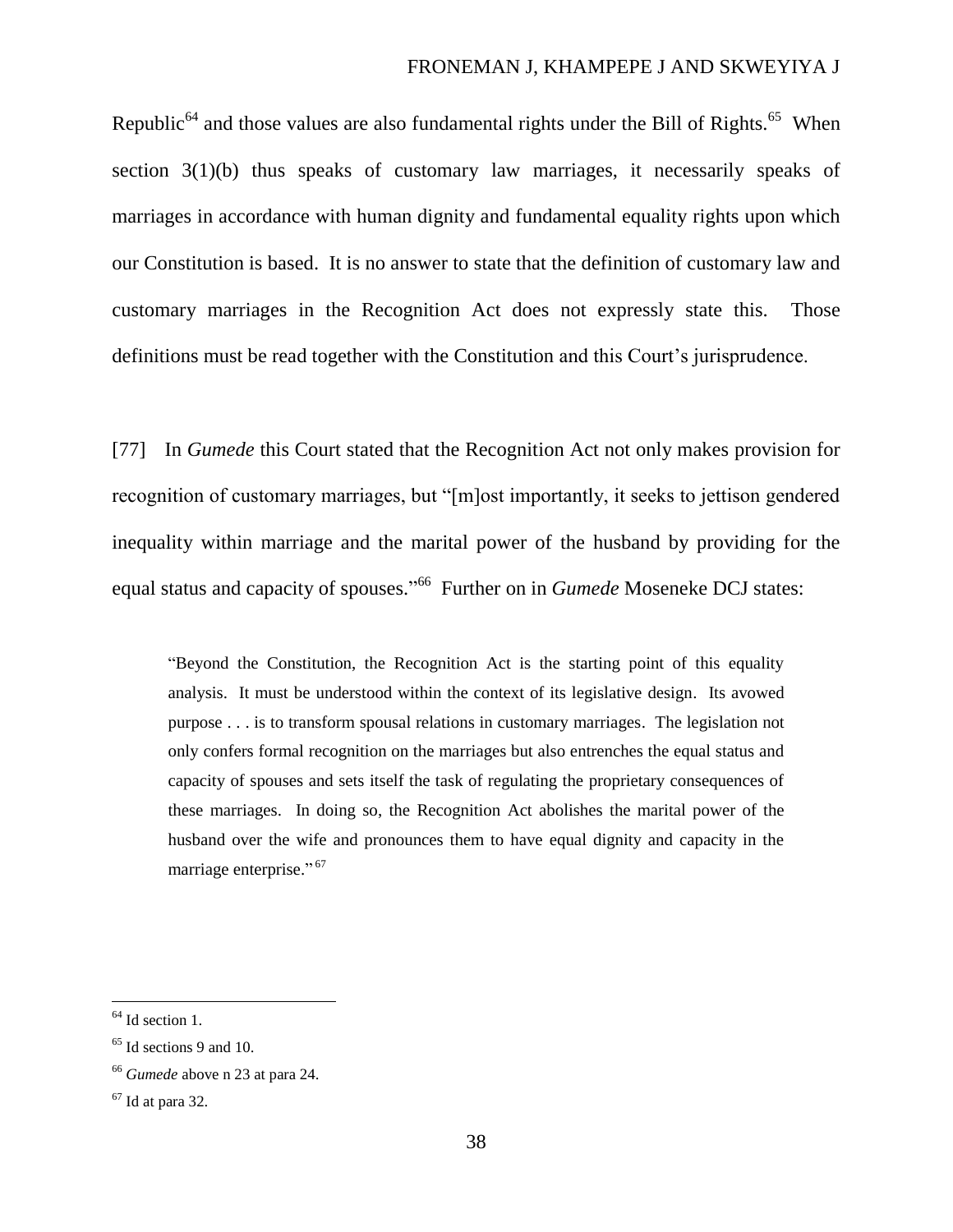[78] Four things need to be noted from the provisions of section 6 of the Recognition Act. The first is that the section affords "full status and capacity" to a wife "in a customary marriage". After the commencement of the Recognition Act that meant a customary marriage based on the consent of both spouses to the marriage.<sup>68</sup> The second is that the wife's full status and capacity stems from "the basis of equality with her husband". The third is that the basis of equality is subject only to "the matrimonial" property system governing the marriage", a system which would either have been consented to by the wife or would have been in community of property and of profit and loss between the spouses by virtue of the law. $^{69}$  The fourth is that the full status and capacity of a wife in a customary marriage is not restricted by the wording of the section.<sup>70</sup>

[79] The legal status of persons refers to their standing in the law, their "overall legal position in relation to other persons and the community: the aggregate of [their] various rights, duties and capacities".<sup>71</sup> Under the Constitution the legal status of persons is based on everyone being equal before the law and having the right to equal protection and benefit of the law.<sup>72</sup> This would, in ordinary terms, mean that under the Constitution and section 6 of the Recognition Act the equal status of a husband and a wife in a

 $68$  Section 3(1)(a)(ii) of the Recognition Act.

 $69$  For customary marriages entered into after the commencement of the Recognition Act see section 7(2).

 $70$  Section 6 of the Recognition Act.

<sup>71</sup> Van Heerden, Cockrell and Keightley (eds) *Boberg's Law of Persons and the Family* (Juta & Co Ltd, Kenwyn 1999) at 65.

 $72$  Section 9(1) of the Constitution.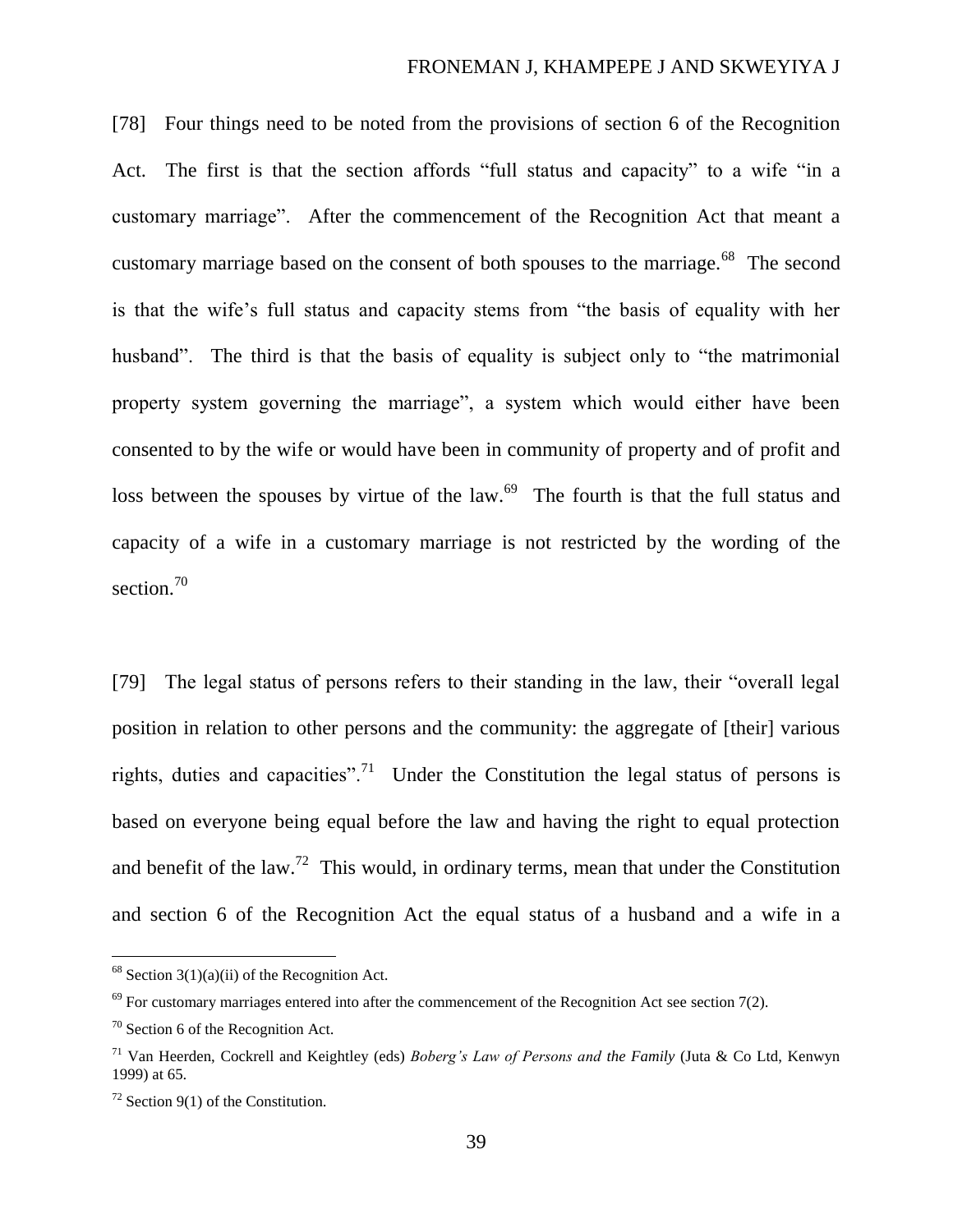customary marriage would be disturbed if the one may, by law, have more rights than the other.

[80] That the first wife in a customary marriage has a material interest in the matrimonial property system regulating further marriages is given cognisance in the Recognition Act. Section 7(4)(b) and (8) require existing spouses to be joined in proceedings relating to proposed changes flowing from further customary marriages entered into before and after the commencement of the Recognition Act by their husbands.

[81] But a marriage is about much more than property. In marriage, the status of the parties undergo a change recognised at various levels of the law, for example, in the law of succession,<sup>73</sup> certain aspects of citizenship,<sup>74</sup> the attainment of majority,<sup>75</sup> and in the marital privilege not to be compelled to disclose the content of communications between spouses during the marriage.<sup>76</sup> These provisions reflect the recognition given to the personal rights and duties of spouses in a marriage.

<sup>&</sup>lt;sup>73</sup> Section 2(2)(b) and (c) of the Reform of Customary Law of Succession and Regulation of Related Matters Act 11 of 2009.

<sup>74</sup> Section 5(5) of the South African Citizenship Act 88 of 1995.

<sup>75</sup> Section 26 of the Marriage Act 25 of 1961.

<sup>76</sup> Section 10 of the Civil Proceedings Evidence Act 25 of 1965.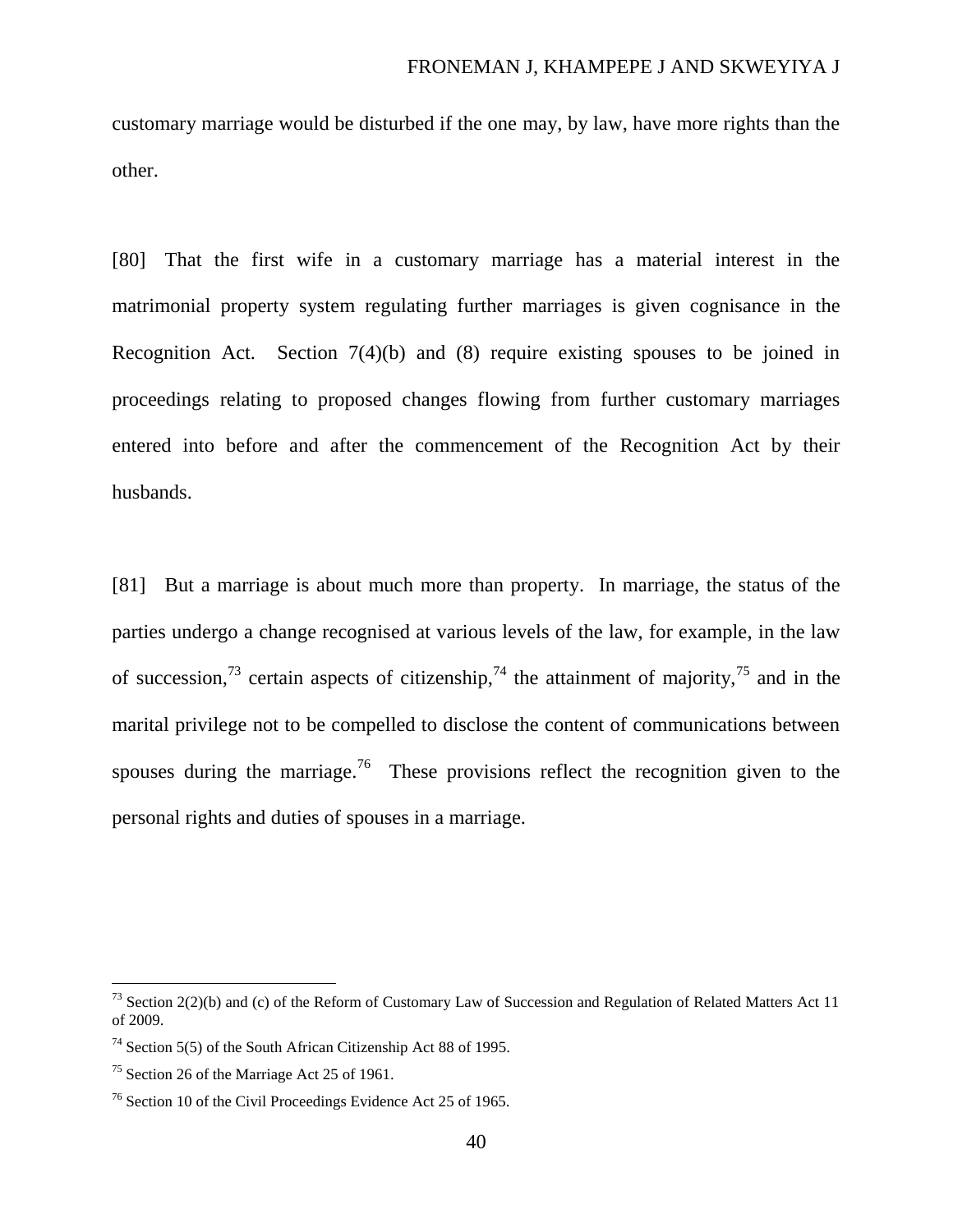[82] When section 6 of the Recognition Act states that a wife in a customary marriage has, on the basis of equality with her husband, full status and capacity,  $\frac{7}{7}$  it means that she also has full status and capacity in relation to the personal consequences of marriage.

[83] The Recognition Act is thus premised on a customary marriage that is in accordance with the dignity and equality demands of the Constitution. A customary marriage where the first wife has consented to the further marriage conforms to the principles of equality and dignity as contained in the Constitution. Where the first wife does not give consent, the subsequent marriage would be invalid for non-compliance with the Constitution.

[84] The facts of this matter concern the situation where there is only one existing wife in a customary marriage and her husband purports to enter into a subsequent customary marriage. The mere fact that there may be situations where there is more than one wife in an existing customary marriage cannot mean that the constitutional norm of equality cannot find application in those cases. But that situation is not before us. That is one reason why we should not determine that issue here. Another, no less important reason, is that living customary law should be allowed its own space to adjust to that requirement to the extent that it may not yet do so.

 $77$  This is subject only to the matrimonial property system governing the marriage.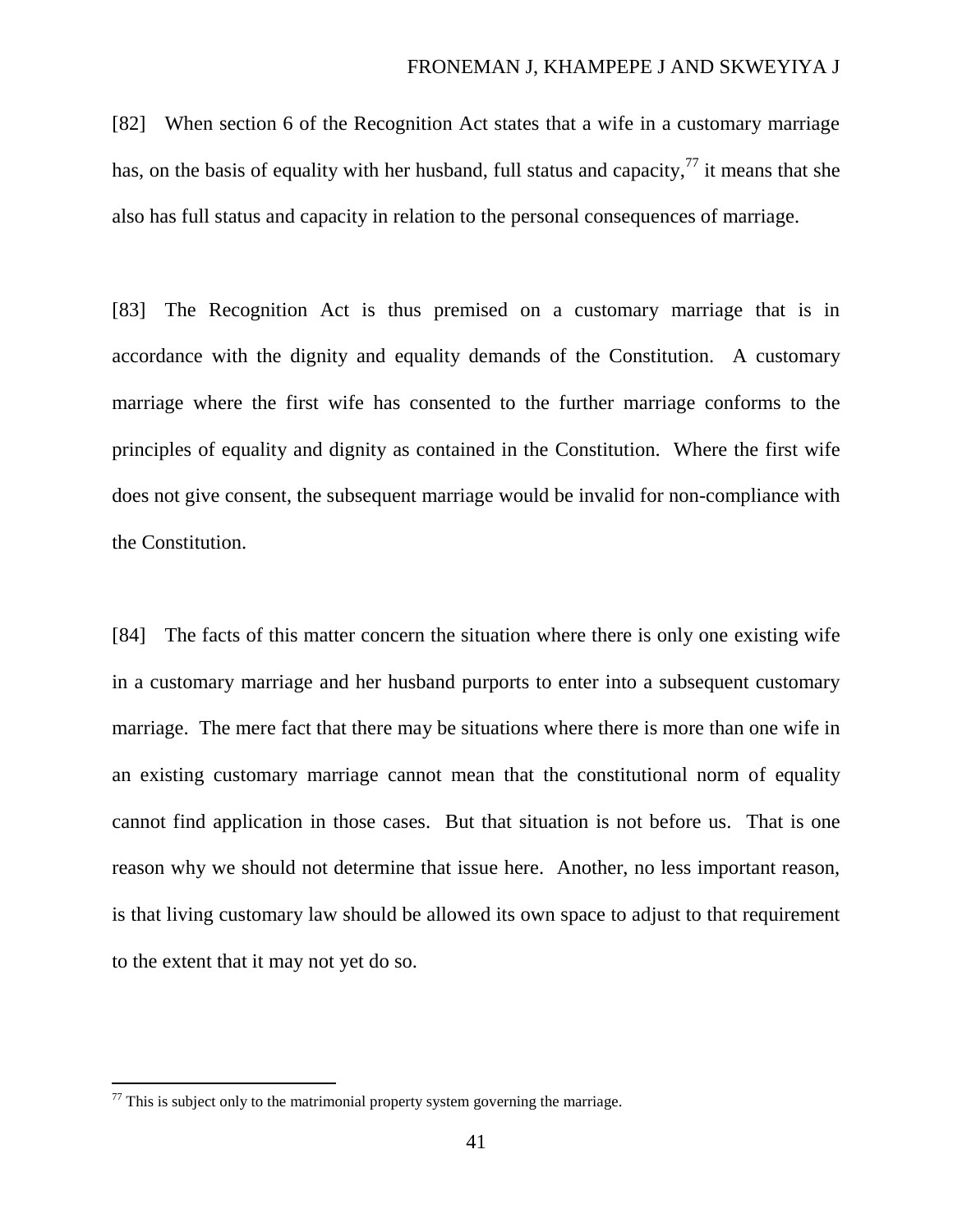# *Retrospectivity*

[85] The finding that the consent of the first wife is a necessary dignity and equality component of a further customary marriage in terms of section  $3(1)(b)$  of the Recognition Act means that, from now on, further customary marriages must comply with that consent requirement. A subsequent marriage will be invalid if consent from the first wife is not obtained. One potential difficulty raised in argument is that the effect of the judgment may not become widely and promptly known. To this end the order makes provision for its wider publication and distribution.

[86] Another problem is that we are not able to determine what the position in customary law systems other than the Xitsonga system is. It may be that consent was not a requirement in some customary law systems and in those cases retrospective application may have inequitable consequences for women who entered into a further customary marriage without knowing that consent was a requirement for the validity of those marriages. In those cases it would be unfair to deprive wives in a further marriage of the protection that recognition of validity of their marriage under the Recognition Act would bring. And as Hosi Maluleke has pointed out, existing arrangements in Xitsonga customary law will also be adversely affected by a retrospective order. Our order makes it clear that the general requirement of consent operates only prospectively, to customary marriages entered into after this judgment has been published in the form set out in the order of this Court.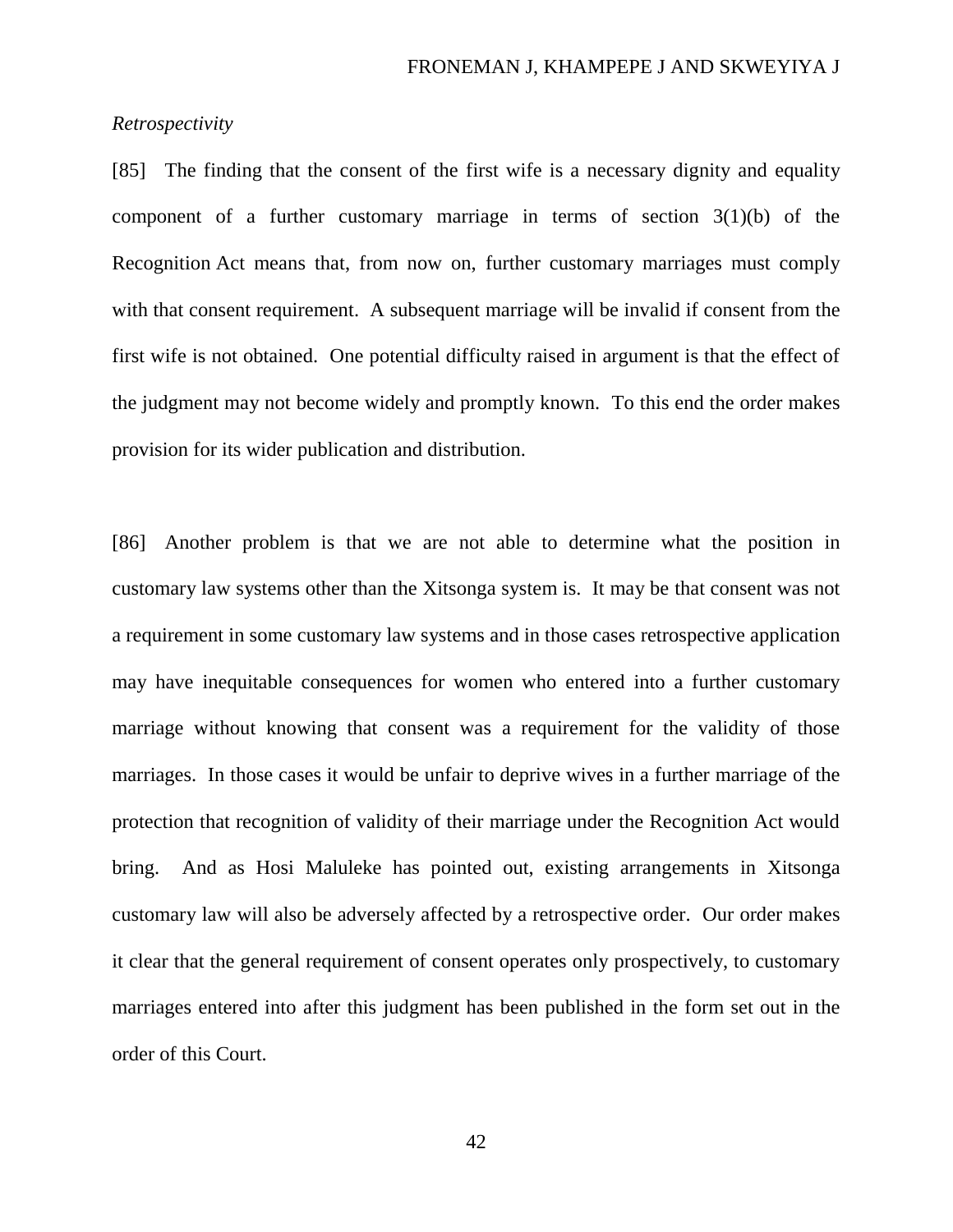### FRONEMAN J, KHAMPEPE J AND SKWEYIYA J

[87] With regard to the particular facts of this case, it is clear, from the further affidavits filed in this Court, that Xitsonga customary law, even before its development in this judgment, required that the first wife be informed of her husband's impending subsequent marriage. There is no evidence to suggest that Ms Mayelane was ever informed of the impending further marriage of Mr Moyana to Ms Ngwenyama. It is therefore clear that the latter marriage is invalid for want of compliance with the requirements of Xitsonga customary law as they existed at the time of the purported marriage.

# *Costs*

[88] The Supreme Court of Appeal considered that this is a case where, on appeal, no party should be mulcted in costs for vindicating a right under the Bill of Rights. We see no reason why the same approach should not be followed in this Court, or why a similar order on costs should not have been made in the High Court.

## *Order*

[89] The following order is made:

- 1. Leave to appeal is granted.
- 2. The applicant's and first amicus applications for condonation are granted.
- 3. The appeal is upheld.
- 4. Paragraph 1(a) of the order in the Supreme Court of Appeal is set aside and replaced with: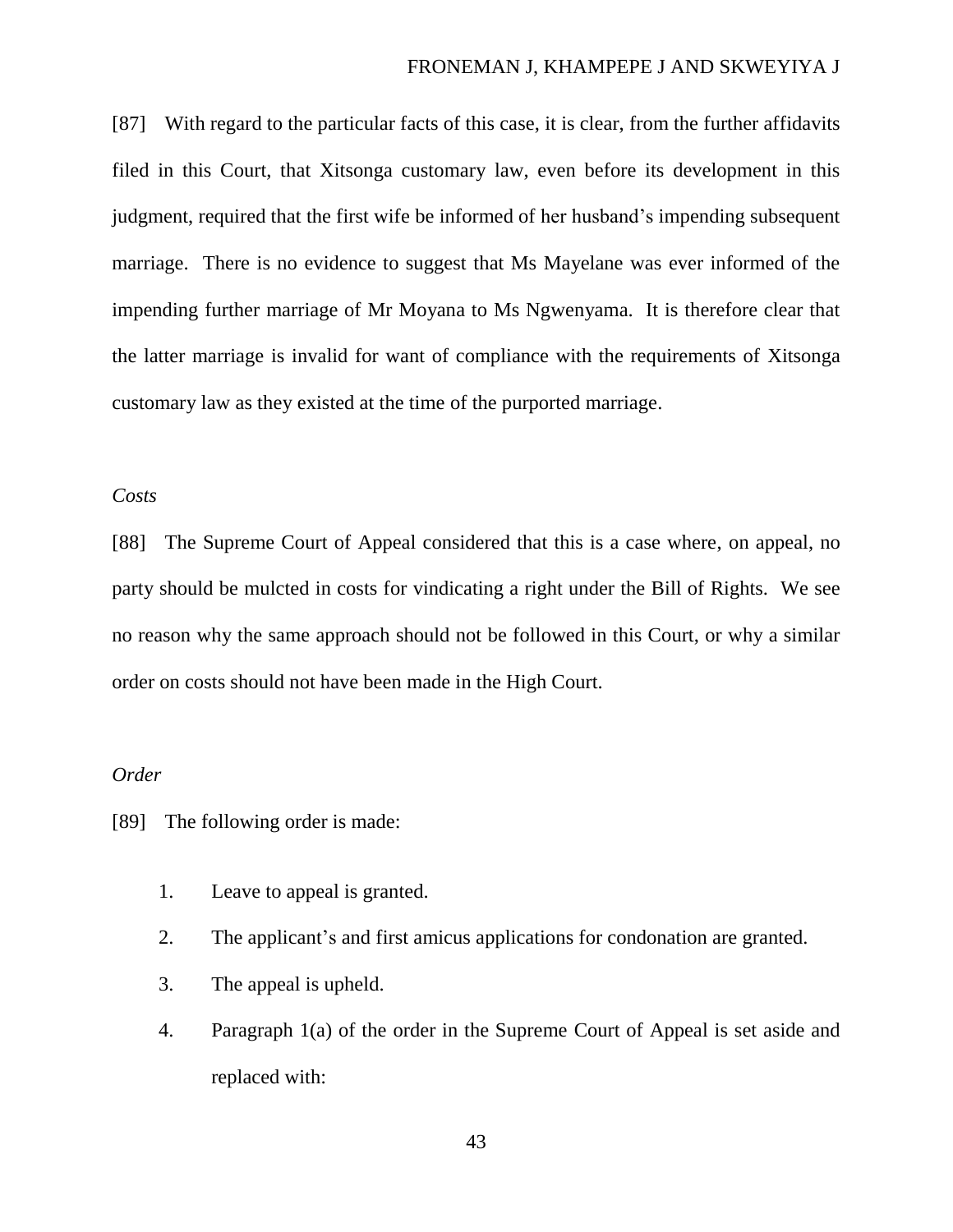"The customary marriage between Hlengani Dyson Moyana and the first respondent, Mphephu Maria Ngwenyama, is declared null and void."

- 5. Xitsonga customary law is developed to require the consent of the first wife to a customary marriage for the validity of a subsequent customary marriage entered into by her husband.
- 6. The order in paragraph 5 shall operate prospectively.
- 7. The Registrar of this Court is directed to send a copy of this judgment and summary (attached as annexure A) to Houses of Traditional Leaders and the Minister for Home Affairs with a request that they distribute them in any way they deem appropriate.

#### ZONDO J:

## *Introduction*

[90] I have had the opportunity of reading the judgments prepared by Froneman, Khampepe and Skweyiya JJ (main judgment) and Jafta J. I agree that leave to appeal should be granted. I also agree with their conclusion that the appeal should be upheld. The order I would make would be one of setting aside the part of the order of the Supreme Court of Appeal made in favour of the first respondent and replacing it with an order dismissing the first respondent's appeal. My approach to the determination of this matter differs from that adopted in the main judgment. I shall, therefore, set out below my approach and my reasons for the order that I would make.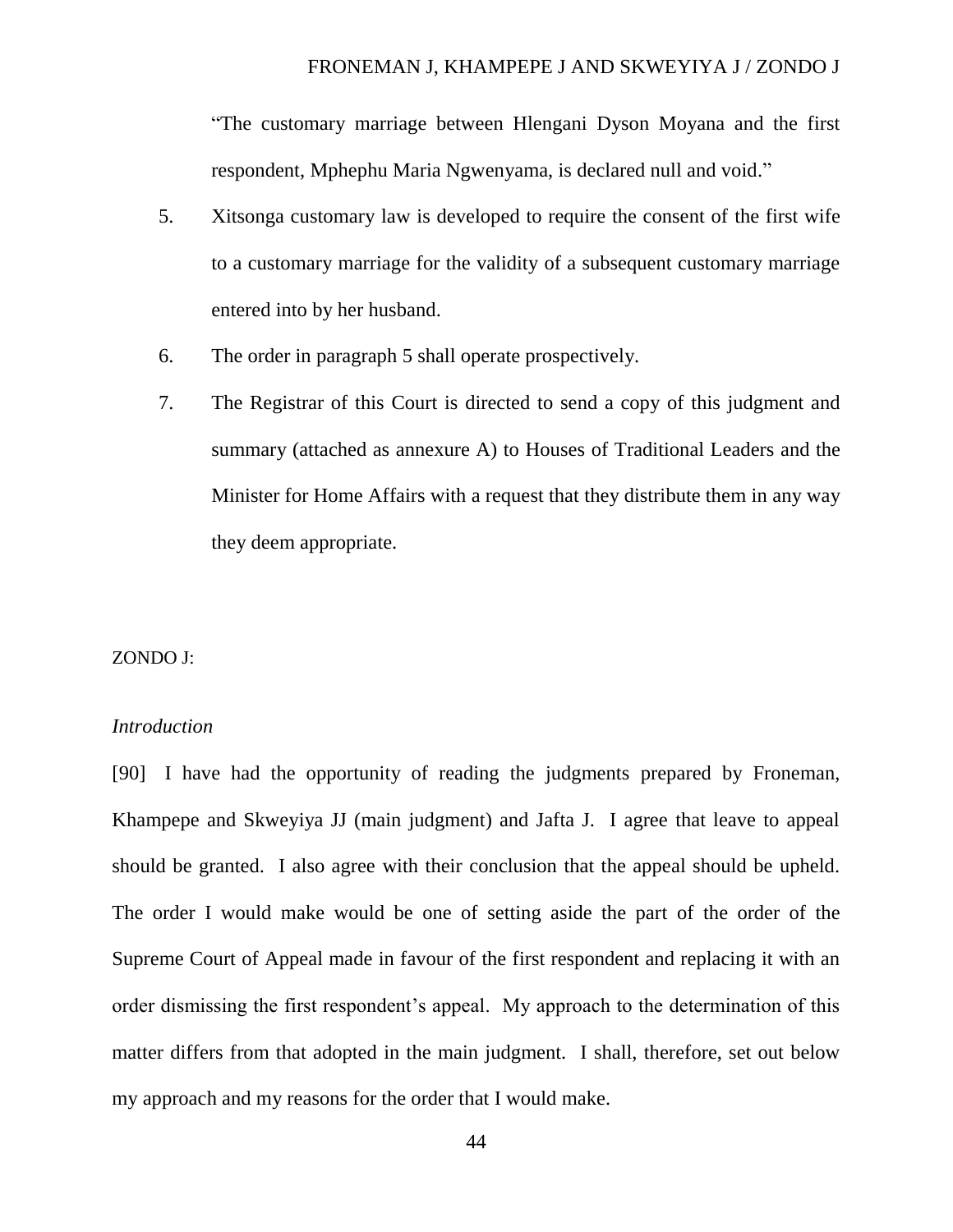ZONDO J

[91] The main judgment has correctly set out the facts of this case. Consequently, I do not propose to engage in the same exercise except to the limited extent necessary to ensure a proper understanding of this judgment. The applicant was married to the late Mr Hlengani Dyson Moyana by customary law. Their marriage took place at Nkovani Village, Limpopo Province. Mr Moyana died on 28 February 2009. Subsequent to Mr Moyana's death it appears that a dispute arose between the applicant and the first respondent. The first respondent claimed to have also been married to Mr Moyana by customary law.

[92] The applicant then brought an application in the North Gauteng High Court, Pretoria (High Court) for an order declaring invalid any marriage that Mr Moyana may have concluded with the first respondent on, among others, the basis that by the custom of the Vatsonga<sup>78</sup> the deceased needed to obtain her consent before he could enter into a further customary marriage which he did not obtain. The applicant was supported on this point by the deceased's elder brother, Mr Mzamani Temson Moyana. The first respondent opposed the application and contended that the applicant's own marriage to the deceased was invalid. She did not dispute the applicant's version that according to custom the consent of the first wife was a requirement for the validity of her marriage. The High Court granted the order.<sup>79</sup> There was an appeal to the Supreme Court of

<sup>78</sup> Vatsonga refers to the Tsonga people. The Vatsonga speak Xitsonga.

 $79$  The order of the High Court read thus: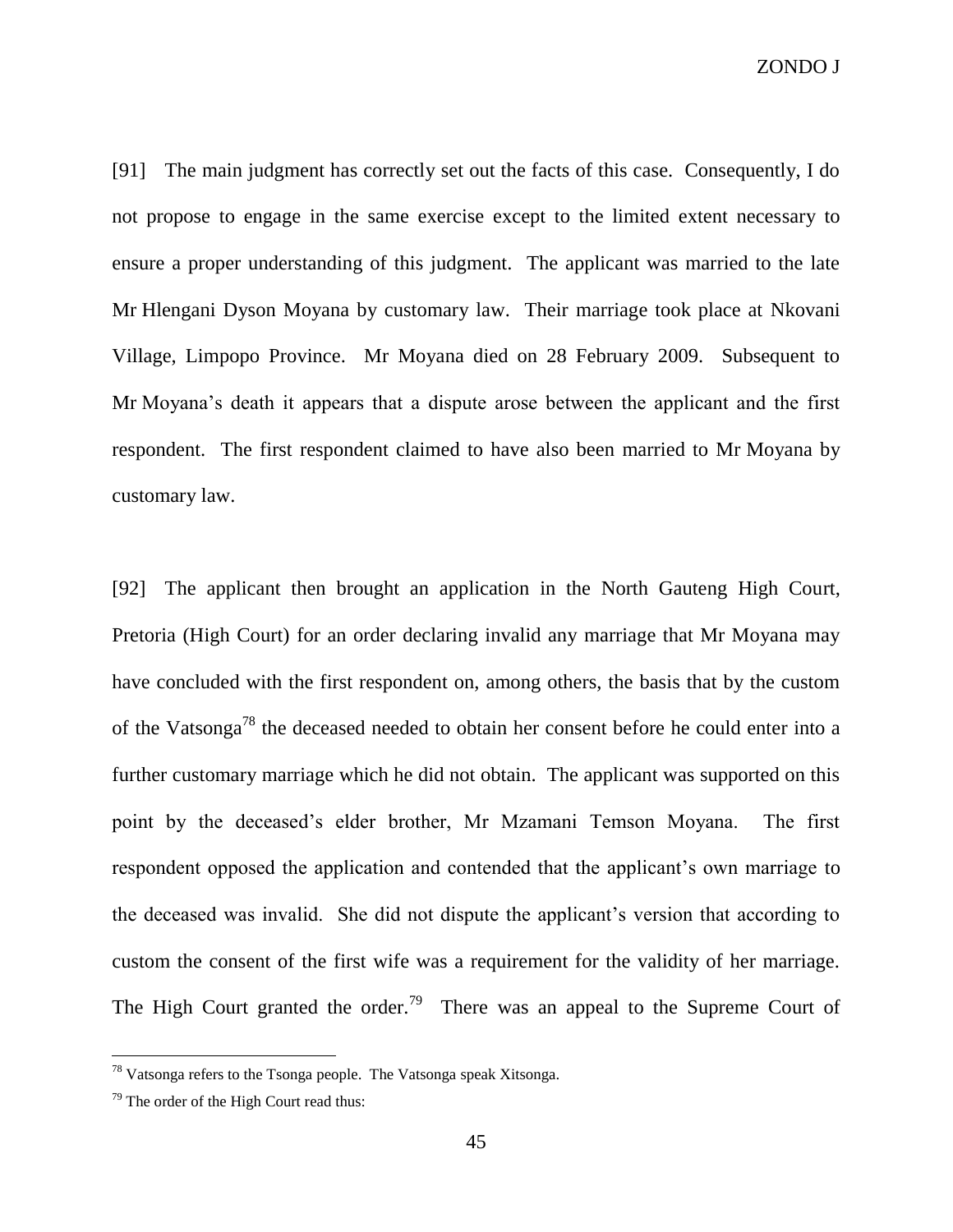Appeal which held the applicant's customary marriage to be valid but overturned the order of invalidity in relation to the first respondent's customary marriage. The Supreme Court of Appeal directed the Minister to register the applicant's customary marriage to her deceased husband. Thereafter the applicant applied to this Court for leave to appeal against the order of the Supreme Court of Appeal overturning the High Court's order of invalidity of the first respondent's alleged customary marriage to the deceased.

## *The question for determination*

[93] The question for determination is whether, if it is true that the deceased and the first respondent were married to each other by customary law when the deceased died, that marriage was valid despite the fact that the first respondent did not give her consent to that marriage. Before one can answer that question, one must determine what the requirements for a valid customary marriage are.

[94] When we heard argument in this matter, the record before us was the same record that was before the High Court and the Supreme Court of Appeal. However, subsequent to the hearing and after judgment had been reserved, this Court asked the parties and amici to deliver further affidavits on the question of whether among the Vatsonga the first

<sup>&</sup>quot;It is ordered:

<sup>1.</sup> Declaring a customary marriage between Hlengani Dyson Moyana 'the deceased' and first respondent null and void *ab initio.*

<sup>2.</sup> Directing the second respondent to register the marriage between the applicant and the deceased Hlengani Dyson Moyana, Id. No. 570108 5803 08 6.

<sup>3.</sup> That the costs of this application if opposed."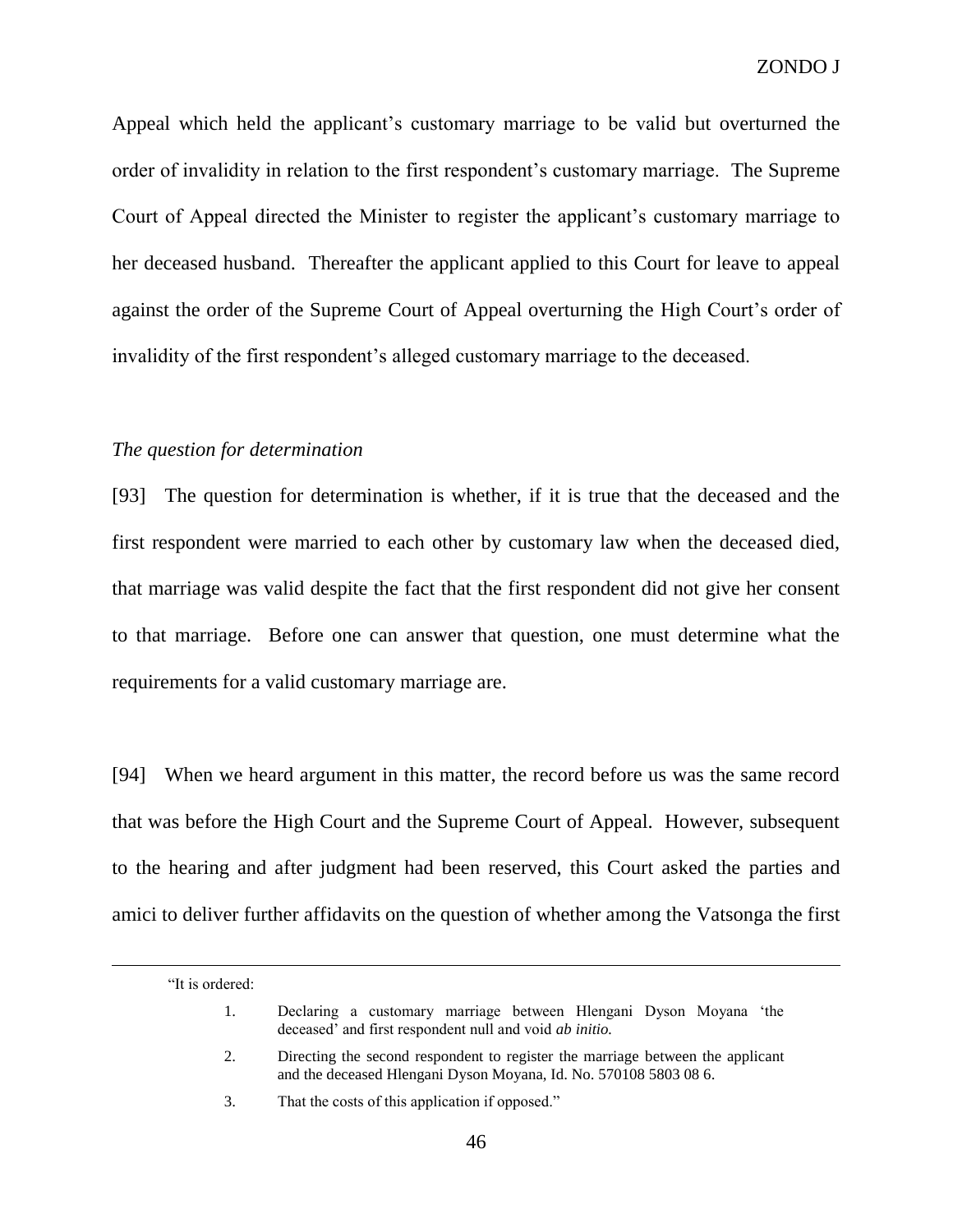wife's consent is a requirement for the validity of her husband's further customary marriage with another woman. The parties and amici delivered further affidavits on the issue. I shall deal later with the question whether or not this Court should have called for additional evidence.

[95] Since I am of the view that the additional affidavits should not have been called for and this Court should have decided the matter on the same record that was before the High Court and the Supreme Court of Appeal, I propose to deal first with this matter on the basis of the same record that was before the High Court and the Supreme Court of Appeal. Thereafter, I shall consider the impact of the new evidence to see whether the presence of the additional affidavits affects the result. In other words, I shall decide the matter both in the way in which I think it should be decided if one leaves the additional evidence out of account and also in the manner in which I think it should be decided even with the additional evidence, assuming that the Court was right in calling for additional affidavits.

## *How the matter should be decided on the same record that was before the Court a quo*

[96] Section 211(3) of the Constitution enjoins courts to "apply customary law when that law is applicable, subject to the Constitution and any legislation that specifically deals with customary law." The validity of a customary marriage is governed by the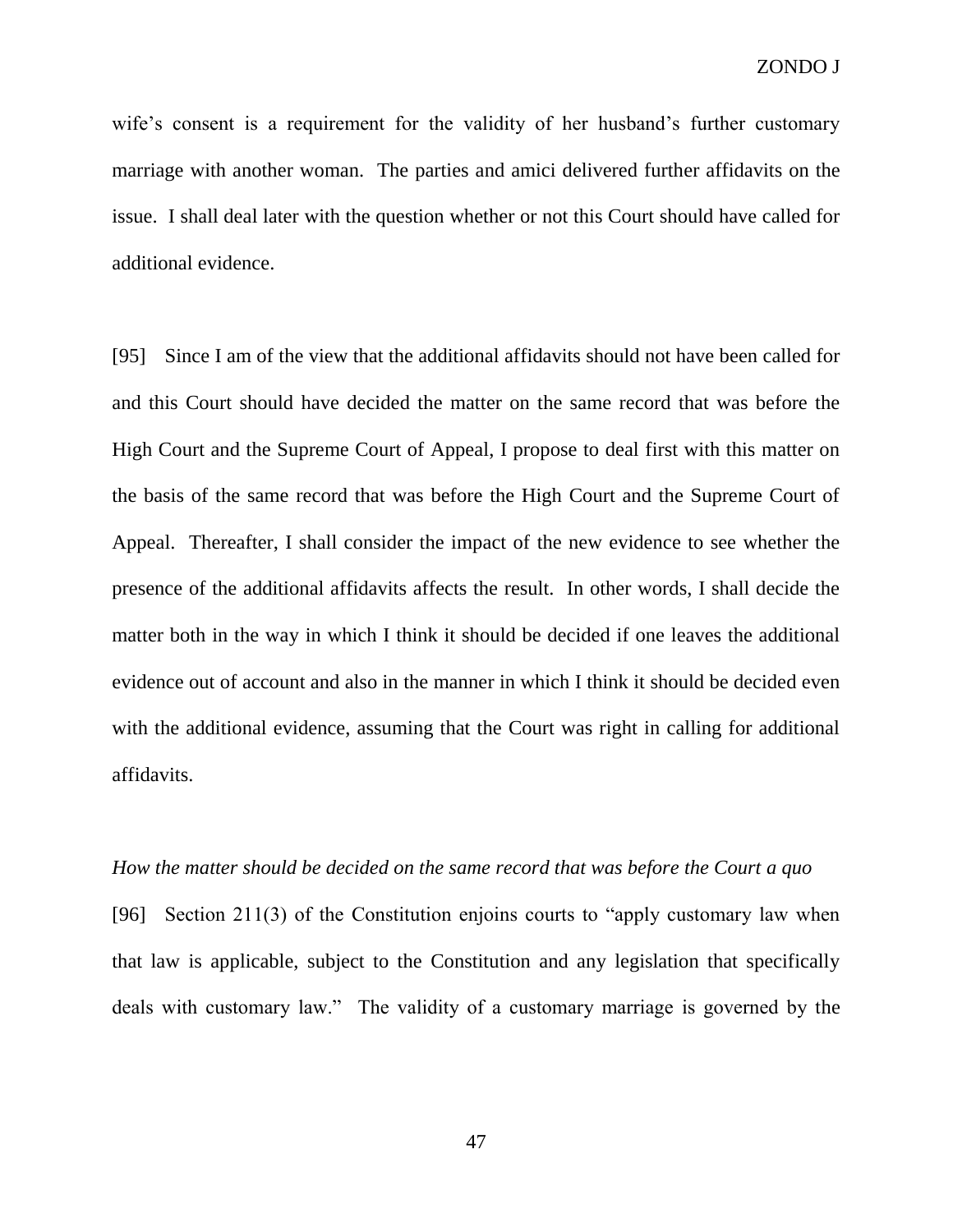provisions of the Recognition of Customary Marriages  $Act<sup>80</sup>$  (Recognition Act). According to the preamble, the objects of the Recognition Act include "[t]o make provision for the recognition of customary marriages" and the specification of "the requirements for a valid customary marriage".

[97] Before setting out the requirements for a valid customary marriage, it is necessary to have regard to the definition of a "customary marriage" in the Recognition Act. The Recognition Act defines a customary marriage as a "marriage concluded in accordance with customary law". The effect of this definition is that a marriage that is not concluded in accordance with customary law is not a customary marriage. Of course, this definition makes it necessary to also have regard to the definition of "customary law". The Recognition Act defines "customary law" as "the customs and usages traditionally observed among the indigenous African peoples of South Africa and which form part of the culture of those peoples". This means that, whenever it is sought to establish what the customary law position is on a certain issue in the context of the Recognition Act, it must be established what "the customs and usages traditionally observed among" the relevant group of the indigenous African peoples are which "form part of the culture of" that group of people.

[98] The result of the exercise referred to above will be the customary law of that group of people on that issue. That can be established by way of evidence from a person or

 $80$  120 of 1998.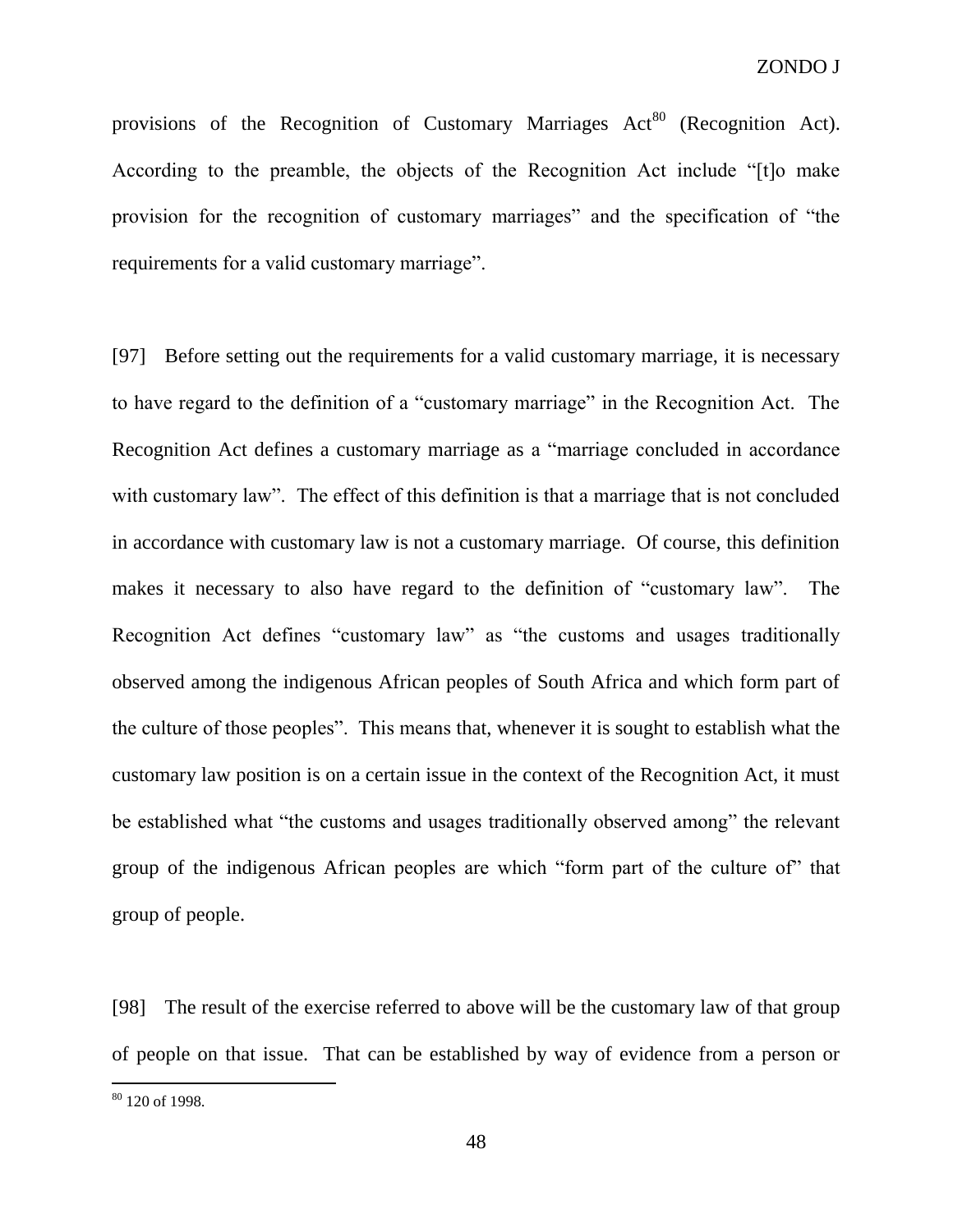persons who have knowledge of the relevant custom or customs and usages as contemplated in the definition of "customary law". A person who gives evidence about such matters need not be an expert witness nor does such a person need to occupy a particular position of authority in the relevant group of people. Anyone who has knowledge of the relevant custom or customs and usages may give evidence about them. I now turn to the requirements for a valid customary marriage.

[99] This Court stated in *Shilubana and Others v Nwamitwa* <sup>81</sup> that "the practice of a particular community is relevant when determining the content of a customary-law norm."<sup>82</sup> It then said: "As this court held in *Richtersveld*, *the content of customary law must be determined with reference to both the history and the usage of the community concerned*."<sup>83</sup> (Emphasis added.) After acknowledging that the determination of "[l]iving" customary law is not always easy and that, sometimes, it may not be possible to determine a new position with clarity, this Court said that where there is a "dispute over the law of a community, *parties should strive to place evidence of the present practice of that community before the courts, and courts have a duty to examine the law in the context of a community and to acknowledge developments if they have occurred.*"<sup>84</sup> (Emphasis added.) At the end of its consideration of the preliminary question, this Court

 $84$  Id.

 $81$  [2008] ZACC 9; 2009 (2) SA 66 (CC); 2008 (9) BCLR 914 (CC).

 $82$  Id at para 46.

<sup>83</sup> Id (footnote omitted).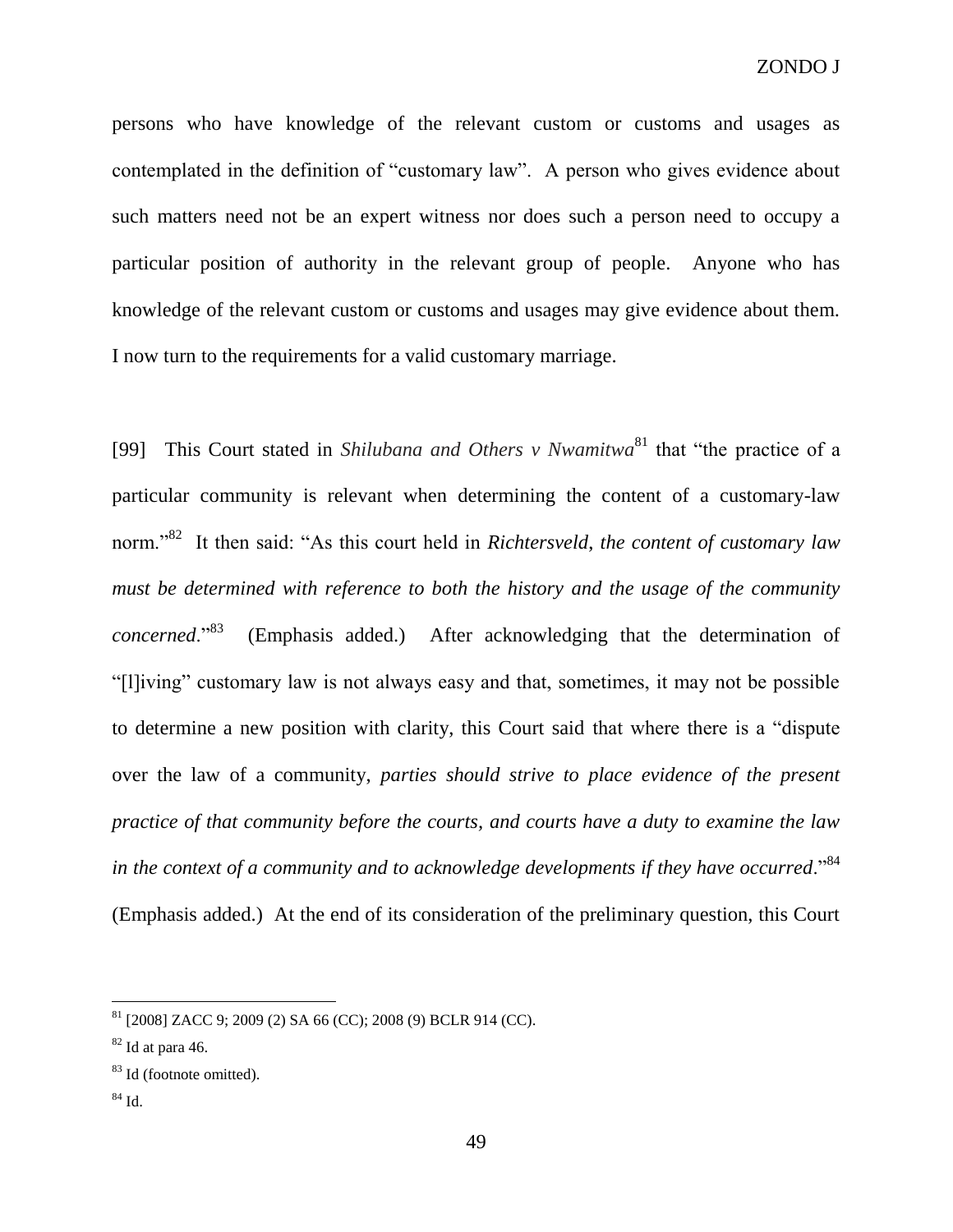said: "To sum up: where there is a dispute over the legal position under customary law, a court must consider both the traditions and the present practice of the community."

[100] Section 2 of the Recognition Act governs the recognition of customary marriages whereas section 3 governs the requirements for the validity of a customary marriage. Section 2 reads as follows:

- "(1) A marriage which is a valid marriage at customary law and existing at the commencement of this Act is for all purposes recognised as a marriage.
- (2) A customary marriage entered into after the commencement of this Act, which complies with the requirements of this Act, is for all purposes recognised as a marriage.
- (3) If a person is a spouse in more than one customary marriage, all valid customary marriages entered into before the commencement of this Act are for all purposes recognised as marriages.
- (4) If a person is a spouse in more than one customary marriage, all such marriages entered into after the commencement of this Act, which comply with the provisions of this Act, are for all purposes recognised as marriages."

In my view, the phrase "which complies with the requirements of this Act" in section 2(2) refers to the requirements of this Act concerning the validity of a customary marriage. In other words the phrase does not refer to requirements of the Recognition Act which have nothing to do with the validity of a customary marriage.

[101] Section 3 of the Recognition Act governs the validity of a customary marriage. Section 3 reads in relevant part: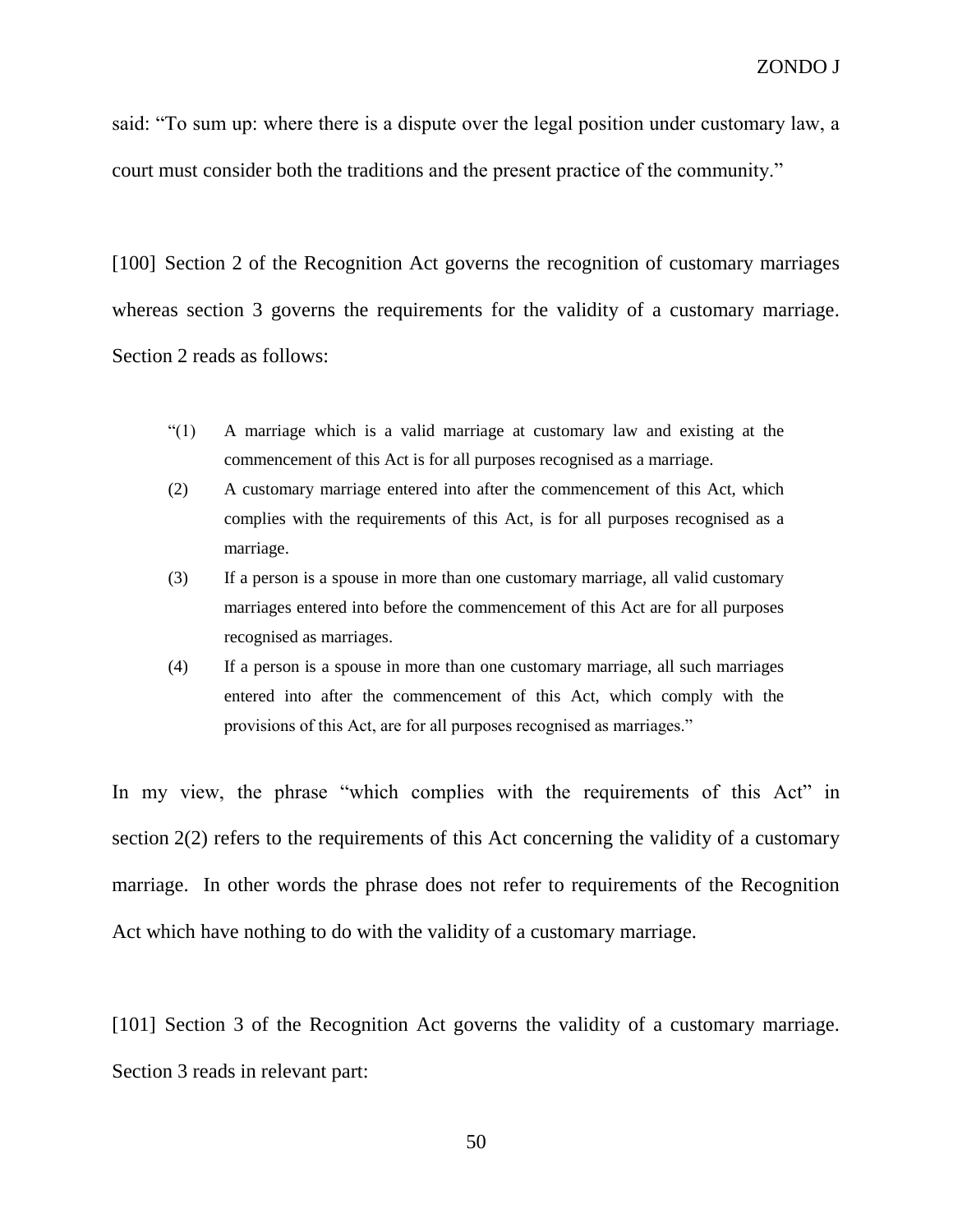- "(1) For a customary marriage entered into after the commencement of this Act to be valid—
	- (a) the prospective spouses—
		- (i) must both be above the age of 18 years; and
		- (ii) must both consent to be married to each other under customary law; and
	- (b) the marriage must be negotiated and entered into or celebrated in accordance with customary law."

[102] In this case the requirements in section  $3(a)(i)$  and (ii) are not in issue. The requirement in section  $3(1)(b)$  is in issue. It is under this provision that the requirement of the consent of the first wife would fall if it is a requirement for the validity of a second or further customary marriage involving her husband. The question to be asked in determining whether a customary marriage has complied with the requirement in section 3(1)(b) is: was the marriage negotiated and entered into or celebrated in accordance with the customs and usages traditionally observed by the relevant group of the indigenous African peoples which form part of the culture of that group of people? $85$ If the answer is yes, the requirement has been complied with and the second or further customary marriage is valid. If the answer is no, the requirement has not been complied with and the marriage is not valid.

<sup>&</sup>lt;sup>85</sup> The reason why I refer to the customs and usages traditionally observed by the relevant group which forms part of the culture of that group is the definition of "customary law" in section 1 and the fact that the requirement in section 3(1)(b) of the Recognition Act refers to customary law.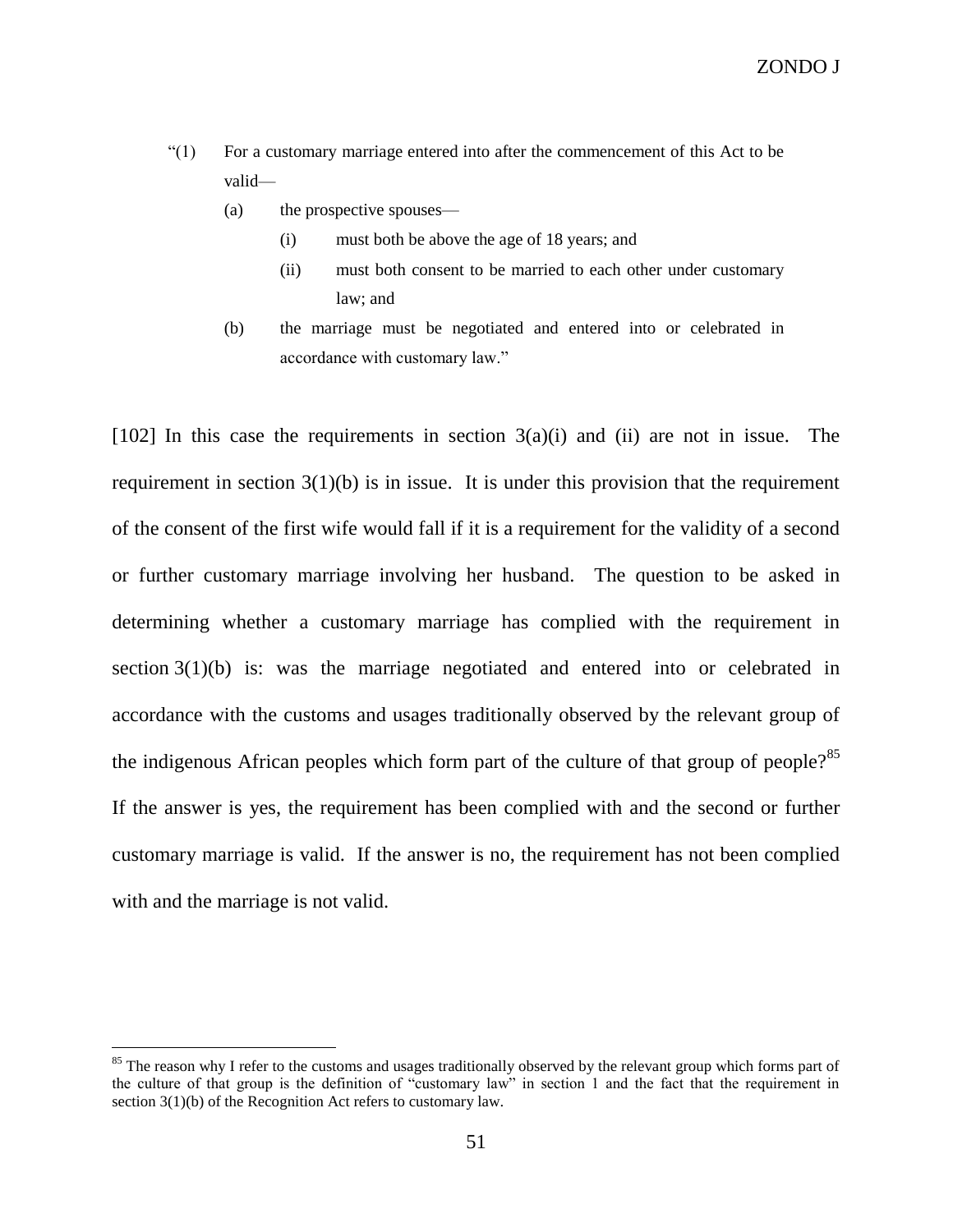*Is the consent of the first wife a requirement for the validity of a customary marriage between a man and his second wife*?

[103] Whether or not the consent of the first wife was required for the validity of the alleged customary marriage between the deceased and the first respondent depends upon whether "the customs and usages traditionally observed among" the Vatsonga "and which form part of the culture" of the Vatsonga require that the consent of the first wife be obtained when a second or further customary marriage involving her husband is "negotiated and entered into or celebrated". If, in terms of those customs and usages, the consent of the first wife is required, then that is the customary law of the Vatsonga. If, in terms of those customs and usages, the first wife's consent is not required, then that is the customary law of the Vatsonga. In other words what the customary law of the Vatsonga people is on this issue is determined by what the customs and usages are that are traditionally observed among the Vatsonga which form part of their culture.

[104] The applicant said in her founding affidavit that: "If any marriage was concluded, I submit that the marriage was void *ab initio* because I never consented to such marriage." At the end of the same paragraph she reiterated that she never consented to the marriage between the deceased and the first respondent.

[105] In a supporting affidavit the deceased's elder brother, who was 71 years old when he deposed to the affidavit, says: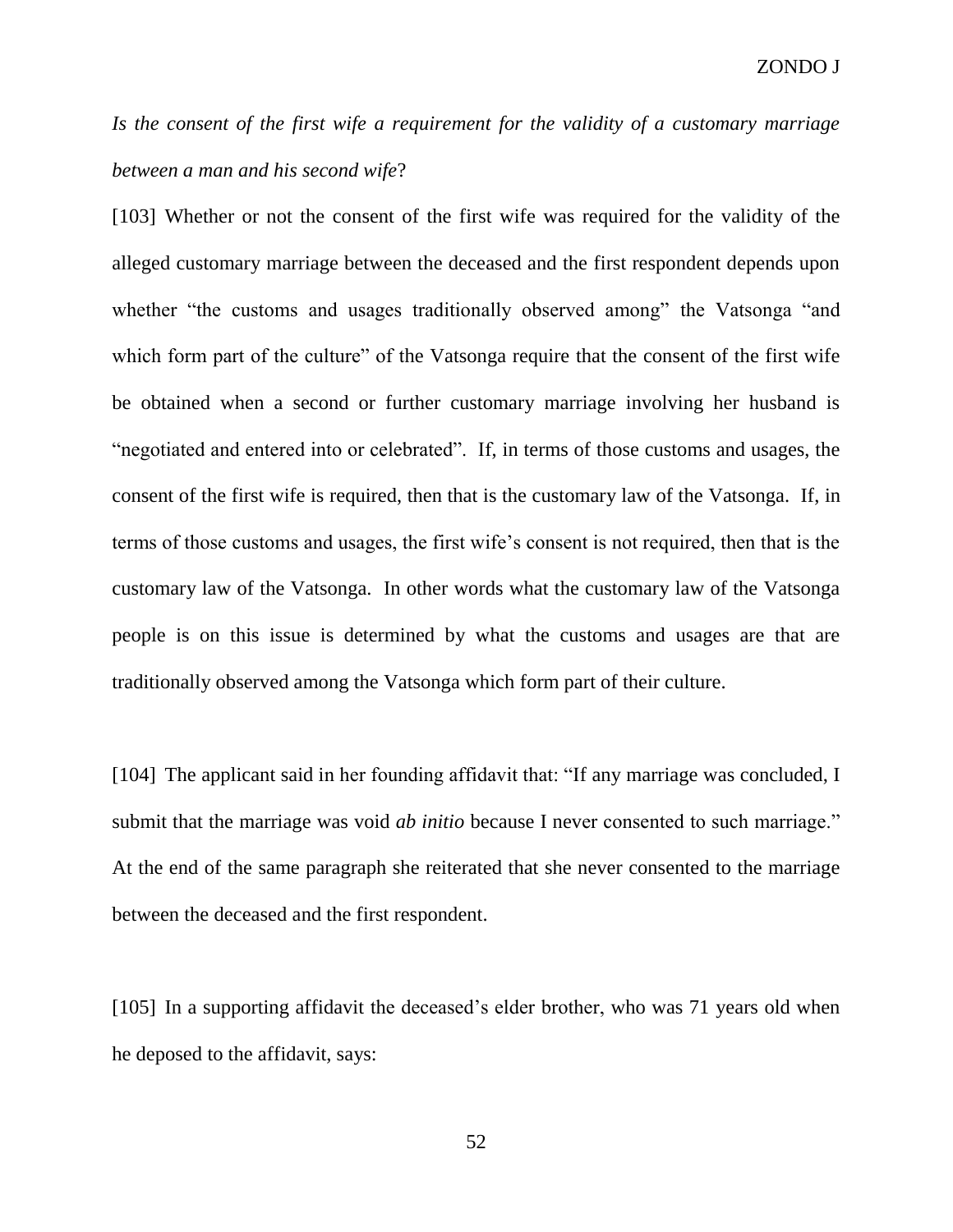"In terms of our custom the first wife must be consulted and consent to the marriage of the second wife. Secondly, the blood relatives of the husband must be present to witness the marriage. I have spoken to all my siblings and they all deny that they paid lobola to the  $1<sup>st</sup>$  Respondent. I have spoken to one Mphephu Matsembi who the  $1<sup>st</sup>$  respondent alleges witnessed the marriage. She explained to me that on the date mentioned on annexure  $^{\circ}$ C' she did go to the 1<sup>st</sup> Respondent's house at the invitation of the deceased. She explained that the deceased wanted to pay some introduction fee, not lobola, to the 1<sup>st</sup> respondent's parents. As 1<sup>st</sup> respondent was previously married and was old and had five children from her previous marriage, no lobola can be paid for her according to custom. The intention was to introduce my brother to the parents of the  $1<sup>st</sup>$  respondent as he was staying with her and sleeping there because it was closer to his work."

[106] In her answering affidavit the first respondent did not deny the evidence given by the applicant and the deceased's elder brother. She also did not put in dispute the deceased's elder brother's further evidence that the blood relatives of the husband must be present to witness a marriage involving their relative. In this regard the elder brother's evidence is that he spoke to all his siblings and they all denied that the deceased paid ilobolo for the first respondent. The first respondent said that she was attaching to her affidavit "a copy of the lobola negotiation marked annexure 'A' as well as the affidavits of the witnesses who were present during the lobola negotiations marked annexure 'B' and 'C'." However, no such annexures were attached to her affidavit.

[107] There is no reason to doubt the deceased's elder brother's evidence about what the custom of the Vatsonga is with regard to the consent of the first wife when her husband wishes to enter into a further customary marriage with another woman. As the first respondent has not challenged the applicant's and the deceased's elder brother's evidence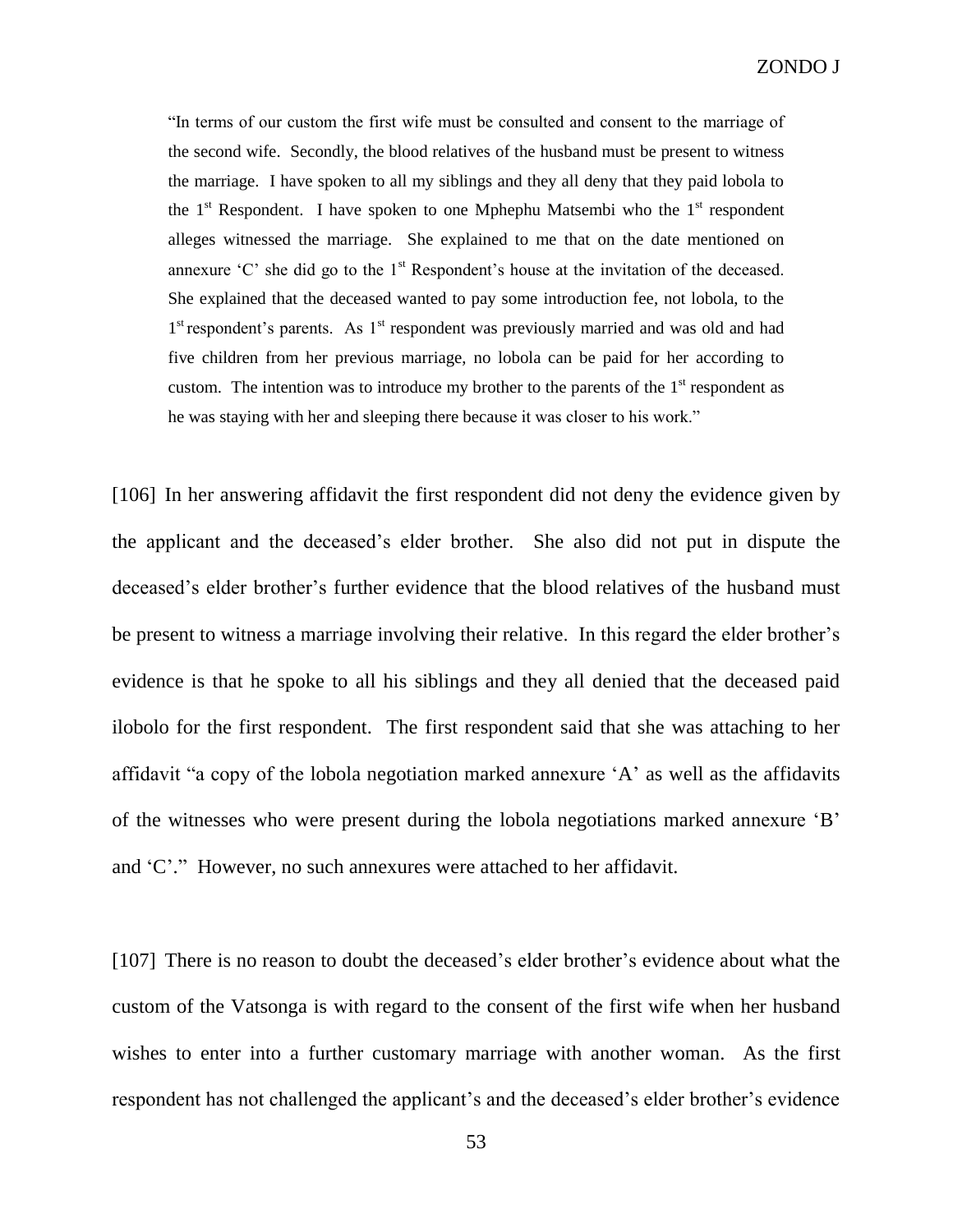about the first wife's consent being a requirement for the validity of her husband's further marriage to another woman, this matter must be dealt with on the basis that on this issue the applicant's evidence is undisputed. I cannot see on what basis we can decide the matter on a different factual basis than that which is common cause between the applicant and the first respondent on the record before us. There is no basis upon which it can be suggested that the deceased's elder brother does not know the custom in connection with which he has given evidence in his affidavit.

[108] The first respondent bears the onus to prove that there was a marriage between her and the deceased and that that marriage "was negotiated and entered into or celebrated" in accordance with the custom and usages traditionally observed among the Vatsonga and which form part of their culture. After all, if a marriage did take place between herself and the deceased, she is the one person who should have personal knowledge of what procedure was followed and how the marriage was negotiated, entered into or celebrated. She adduced no evidence to show that such a marriage took place and, if so, how it was negotiated and entered into or celebrated or who represented the deceased's family in the negotiations and who witnessed such marriage. In the absence of evidence supporting her claim on these issues, not only has the first respondent failed to show that there was a customary marriage but she has even failed to show that there was a marriage of any kind between herself and the deceased. Accordingly, I conclude that no marriage has been proved to have existed between the deceased and the first respondent at the time of the former's death but, if a marriage did exist, it was not a valid customary marriage.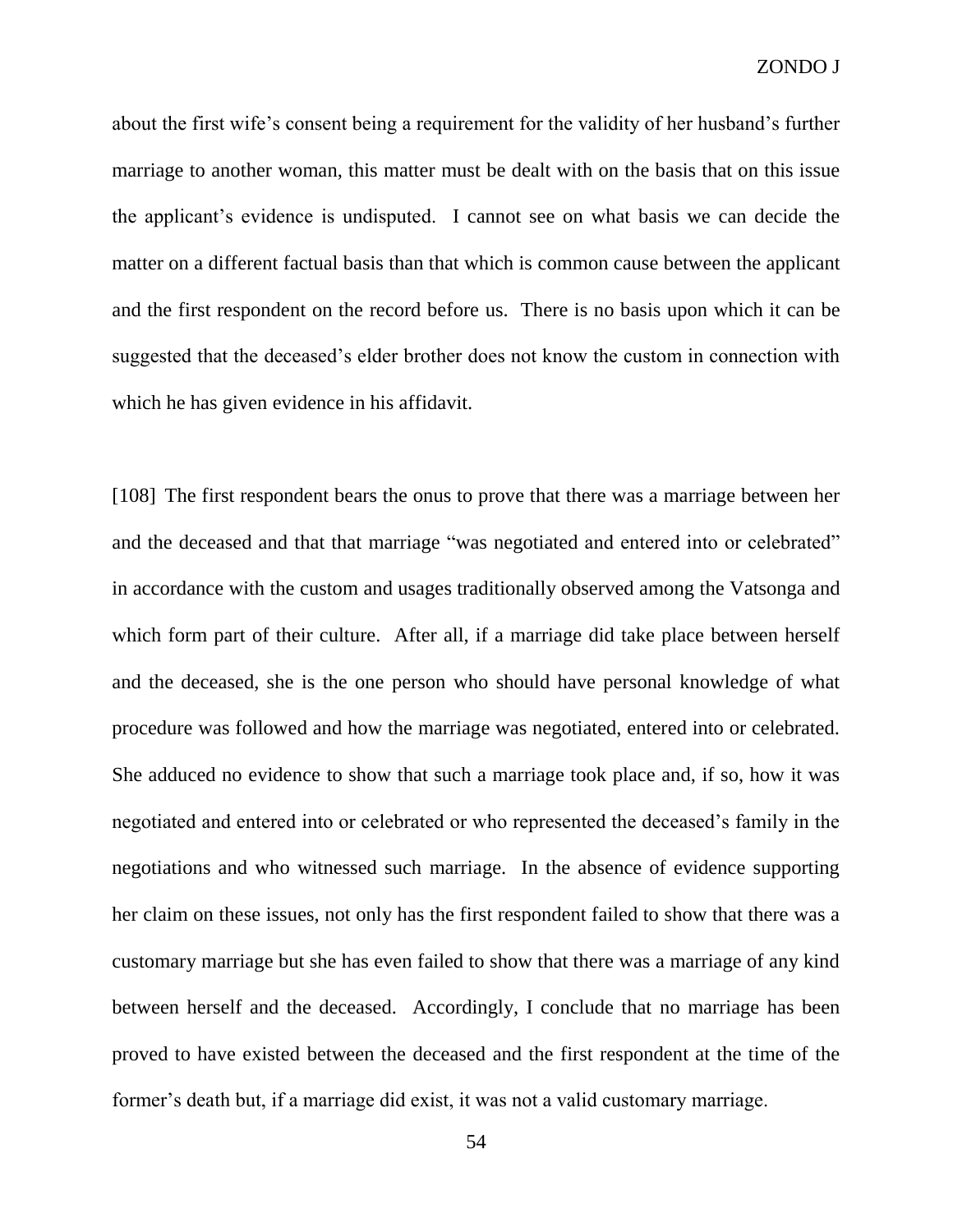ZONDO J

[109] So far, I have dealt with this matter in the manner in which, in my view, it ought to be dealt with in the absence of the new evidence. However, since there is new evidence that has been delivered by way of affidavits by the parties and amici pursuant to the directions of this Court, I will also consider the matter in the light of the additional evidence.

#### *Deciding the matter in the light of the additional affidavits*

# *Directions calling for additional evidence*

[110] The main judgment deals with the matter in the light of the directions this Court issued to the parties and amici inviting them to deliver evidence by way of affidavits on whether, in terms of Xitsonga customary law, the consent of the first wife is a requirement for the validity of a further customary marriage that her husband may wish to conclude with another woman. The question that arises is whether this Court should have issued those directions. I now propose to consider whether this Court should have called for the further evidence and to then deal with the matter in the light of that evidence.

# *Should this Court have called for new evidence?*

[111] In my view this Court should not have issued the directions. As I have said earlier, the effect of the definition of "customary law" in the Recognition Act is that customary law is determined by ascertaining what the customs and usages of the relevant indigenous group of South African peoples are in relation to a particular point. Once you have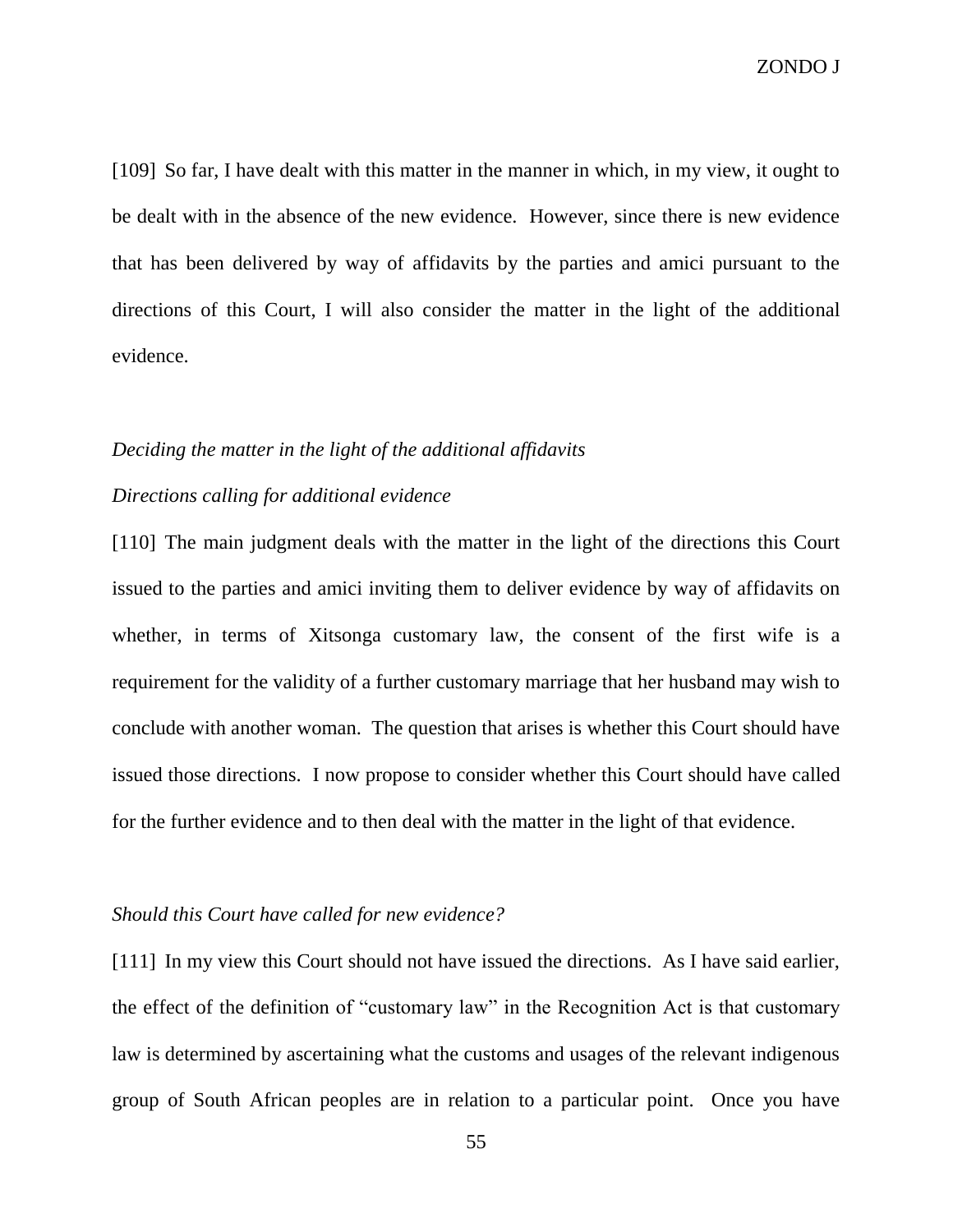established what the relevant custom and usages of the relevant group are, you have the customary law position of that group of people on the point in question.

[112] Viewed in this context, it is clear that the directions issued by this Court called for evidence about what the custom and usages or practices of the Vatsonga are on whether the consent of the first wife is a requirement for the validity of a further customary marriage between her husband and another woman. This could only be factual evidence about what the customs and practices of the Vatsonga are. The responses to such directions could contain contradictory evidence on what the custom and usages or practices are and this Court could find that it has no way of resolving the conflict in the evidence. It would not have a way of resolving that conflict because, realistically, this Court would not sit as a trial court and listen to oral evidence of witnesses who would need to be subjected to cross-examination if there was a dispute of fact in the affidavits.

[113] This Court would also not be able to use the *Plascon-Evans*<sup>86</sup> approach to resolve material disputes of fact that may arise out of affidavits delivered in response to such directions. The Court could not use the *Plascon-Evans* approach because that approach normally applies where the applicant has had the opportunity in the court of first instance to apply that a material dispute of fact be referred to oral evidence but elected not to make that application. Where it is this Court that calls for additional evidence, there would be no basis for invoking the *Plascon-Evans* approach when the party who may be

<sup>86</sup> *Plascon-Evans Paints Ltd v Van Riebeeck Paints (Pty) Ltd* 1984 (3) SA 623 (A) at 634E-635C (*Plascon-Evans*).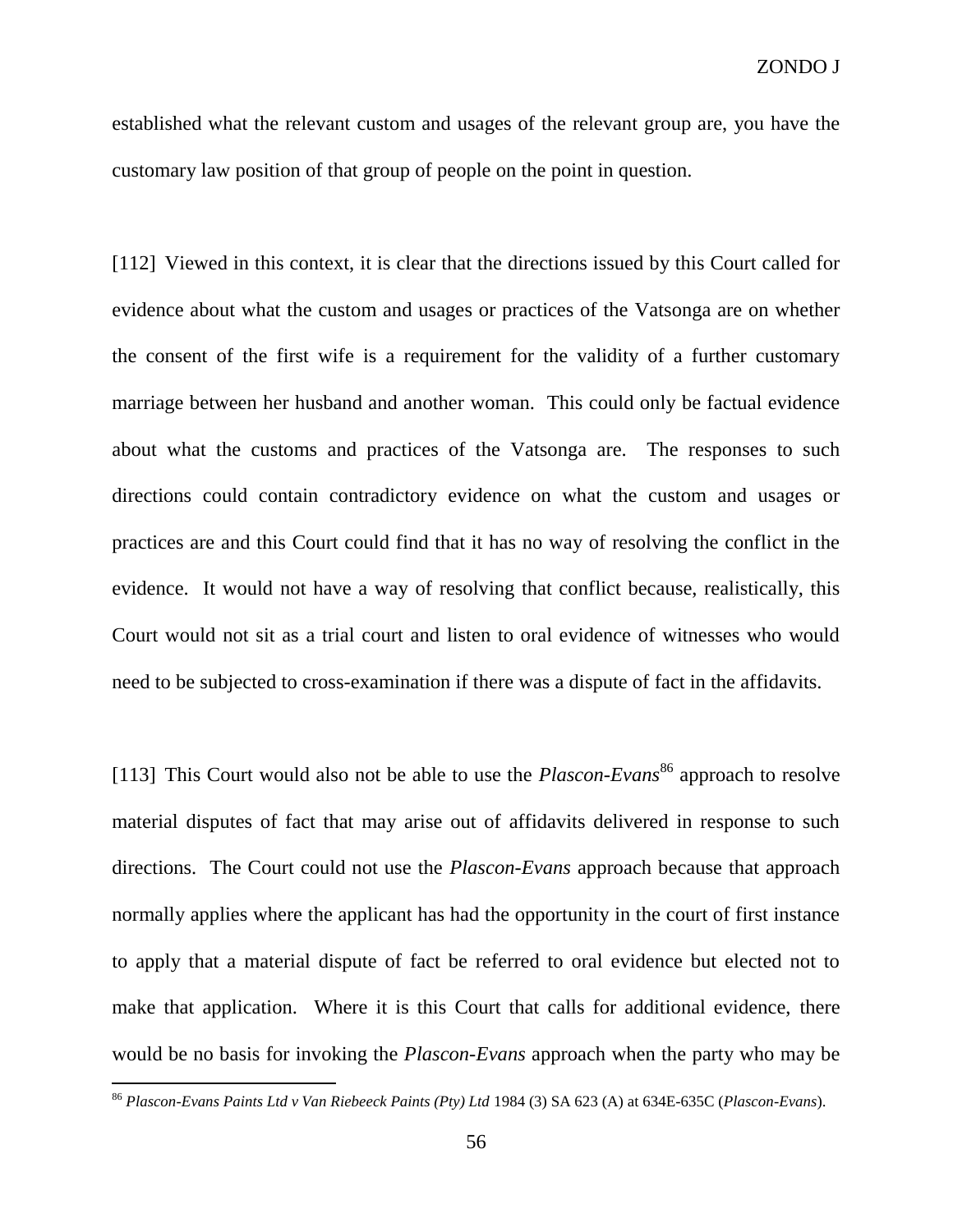disadvantaged by the use of that approach has not had the opportunity to ask for the issue to be referred to oral evidence. An appreciation of the difficulties associated with the admission of disputed new evidence in this Court seems to me to be the rationale behind the requirement in Rule  $31^{87}$  that new material or evidence that a party or amicus may apply to have admitted to this Court must be undisputed evidence.

[114] Another reason why this Court should not have called for further evidence is that in this matter it is sitting as a court of appeal and its function is to decide whether on the same evidence that was before the Court a quo the decision of that Court was right or wrong.<sup>88</sup> Sitting as such and performing that function, this Court should not, in my view, *mero motu* call for new evidence except, maybe, in exceptional circumstances. The main judgment does not set out any exceptional circumstances justifying the admission of new evidence on appeal.

- (a) are common cause or otherwise incontrovertible; or
- (b) are of an official, scientific, technical or statistical nature capable of easy verification.

<sup>87</sup> Rule 31 reads as follows:

<sup>&</sup>quot;(1) Any party to any proceedings before the Court and an *amicus curiae* properly admitted by the Court in any proceedings shall be entitled, in documents lodged with the Registrar in terms of these rules, to canvass factual material that is relevant to the determination of the issues before the Court and that does not specifically appear on the record: Provided that such facts—

<sup>(2)</sup> All other parties shall be entitled, within the time allowed by these rules for responding to such document, to admit, deny, controvert or elaborate upon such facts to the extent necessary and appropriate for a proper decision by the Court."

<sup>88</sup> *Health Professions Council of SA v De Bruin* [\[2004\] 4 All SA 392](http://www.saflii.org/cgi-bin/LawCite?cit=%5b2004%5d%204%20All%20SA%20392) (SCA) at para 23. See also *Tikly and Others v Johannes, N.O., and Others* [1963 \(2\) SA 588](http://www.saflii.org/cgi-bin/LawCite?cit=1963%20%282%29%20SA%20588) (T) at 590H and *Commercial Staffs (Cape) v Minister of Labour and Another* [1946 CPD 632](http://www.saflii.org/cgi-bin/LawCite?cit=1946%20CPD%20632) at 638-41.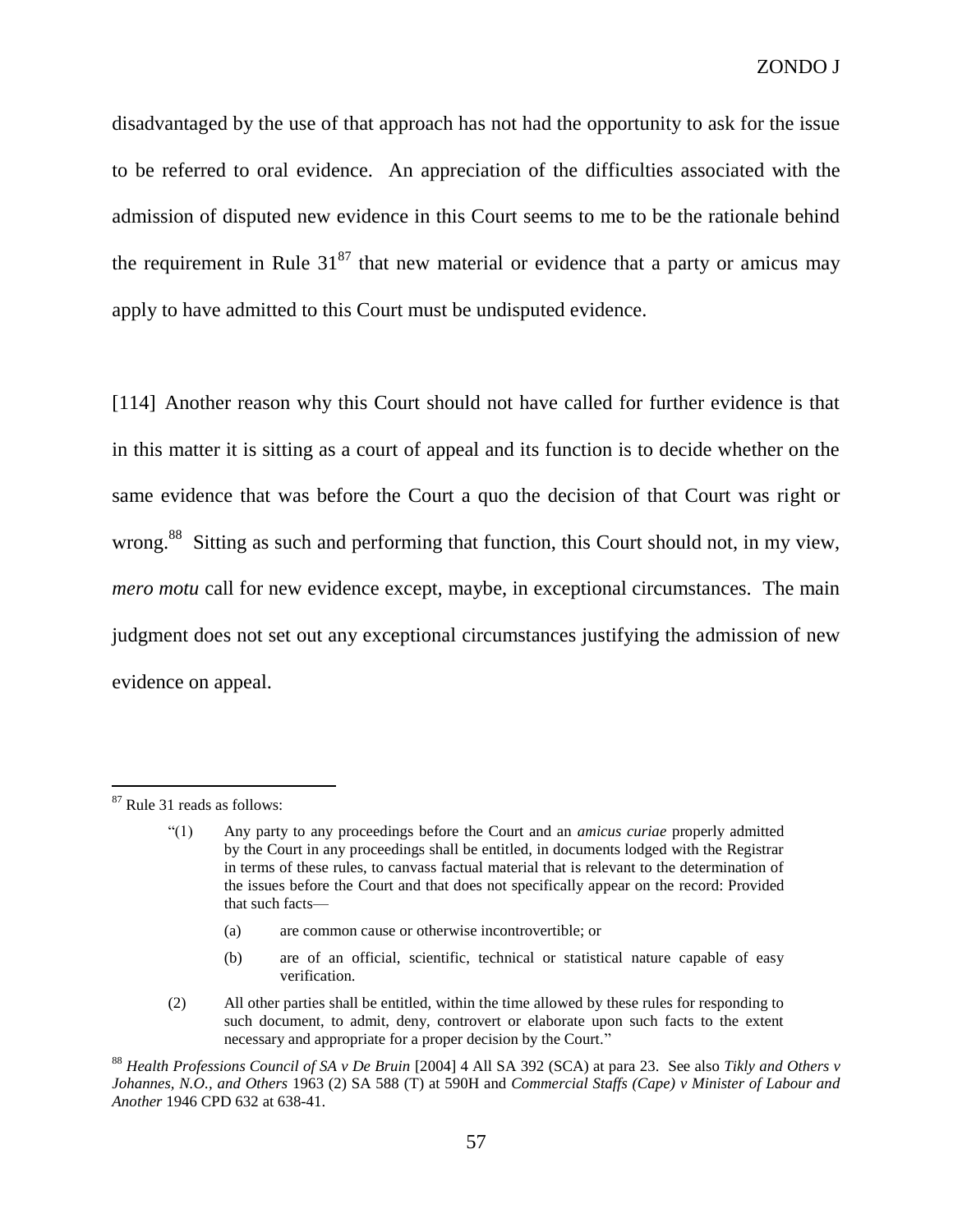[115] A further reason why this Court should not have issued the directions is that the parties in this matter had had ample opportunity in the High Court to present evidence by way of affidavits on the issue under consideration and none of the parties was not afforded enough opportunity in the High Court to present as much evidence as it wanted to in order to prove its case. That being the case this Court should decide this appeal on the basis of the evidence that was before the High Court. If that evidence was not enough to justify making an order declaring invalid any customary marriage that may have existed between the first respondent and the applicant's late husband, the applicant's appeal should have been dismissed. If the evidence was enough, then this Court would uphold the appeal, set aside the relevant order of the Supreme Court of Appeal and, for it, substitute a declaratory order to the effect referred to in the preceding sentence. Where parties have no complaint about the adequacy of the opportunity they had in the High Court of filing whatever affidavits they wished to file and that Court decided the matter on the evidence before it and the Supreme Court of Appeal also decided a subsequent appeal on that evidence, this Court should generally decide the appeal on the same record as the High Court and the Supreme Court of Appeal did. There was no warrant for this Court to call for new evidence in respect of which it would sit as a court of first and final instance.

# *The new evidence*

[116] I do not propose to detail the evidence contained in the various additional affidavits delivered pursuant to the directions of this Court. I propose to make only two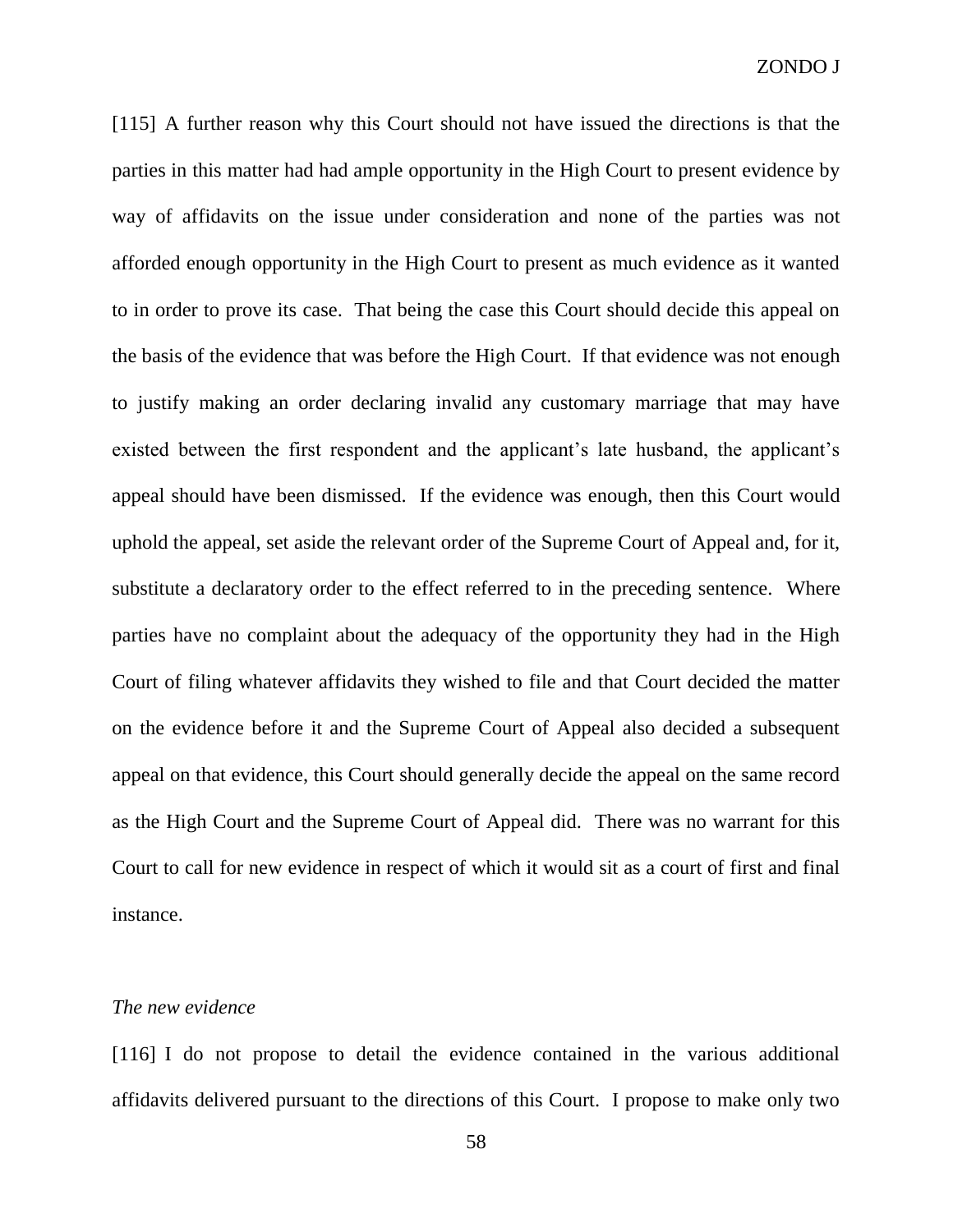or three observations about the evidence. The evidence can be grouped under three categories. The first category is that of evidence that is to the effect that among the Vatsonga, the consent of the first wife is a requirement for the validity of her husband's further customary marriage to another woman. The second category is that of evidence that is to the effect that the first wife's consent is not a requirement and the husband only needs to inform her of his intention to marry another woman. The third is that of two deponents. The one deponent is Mr Chavane Samson Sethole. He is a member of the Vatsonga. His evidence is in effect that the first wife's consent is required but it may not be withheld unreasonably and, if it is withheld unreasonably, the husband may enter into a further customary marriage without the first wife's consent or divorce her. The other deponent is Professor Carl Boonzaaier, an anthropologist. Professor Boonzaaier puts himself in the category of the witnesses who say that the first wife's consent is not a requirement but the basis upon which he states this supports the notion that the first wife's consent is a requirement.<sup>89</sup>

*What is to be done with the new evidence?*

<sup>&</sup>lt;sup>89</sup> It is clear from Professor Boonzaaier's evidence that his statement that the consent of the first wife is not a requirement is based on the case on which he has relied for that statement. However, in my view that case does not provide support for Professor Boonzaaier's view. The case actually supports the opposite view. Logic dictates that, if the first wife's consent was not a requirement for the validity of a subsequent marriage between her husband and another woman, it would not be necessary to end her marriage to her husband before he could enter into another marriage with another woman. The man could simply enter into a further marriage with another woman while his marriage with his first wife continued. A divorce or termination of the first wife's marriage would be required only if the wife's consent was a requirement. The divorce would be resorted to in order to enable the man not to need her consent for his marriage to another woman because, once her marriage has been ended, she would no longer be his first wife or wife and, therefore, her consent would no longer be required. I, therefore, conclude that the basis advanced by Professor Boonzaaier for his statement that the first wife's consent is not required is not sound.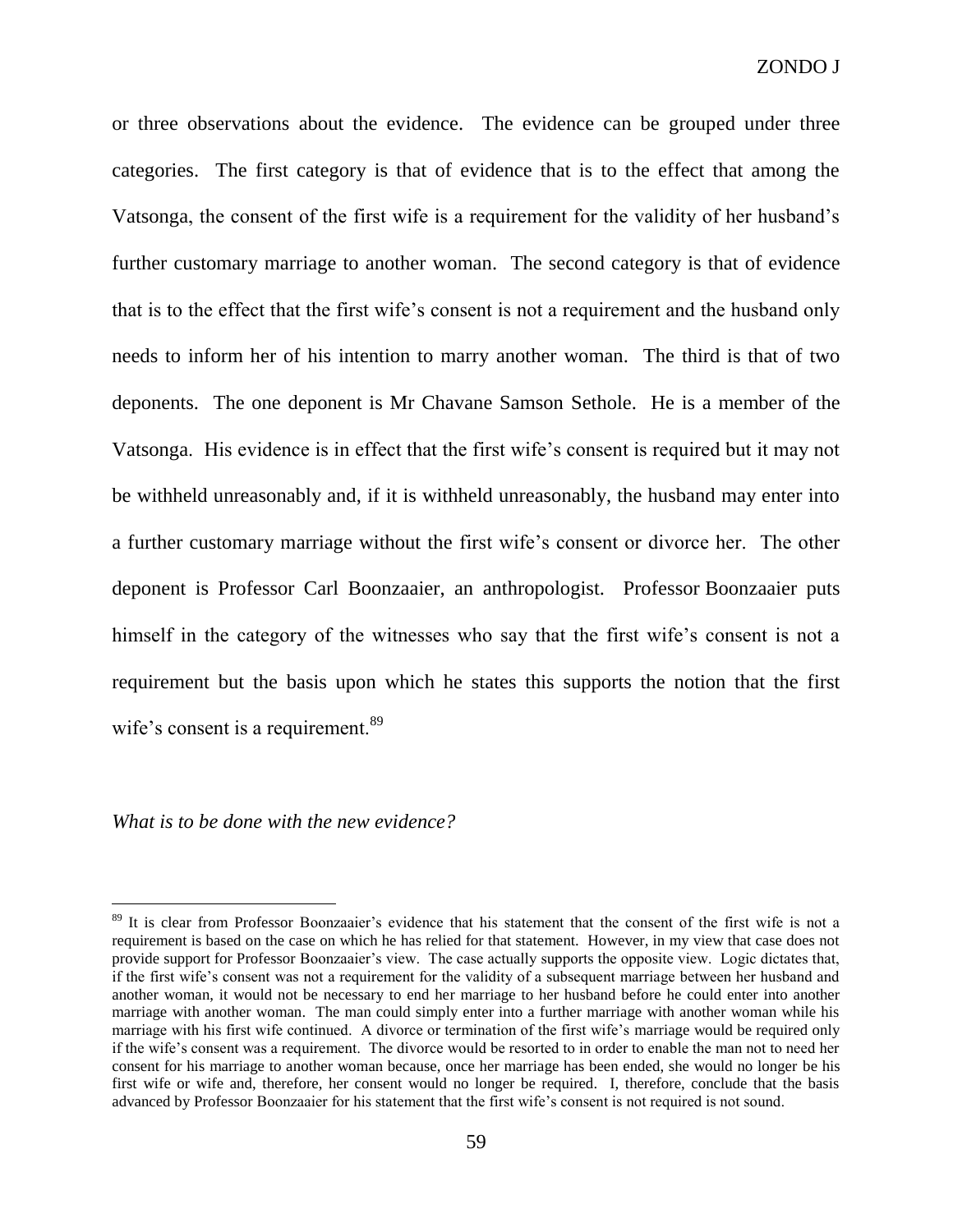[117] The main judgment approaches the new evidence on the basis that there are no contradictions in the additional affidavits. It says that the perspective gained from the new evidence is "not one of contradiction, but of nuance and accommodation."<sup>90</sup> It then proceeds to state what it says can be safely said in light of that evidence.<sup>91</sup> The following is what the main judgment then states as emerging from the new evidence, namely:

"(a) although not the general practice any longer, Vatsonga men have the choice whether to enter into further customary marriages; (b) when they decide to do so they must inform their first wife of their intention; (c) it is expected of the first wife to agree and assist in the ensuing process, leading to the further marriage; (d) if she does so, harmony is ensured between all concerned; (e) if she refuses consent, attempts are made to persuade her otherwise; (f) if that is unsuccessful, the families are called in to resolve the problem; (g) this resolution process may result in divorce; and finally, (h) if the first wife is not informed of the impending marriage, the second union will not be recognised, but the children of the second marriage will not be prejudiced by this as they will still be regarded as legitimate children."<sup>92</sup>

It is stated in the main judgment that it is not necessary to go further than the above conclusions. It says it must be emphasised that "in the end, it is the function of a court to decide what the content of customary law is, as a matter of law not fact." It continues: "It does not depend on the rules of evidence: a court must determine for itself how best to ascertain that content." On the basis of the additional affidavits the main judgment concludes that the first wife needs to be informed of the husband's intention to conclude a further marriage with another woman.

 $90$  Main judgment at [61] above.

 $91$  Id.

 $92$  Id.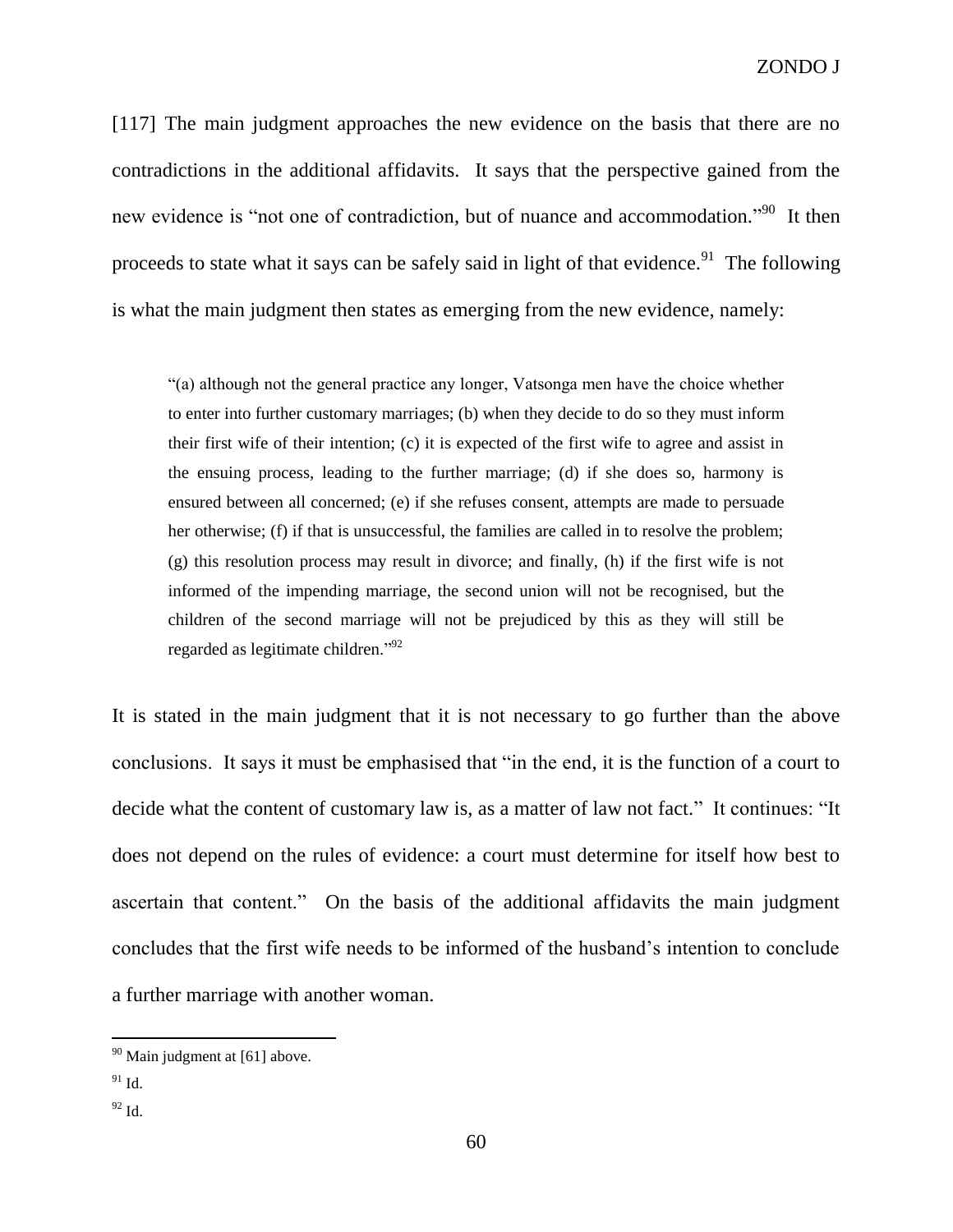ZONDO J

[118] I am unable to agree with the main judgment that there are no contradictions or disputes of fact in the additional affidavits. When I read those affidavits, the single most material dispute of fact, namely, whether, among the Vatsonga, a man needs to obtain his first wife's consent before he can enter into a second or further customary marriage with another woman, seems to be quite prominent. The main judgment's conclusion that there are no disputes of fact on the issue under consideration runs contrary to the contents of the affidavits. I demonstrate this by way of reference to the contents of the affidavits below.

#### *The deponents who say the first wife's consent is a requirement*

[119] In his affidavit Mr Nkanyani inter alia says:

"It is the custom of the Xitsonga/Shangaan speaking people for the husband to first obtain willingness or permission of the first wife to enter into marriage with the second and subsequent wives."

In his affidavit Dr Mhlaba inter alia says:

"In all Vatsonga communities, consent of the first wife is an essential requirement for the husband to conclude a second marriage. If the man already has more than one wife, only the first wife must consent to a subsequent marriage. It is the first wife's duty to discuss the subsequent marriage with the other wives, but there is no requirement that they agree."

In his affidavit Mr Shirinda inter alia says: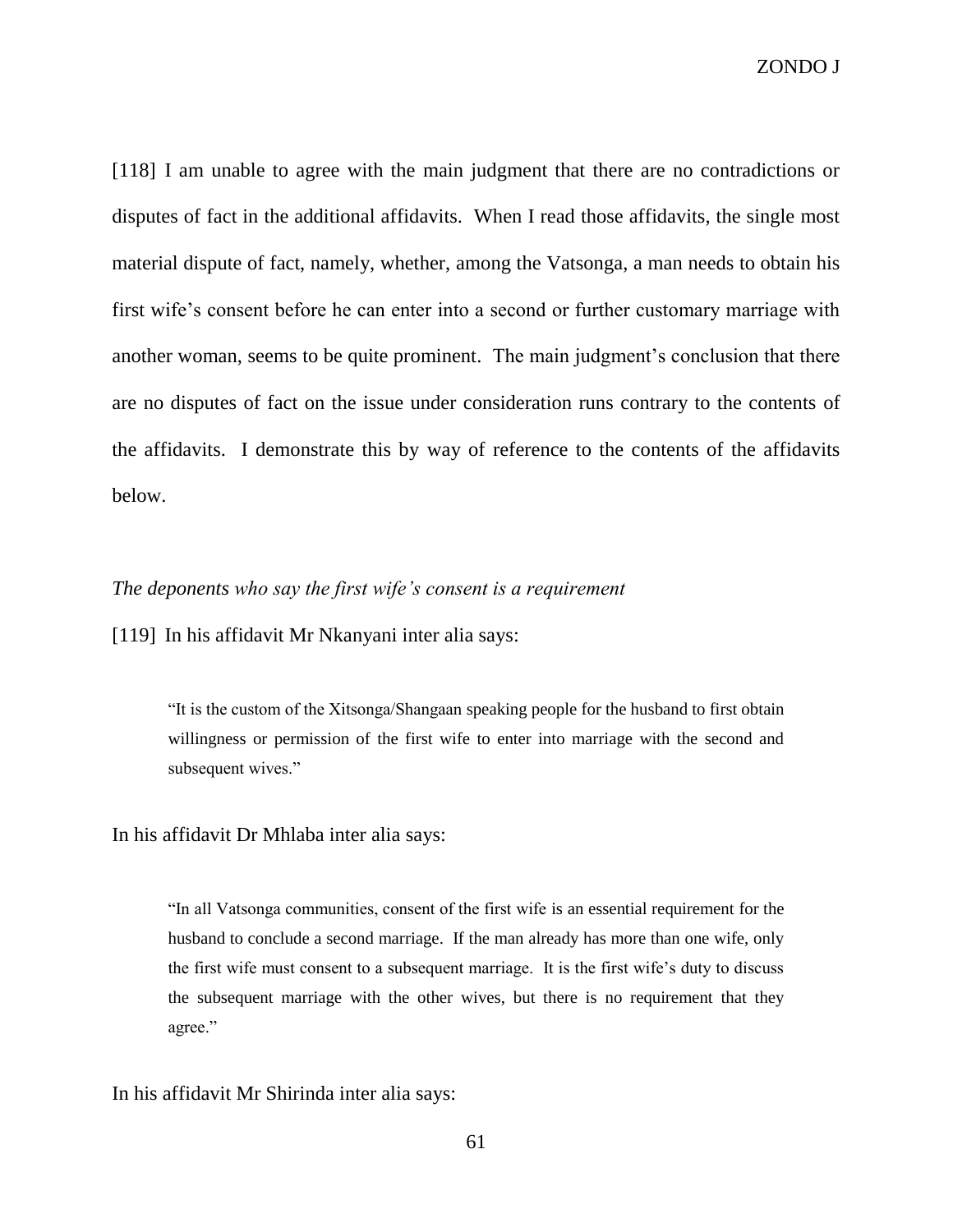"In my experience, which I believe accords with custom, the first wife must give consent before the husband takes a second wife or subsequent wives. It is wrong, according to our custom for a man to marry a subsequent wife without discussing the proposal with the first wife and without the first wife giving her consent to the marriage."

# *The witnesses who say that the first wife's consent is not required and that she only needs to be informed of her husband's intentions*

[120] In his affidavit Dr Paul Shilubane says that a man is required to inform his first wife of his intention to enter into a further customary marriage with another woman but does not need to obtain her consent. He says that a failure by a man to inform his first wife of his intention to marry another woman results in the invalidity of the further marriage.

[121] In his affidavit Mr Mayimele says: "The first wife may be informed, but the husband makes the decision."

[122] In his affidavit Mr Maluleke says:

"As regards the tradition and practice of taking subsequent wives under Tsonga custom, the prospective bridegroom should inform his existing wife about his intentions to marry another wife. He informs her so that she should not be surprised in seeing another wife. It is not a requirement to even advise as to the identity of the prospective subsequent wife. Whether she gives her consent or not, the prospective bridegroom will proceed with his plan to marry another wife."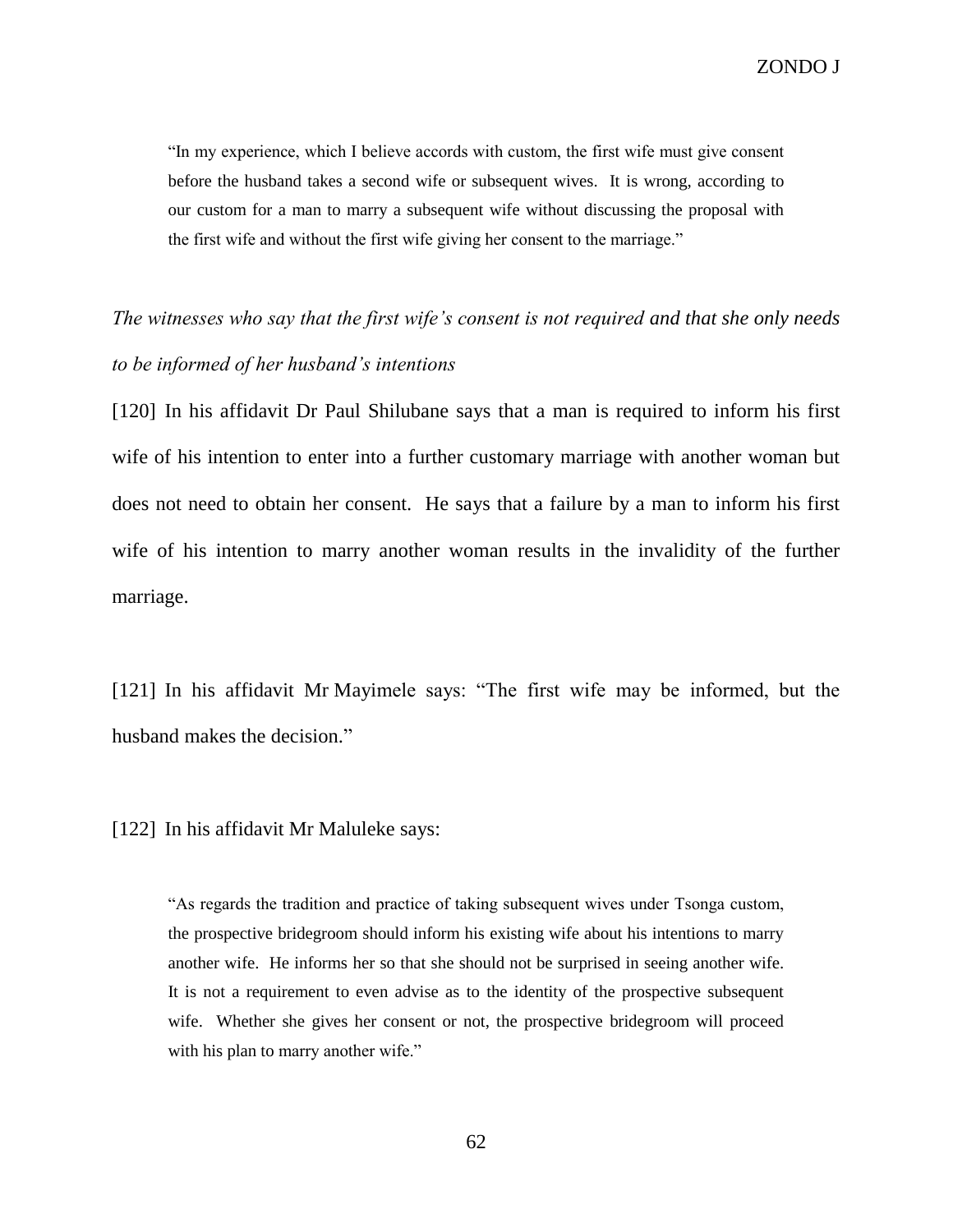Mr Maluleke also says in another paragraph: "It is not a requirement that the existing wife must give consent to a prospective subsequent marriage by the husband."

[123] It is clear from the excerpts and references to the contents of the affidavits of some of the persons who deposed to the additional affidavits that there are clear contradictions between, on the one hand, the first set of witnesses referred to above who say that the first wife's consent is a requirement and, on the other, the second set of witnesses, who say that, according to Xitsonga custom and practice, the first wife's consent is not required but she only needs to be informed. One deponent even says in effect that the first wife's consent is required but, if she unreasonably refuses to give it, the man may go ahead and enter into a further customary marriage with another woman.

[124] Even if there were no contradictions or disputes of fact in the additional affidavits and the contents of the additional affidavits were all to the effect that the consent of the first wife is not a requirement and the first wife only needs to be informed of her husband's intentions, the matter could still not be adjudicated on the basis that there are no contradictions or that there is no dispute of fact in this matter. There would still be a material dispute of fact because the applicant and the deceased's elder brother, said in their respective affidavits filed in the High Court that, according to Xitsonga custom, the first wife's consent is a requirement for the validity of a subsequent marriage between her husband and another woman and more than half of the additional affidavits that have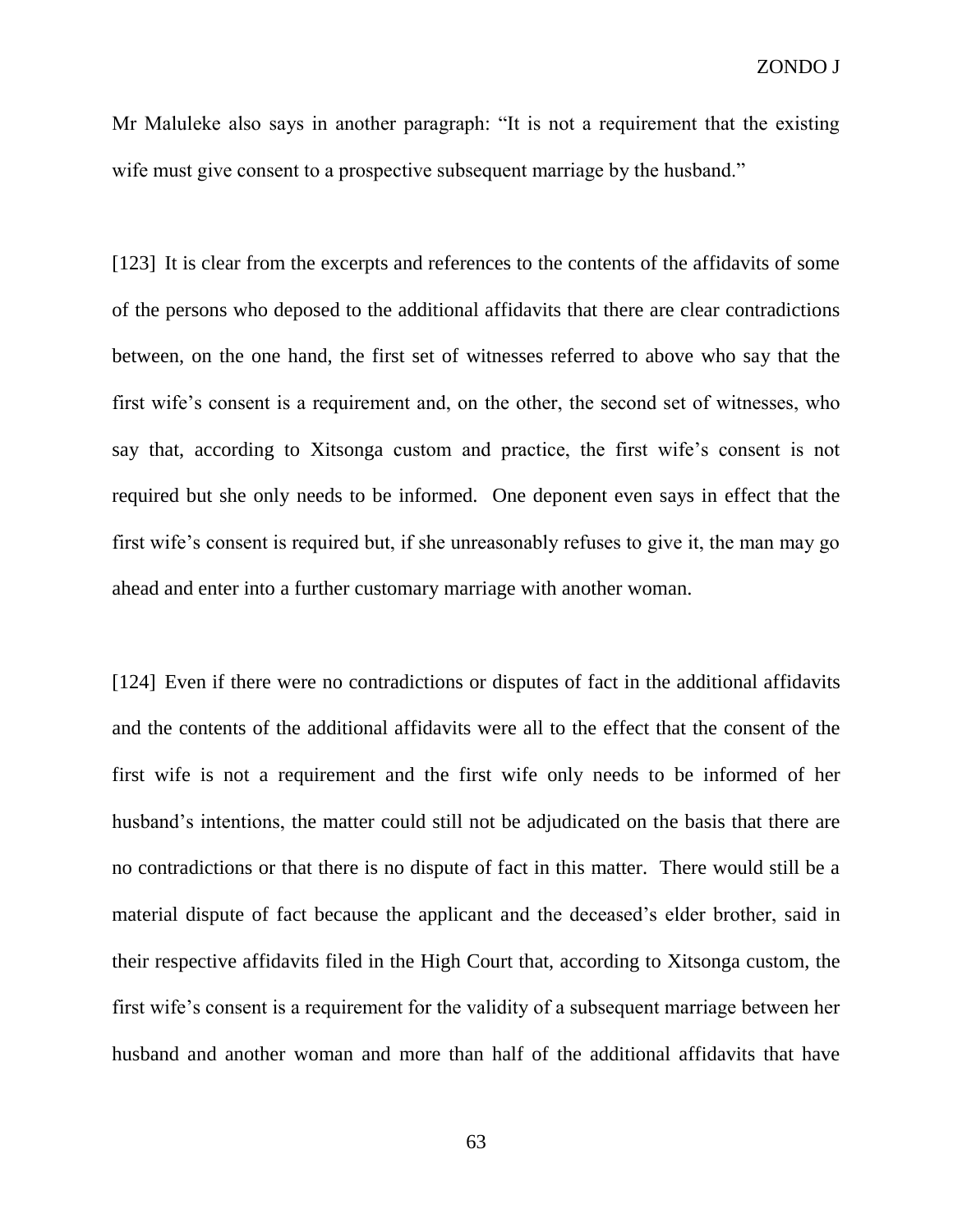been filed say the same thing and, therefore, support the applicant's and the deceased's elder brother's evidence in this regard.

[125] In summarising what emerges from the additional affidavits the main judgment states that, when Xitsonga men enter into further customary marriages "they must inform their first wife of their intention" and "if the first wife is not informed of the impending marriage the second union will not be recognised".<sup>93</sup> This means that the main judgment prefers the evidence of Mr Maluleke and Dr Shilubane on the issue under consideration. Both said in their affidavits that, according to Xitsonga custom and practices, the first wife must be informed of her husband's intention to marry another woman. Mr Mayimele said that the first wife may be informed.

[126] It is clear from the contradictory nature of the evidence that emerges from the additional affidavits that we are faced with a material dispute of fact in the affidavits on whether the first wife's consent is a requirement or whether the requirement is that she be informed of her husband's intention to marry another woman. We are dealing with an appeal in a matter brought to the High Court by way of motion proceedings. I am unable to see the legal basis upon which we can prefer one version over another on this dispute of fact in a motion matter. In this regard we have to remember that we are dealing with section 3(1)(b) of the Recognition Act and trying to establish whether, if there was a marriage between the deceased and the first respondent, for that marriage to constitute a

 $^{93}$  (a) read with (b) and (h) in the main judgment at [61] above.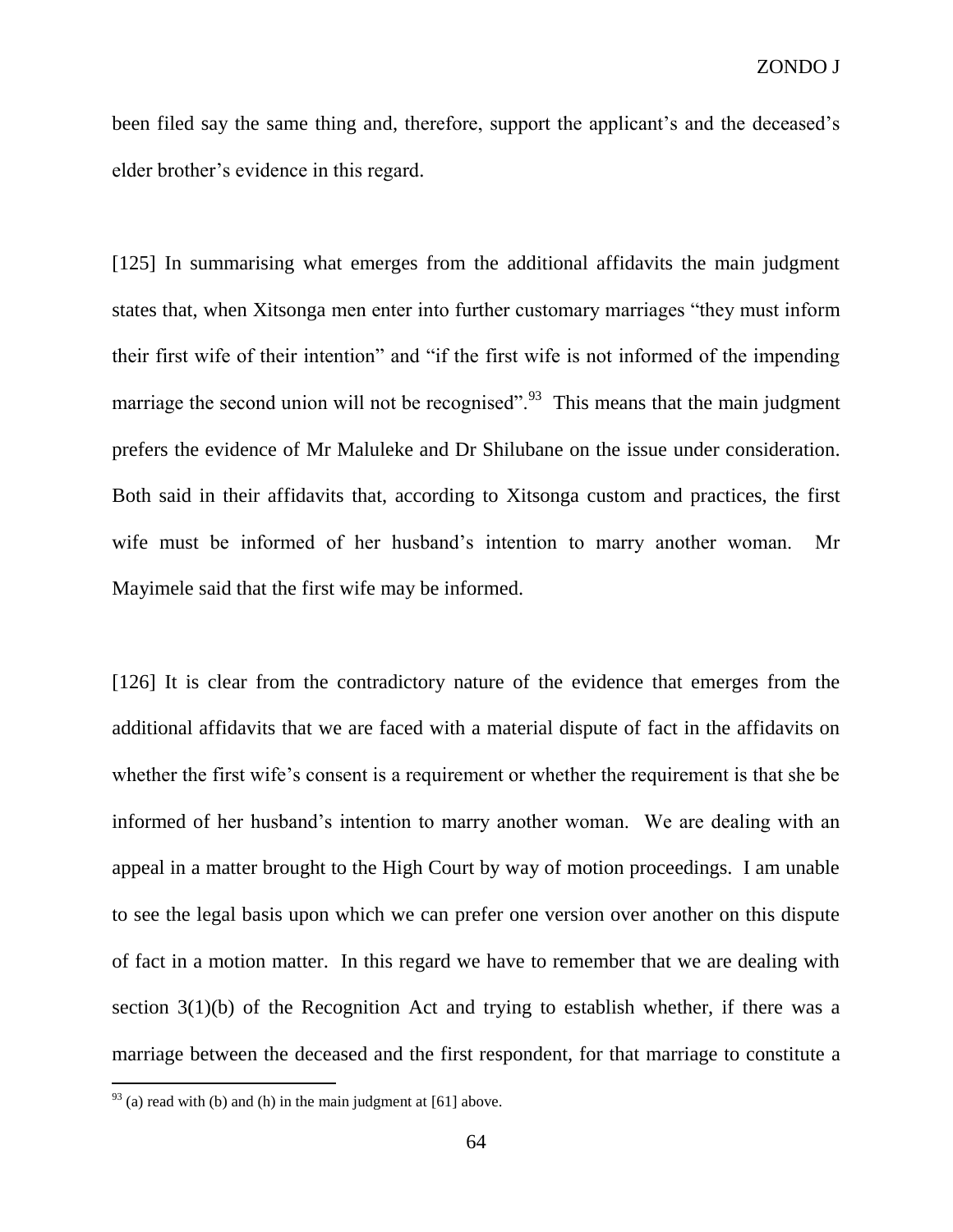ZONDO J

valid customary marriage, the deceased needed the applicant's consent or he only needed to have informed her. Establishing that requires us to establish the customs and usages traditionally observed by the Vatsonga which form part of their culture. Customs and usages "traditionally observed" by any group of people is a question of fact and not of law. When there is a material dispute of fact in a matter brought to court by way of motion proceedings, it cannot be decided on the papers without the use of the *Plascon-Evans* approach in circumstances where the dispute is not referred to oral evidence.

[127] If the matter is to be decided on the basis of all the affidavits before the Court, the proper approach would not involve preferring one version over the other. It would simply be that, on the evidence before the Court, the position is that the customary law applicable to the Vatsonga either requires the first wife's consent or requires that the first wife be informed of her husband's intention to enter into a further customary marriage with another woman. In the present case it is undisputed that the applicant did not give her husband her consent nor has it been shown that the deceased informed the applicant of his intention to marry the first respondent. Accordingly, on either basis the first respondent had no valid customary marriage with the deceased at the time of the latter's death.

[128] I have pointed out that the first respondent bore the onus of proving that she and the applicant's deceased husband had concluded a valid customary marriage which was in existence when the deceased passed away. In this case the first respondent did not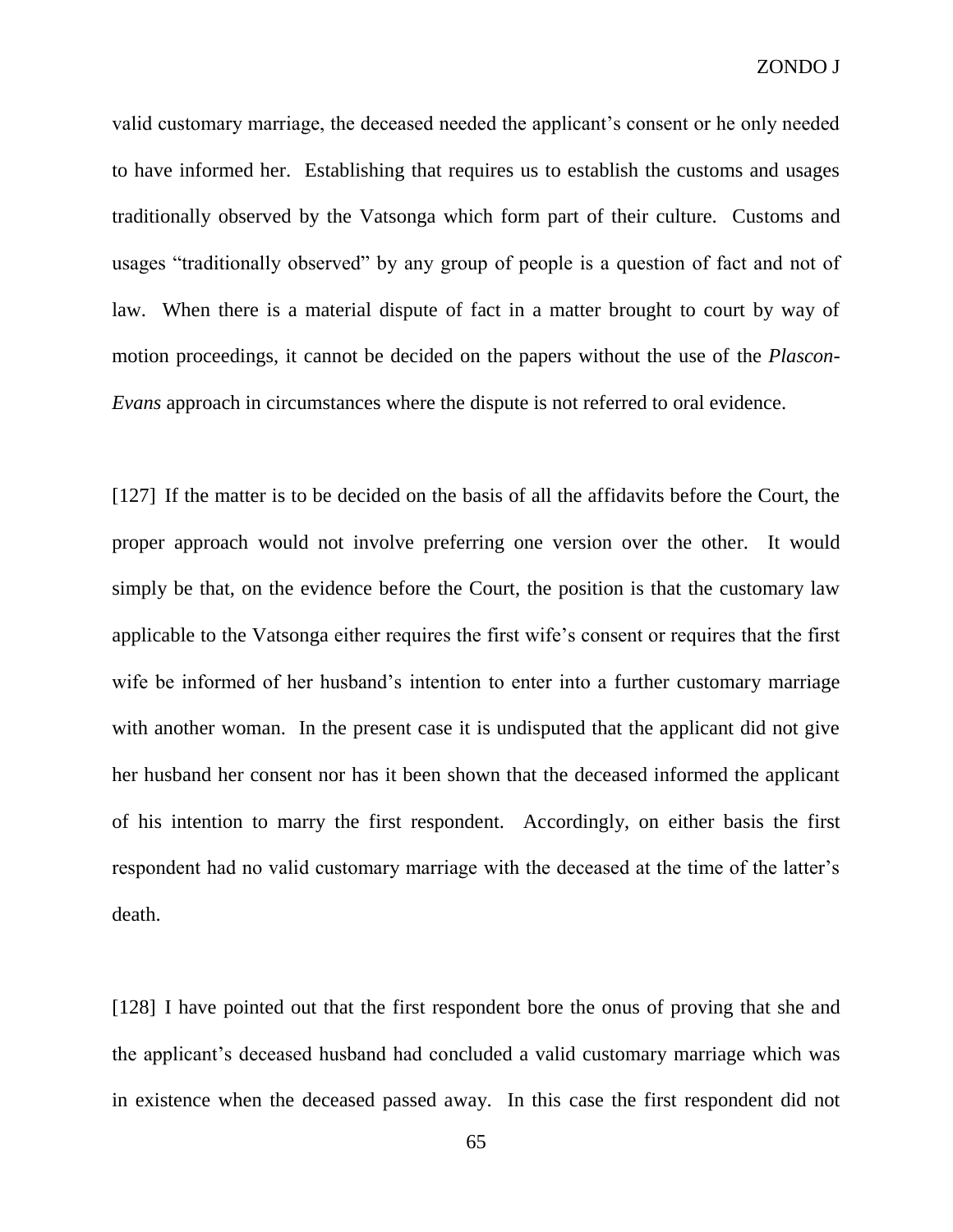even prove that a marriage of whatever kind was concluded between herself and the deceased. The first respondent was required to set out what the requirements of a valid customary marriage are and to show by way of evidence how those requirements were met in the case of her relationship with the deceased. She did not do so. Other than saying that there had been ilobolo negotiations, she said nothing else. Since she did not say that ilobolo negotiations are the only requirement for a valid customary marriage with a man who is already a party to another customary marriage, it cannot be held, even on her own case, that her relationship with the deceased constituted a customary marriage. That being the case an order to the effect that no valid customary marriage existed between her and the deceased at the time of the latter's death is fully justified.

[129] I note that, when affidavits were filed pursuant to the directions of this Court, the first respondent opportunistically filed affidavits which she did not file in the High Court which seek to show that there was a marriage between herself and the deceased and that there were certain people who attended the wedding and that it was conducted in accordance with the customs of the Vatsonga. She did not make an application for the admission of those affidavits nor has she proffered any explanation why they were not filed in the High Court and why they should be admitted at this stage. This Court should not allow chaotic litigation which is what we will have if litigants disregard the Rules of this Court and Court directions and do as they please. There are good reasons why there are rules for the conduct of litigation in the courts and they should be observed and should only be departed from when there is good cause for such deviation or where it is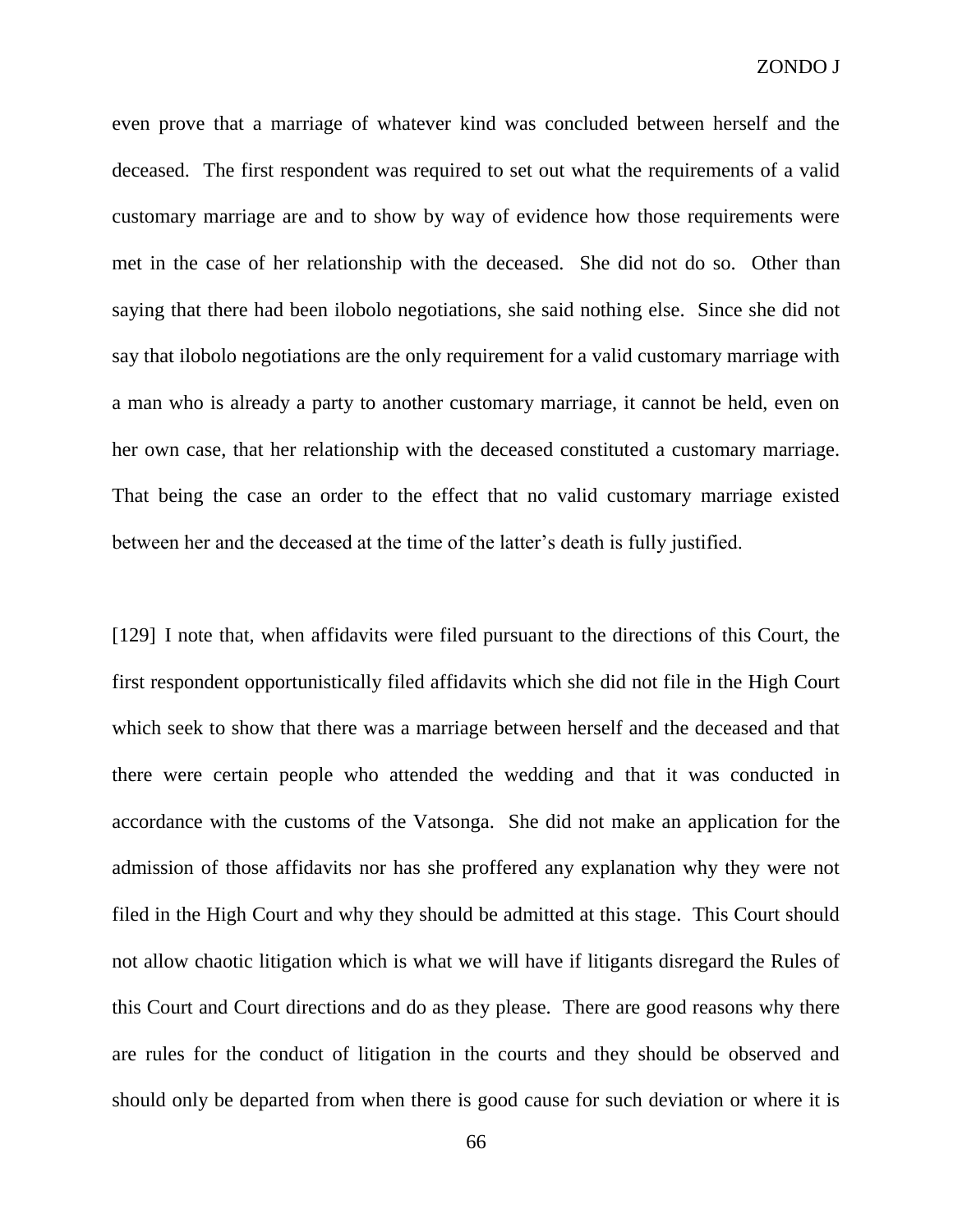in the interests of justice to do so. A party cannot elect not to file affidavits in the High Court and be content to have the case adjudicated without such affidavits in that Court and in a subsequent appeal to the Supreme Court of Appeal but, when the matter is before this Court, file affidavits under the pretext that they are filed pursuant to the directions of this Court when in fact they were not being filed pursuant to those directions.

[130] On the approach I adopt in deciding this matter, like Jafta J, I am of the opinion that the development of Xitsonga customary law is not necessary to reach the conclusion that, in so far as the first respondent may have had a marriage with the deceased, such marriage was invalid. This is the case irrespective of whether one takes into account the additional affidavits. I am also in full agreement with the views expressed by Jafta J in [142]-[150] of his judgment.

[131] Whether I deal with the matter on the basis of the affidavits that were before the High Court and the Supreme Court of Appeal or on the basis of those affidavits plus the additional affidavits, I would grant leave to appeal, uphold the appeal, set aside the relevant part of the order of the Supreme Court of Appeal and replace it with an order declaring that there was no valid customary marriage between the first respondent and the deceased at the time of the latter's death.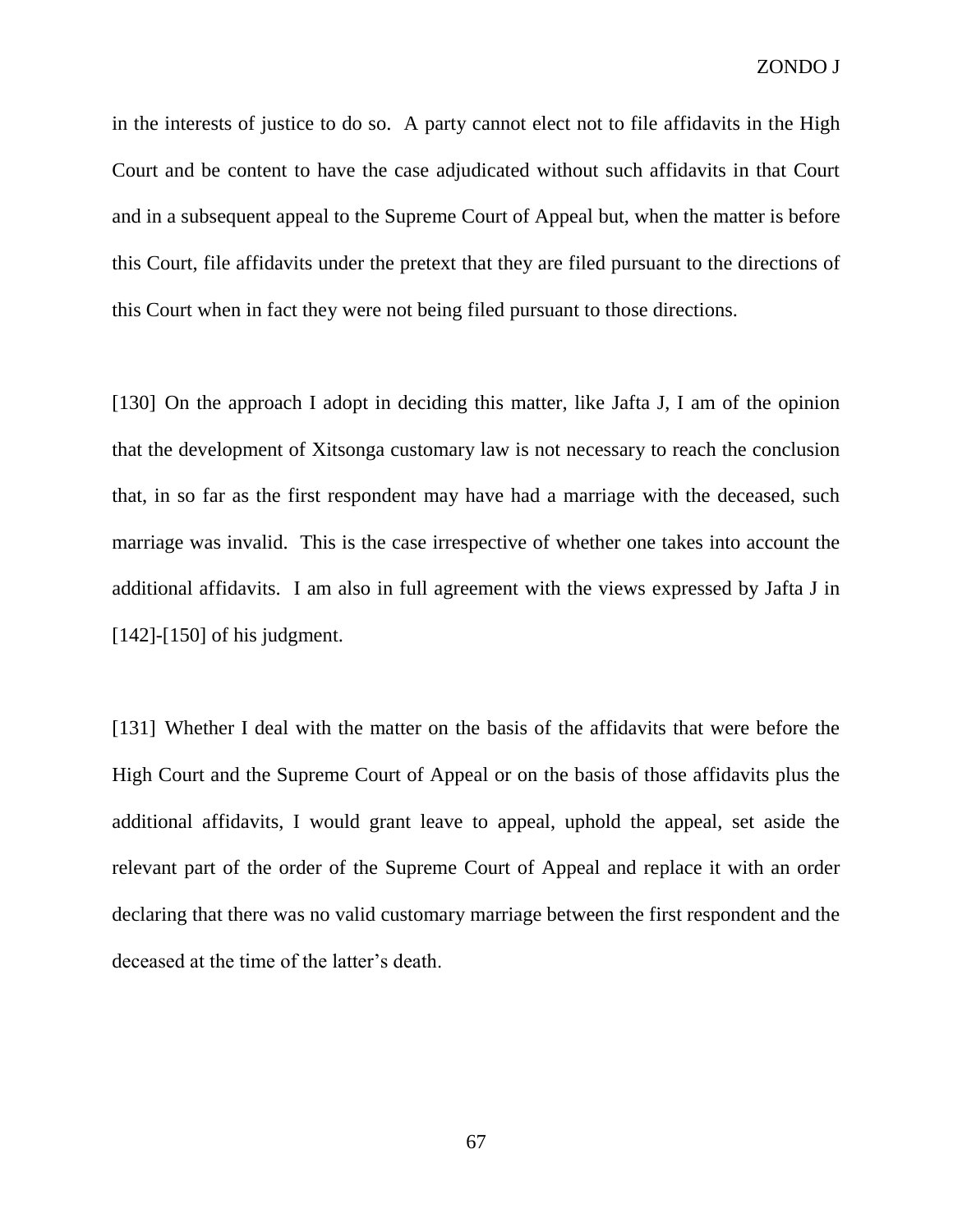JAFTA J (Mogoeng CJ and Nkabinde J concurring):

[132] I have read the main judgment<sup>94</sup> and the judgment of Zondo J in this matter. I agree with the main judgment that leave to appeal must be granted and the appeal be upheld. I also agree that the second customary marriage should be declared invalid because it was not "negotiated and entered into or celebrated in accordance with customary law" that applied to the community to which the "spouses" in that marriage belong.

[133] However, I differ with the main judgment in relation to the development of customary law on whether consent should be given before a husband can marry another wife in terms of Xitsonga customary law. The main judgment develops Xitsonga customary law to the extent that it does not include a requirement that "the consent of the first wife is necessary for the validity of a subsequent customary marriage."<sup>95</sup>

[134] My dissent is based on these reasons. First, the parties to the dispute (both the applicant and the first respondent) did not ask for the development of Xitsonga customary law, not in the High Court or the Supreme Court of Appeal and not in this Court. The reason for this stance is simply that it is not disputed between them that consent of the first wife is a requirement for the validity of a subsequent customary marriage under

 $94$  The judgment prepared by Froneman, Khampepe and Skweyiya JJ.

 $95$  Main judgment at [75].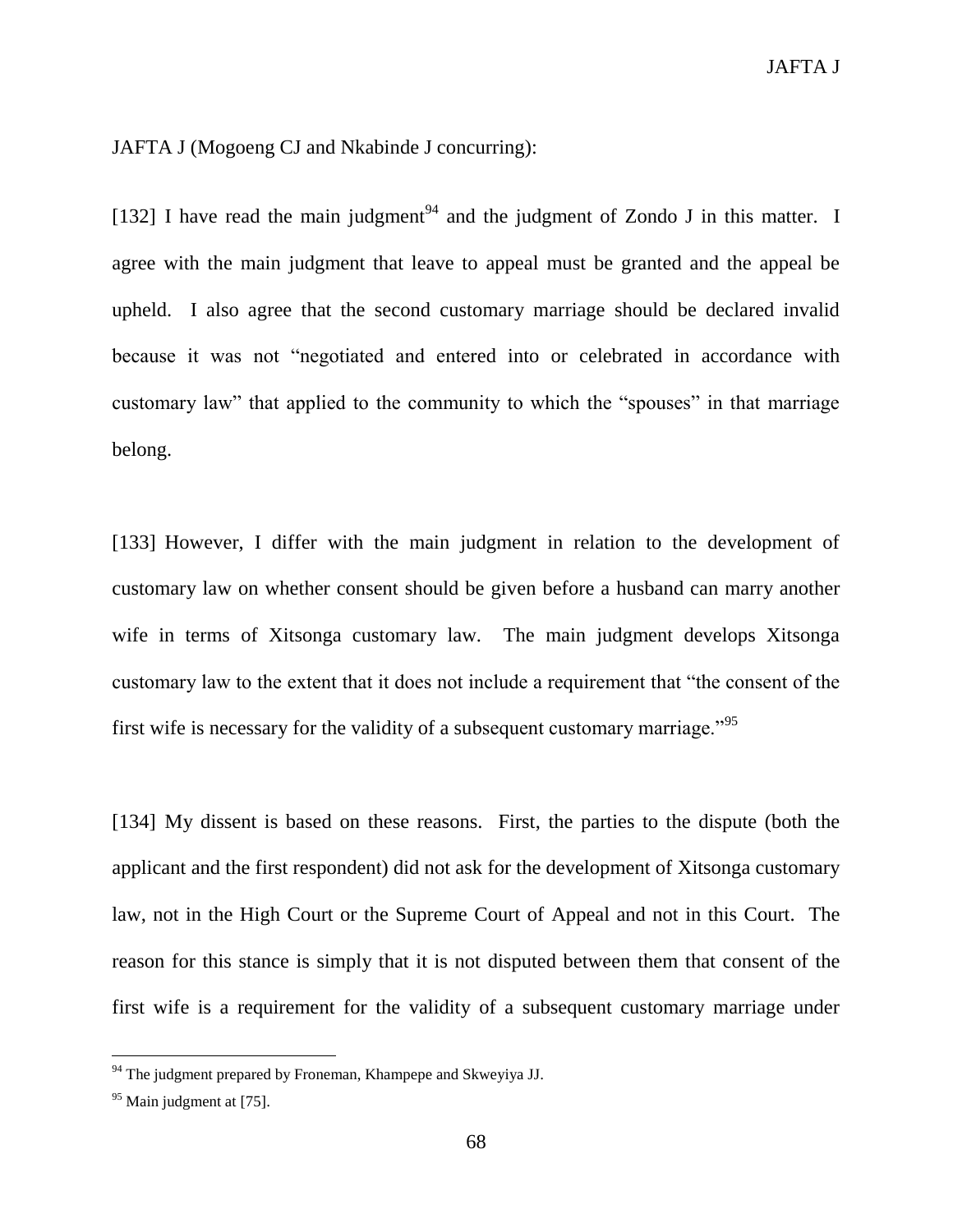Xitsonga customary law that governs them. The applicant averred in her founding affidavit that in terms of Xitsonga custom consent of the first wife is a requirement for the validity of a subsequent marriage. In this regard she was supported by the affidavit of her brother-in-law, Mr Moyana, the details of which are quoted in the judgment of Zondo J.<sup>96</sup>

[135] As it appears in the main judgment, this Court was of the view that the evidence was inadequate to establish the existence of the Xitsonga customary law rule relied on by the applicant. Directions were issued calling for further evidence after the hearing of the matter. Such evidence was furnished to the Court in the form of various affidavits which are summarised in the main judgment. The majority of deponents to those affidavits confirmed and supported the applicant and her brother-in-law in asserting that in terms of Xitsonga custom, consent of the first wife is required for a subsequent customary marriage to be valid.

[136] These deponents include traditional leaders who practise and follow the custom in question. The first traditional leader is Hosi Bungeni who has two wives married according to Xitsonga custom. Before marrying his second wife he sought and obtained the consent of the first wife. He stated that if the first wife refuses to consent, the subsequent marriage becomes invalid. This pronouncement is supported by another traditional leader, Hosi Sethole. He said the husband is required to inform his first wife

 $96$  Zondo J's judgment at [105].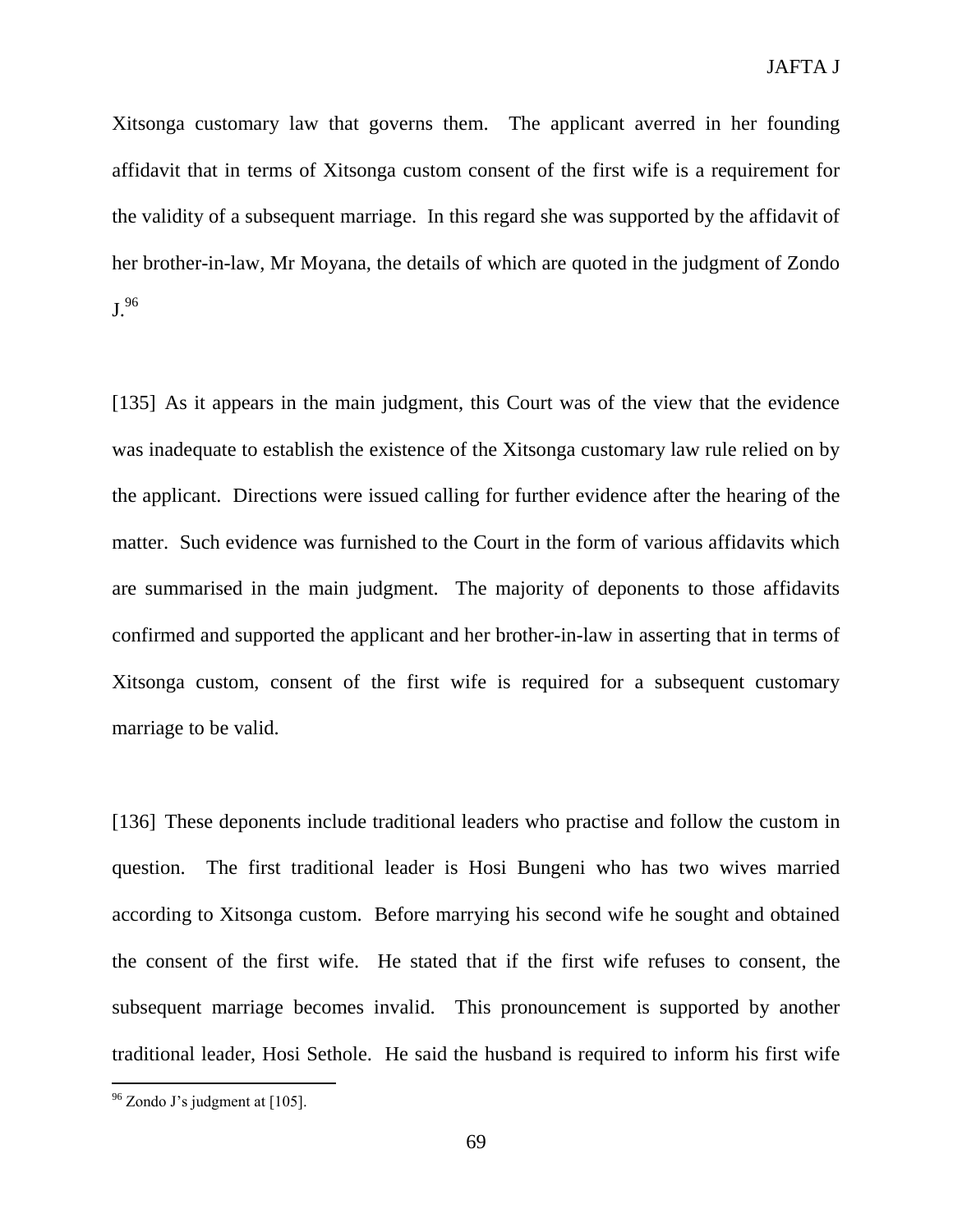who must consent to a subsequent marriage. If the first wife withholds her consent she is sent to her maiden home and if upon her return she still refuses to consent the husband may marry without it, if consent was unreasonably withheld. Alternatively, the husband may divorce the first wife.

[137] Further support is found in the evidence of Hosi Nkanyani, a senior traditional leader in the Vhembe district, Limpopo Province. He, too, stated that a husband must first obtain consent of the first wife before he can enter into a subsequent customary marriage. This evidence is reinforced further by the affidavit of Dr Mhlaba, a senior lecturer in the School of Law at the University of Limpopo. He was asked by the lawyers for the second and third amicus curiae to investigate the matter. In his investigation, he interviewed two traditional leaders, Hosi Nxumala (by representation through Nduna Mayinga) and Hosi Mohlaba II. He also interviewed Nduna Mohlaba as well as Mr Mabunda, a tribal councillor and Mr Mkhawana, a chief's adviser. His selection of these individuals, he says, was based on their knowledge of customary law. Based on the interviews he had Dr Mhlaba said:

"In all Vatsonga communities, consent of the first wife is an essential requirement for the husband to conclude a second marriage. If the man already has more than one wife, only the first wife must consent to a subsequent marriage. It is the first wife's duty to discuss the subsequent marriage with the other wives, but there is no requirement that they agree."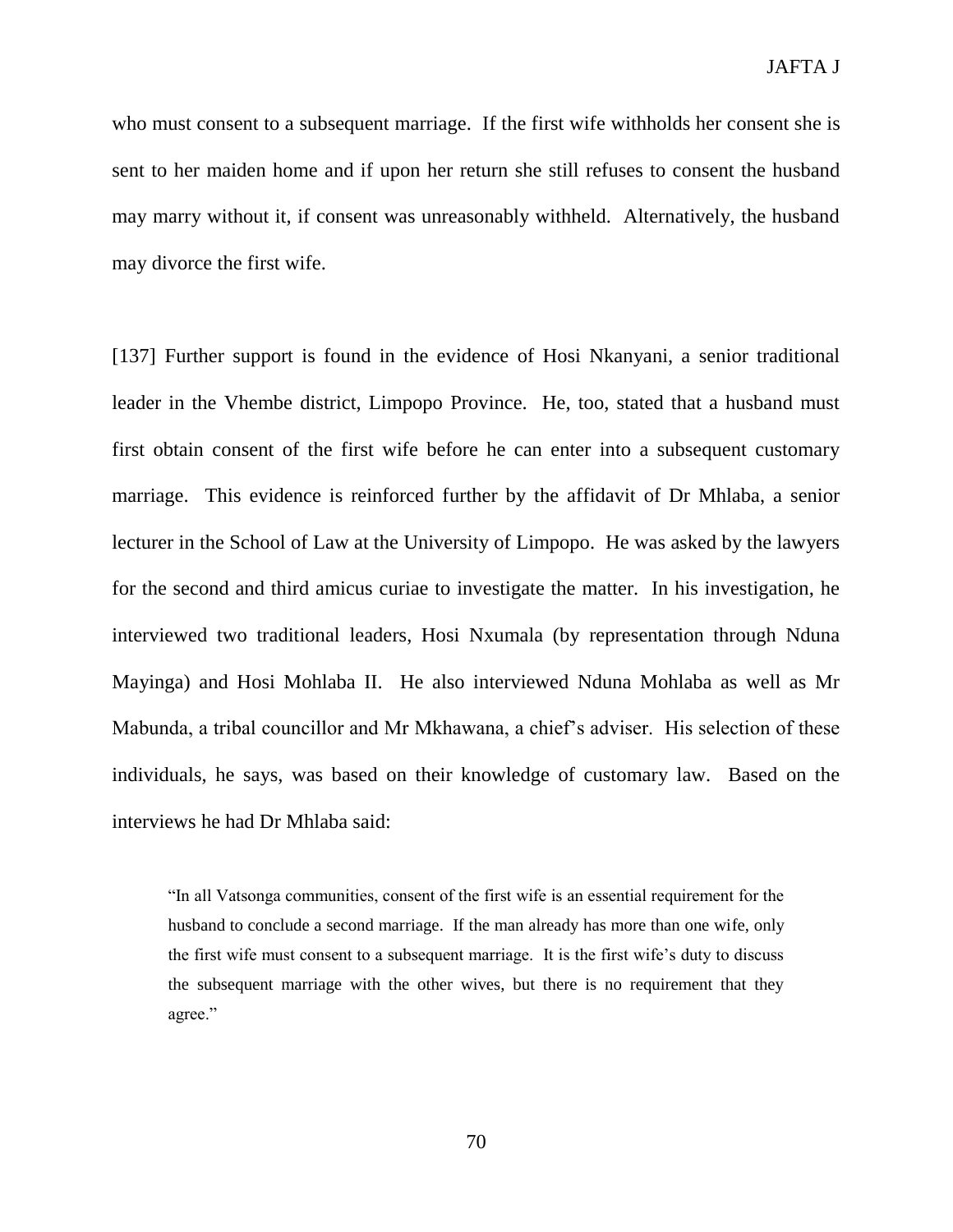[138] The evidence supporting the applicant in her assertion of the customary law rule on consent is overwhelming. In addition to the evidence of traditional leaders, there is testimony of Mrs Rikhotso who is a fourth wife in a customary marriage setting and Mr Shirinda, a traditional healer with six wives. In his affidavit Mr Shirinda emphatically states:

"It is wrong, according to our custom for a man to marry a subsequent wife without discussing the proposal with the first wife and without the first wife giving her consent to the marriage."

[139] In the light of this evidence, it has been established that the custom observed by the community to which the applicant and her late husband belong requires consent of the first wife for a subsequent marriage to be valid. This meets the concern that the Court had on the adequacy of evidence establishing the customary law rule relied on by the applicant. Accordingly, there is no need for developing Xitsonga customary law in so far as the present case is concerned. I reach this conclusion mindful of the fact that in the evidence gathered by the Court, there is also testimony to the effect that the custom normally requires the first wife to be informed of her husband's decision to enter into a subsequent marriage. What is important to keep in mind is that none of the witnesses who testified differently have said that the custom, as known to them, is practised and followed by the applicant's community which is relevant to these proceedings.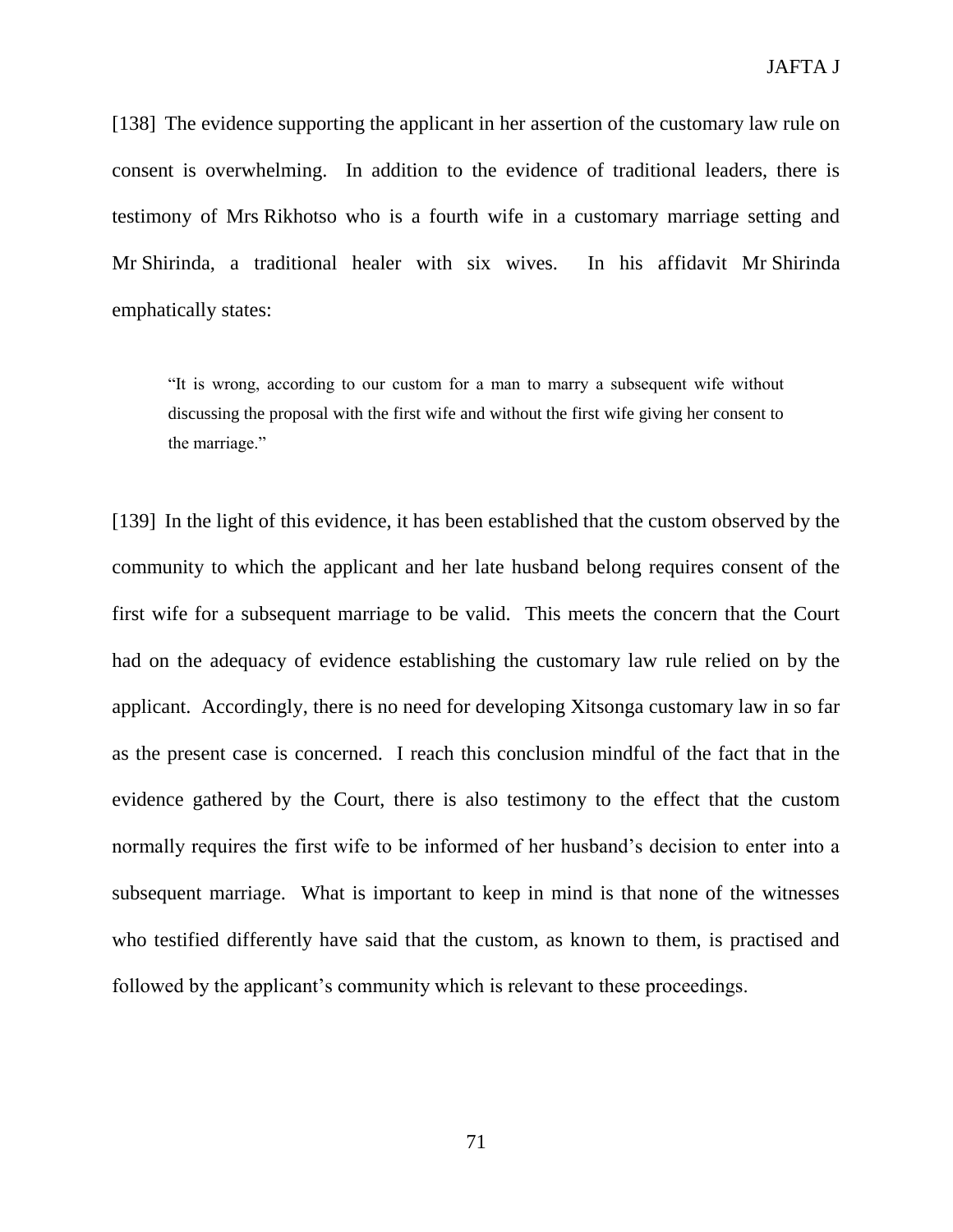[140] It is not unheard of that within the same broader group of African people we find customary law rules which differ. This may occur as a result of development that takes place in various communities within a group. An example of this happened in Shilubana.<sup>97</sup> At issue in that case was the enforcement of the customary law rule of primogeniture in terms of which only male children of a chief may inherit the chieftainship. The Valoyi community within the Vatsonga ethnic group had developed the rule to include female children. This Court recognised and upheld the developed customary law rule and held that a daughter could succeed her father and become a chief. The rule did not apply to the whole Vatsonga group but to that particular community.

[141] Having regard to the body of evidence as a whole, the objective sought to be attained by the Court has been achieved. The custom followed by the applicant's community when a husband wishes to conclude a subsequent customary marriage is established. For a subsequent marriage to be valid, the first wife must give her consent. The facts on record show that the applicant's consent was not obtained before the purported customary marriage between her husband and the first respondent was concluded. It follows that the first respondent's marriage is invalid.

[142] But the main judgment goes further to develop Xitsonga customary law, to the extent that it does not already require consent of the first wife. As is apparent above, this

<sup>97</sup> *Shilubana and Others v Nwamitwa* [2008] ZACC 9; 2009 (2) SA 66 (CC); 2008 (9) BCLR 914 (CC) (*Shilubana*).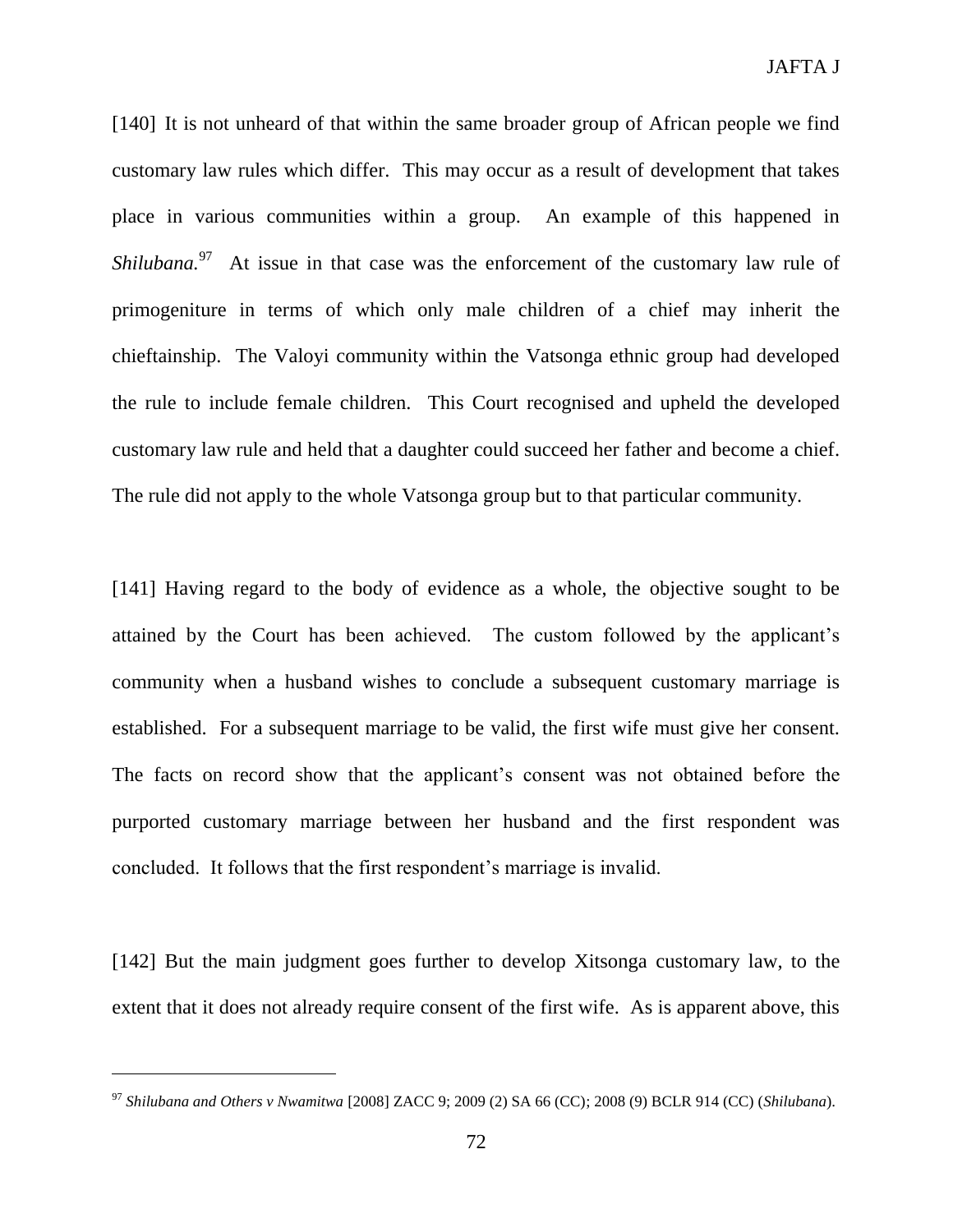development is not necessary for reaching the outcome in the present case. In fact the development falls outside the scope of the current case. As mentioned earlier none of the parties have asked for it. But even if one of them did, it would have been inappropriate to raise the development of customary law for the first time in this Court. It was not raised in the High Court. Nor was it raised in the Supreme Court of Appeal. Therefore, this Court deals with the development of Xitsonga customary law as a court of first and last instance. That is undesirable and where it is not necessary for a determination of a dispute, in my view, it should not be done.

[143] There are good reasons for the principle that the claim for the development of the common law, and by parity of reasoning customary law, should be pleaded in the High Court and failing which to be raised in the Supreme Court of Appeal. A properly pleaded claim allows the other parties to meet it head on and place before a court evidence necessary for assessing the propriety of the development. In this case we do not know why the other Vatsonga communities follow the custom of simply informing the first wife instead of requiring her consent. On the face of it, the rule appears to be inconsistent with the rights to dignity and equality, entrenched in the Bill of Rights. But we know that under appropriate circumstances these rights can be limited. Because the case was not about the validity of the developed rule, we do not know if there is justification for it.<sup>98</sup> In the circumstances of this case it would be dangerous to assume

<sup>&</sup>lt;sup>98</sup> Bhe and Others v Magistrate, Khayelitsha, and Others (Commission For Gender Equality As Amicus Curiae); *Shibi v Sithole and Others; South African Human Rights Commission and Another v President of the Republic Of South Africa* [2004] ZACC 17; 2005 (1) SA 580 (CC); 2005 (1) BCLR 1 (CC) (*Bhe*)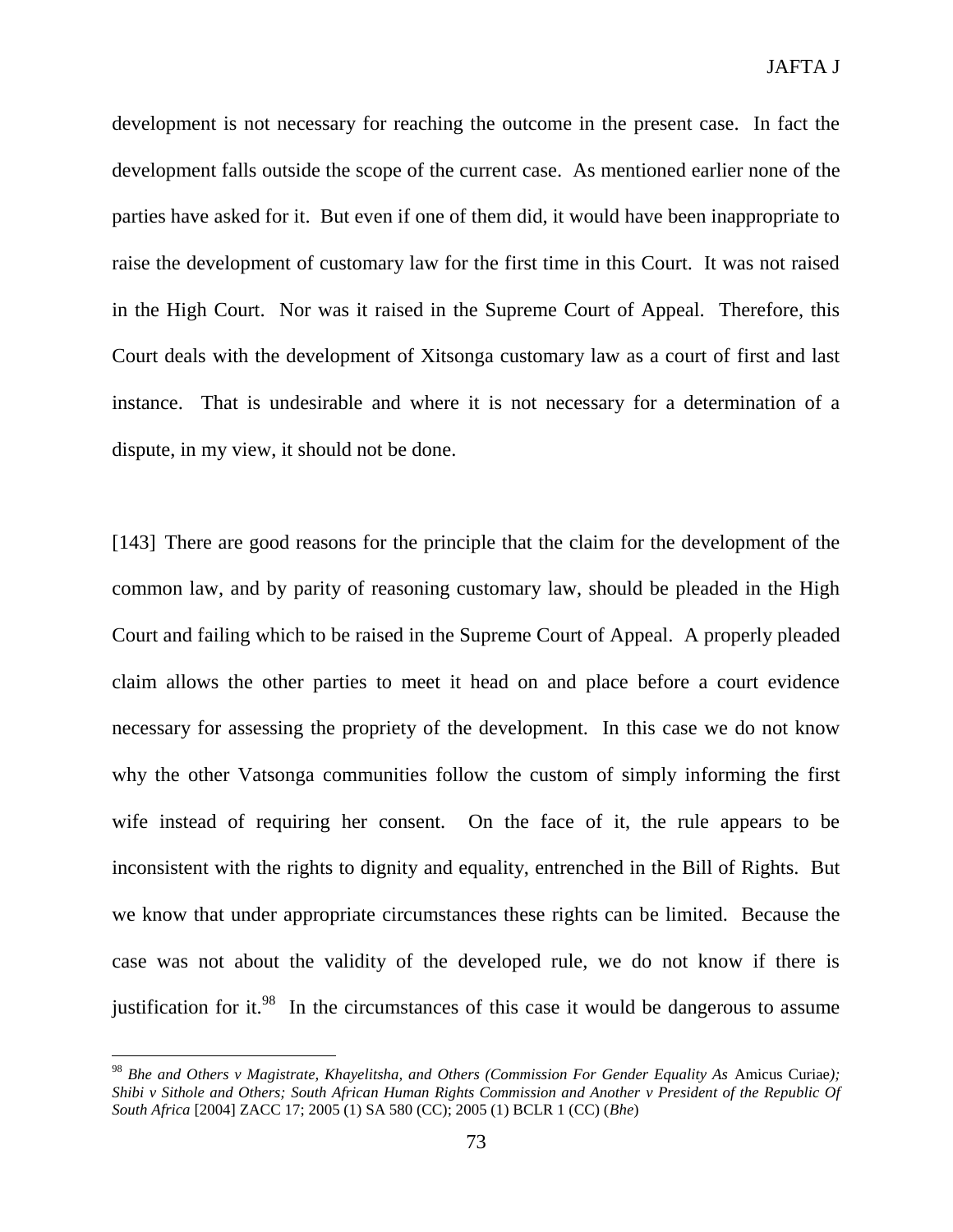that there is no justification. There can be little doubt that the rule under development here constitutes a law of general application within the relevant community and that it may impose a reasonable and justifiable limitation on the rights mentioned.<sup>99</sup>

[144] Moreover, Xitsonga customary law as developed in the main judgment appears not to be in line with the Constitution. To require the consent of the first wife only is not consistent with the equality clause. And if the rule is to be developed to require consent of all existing wives, there may be difficulties arising out of its application. Take for example the case of a man with 13 wives who wishes to marry another wife. If he marries with consent of 12 wives only because one of them did not consent, can it be said that the marriage is invalid? Would the lack of consent by one wife vitiate a marriage concluded with the consent of 12 other wives? These issues were not canvassed because of the manner in which the case was prosecuted in other courts and in this Court.

- (a) the nature of the right;
- (b) the importance of the purpose of the limitation;
- (c) the nature and extent of the limitation;
- (d) the relation between the limitation and its purpose; and
- (e) less restrictive means to achieve the purpose.
- (2) Except as provided in subsection (1) or in any other provision of the Constitution, no law may limit any right entrenched in the Bill of Rights."

<sup>&</sup>lt;sup>99</sup> Section 36 of the Constitution provides:

<sup>&</sup>quot;(1) The rights in the Bill of Rights may be limited only in terms of law of general application to the extent that the limitation is reasonable and justifiable in an open and democratic society based on human dignity, equality and freedom, taking into account all relevant factors, including—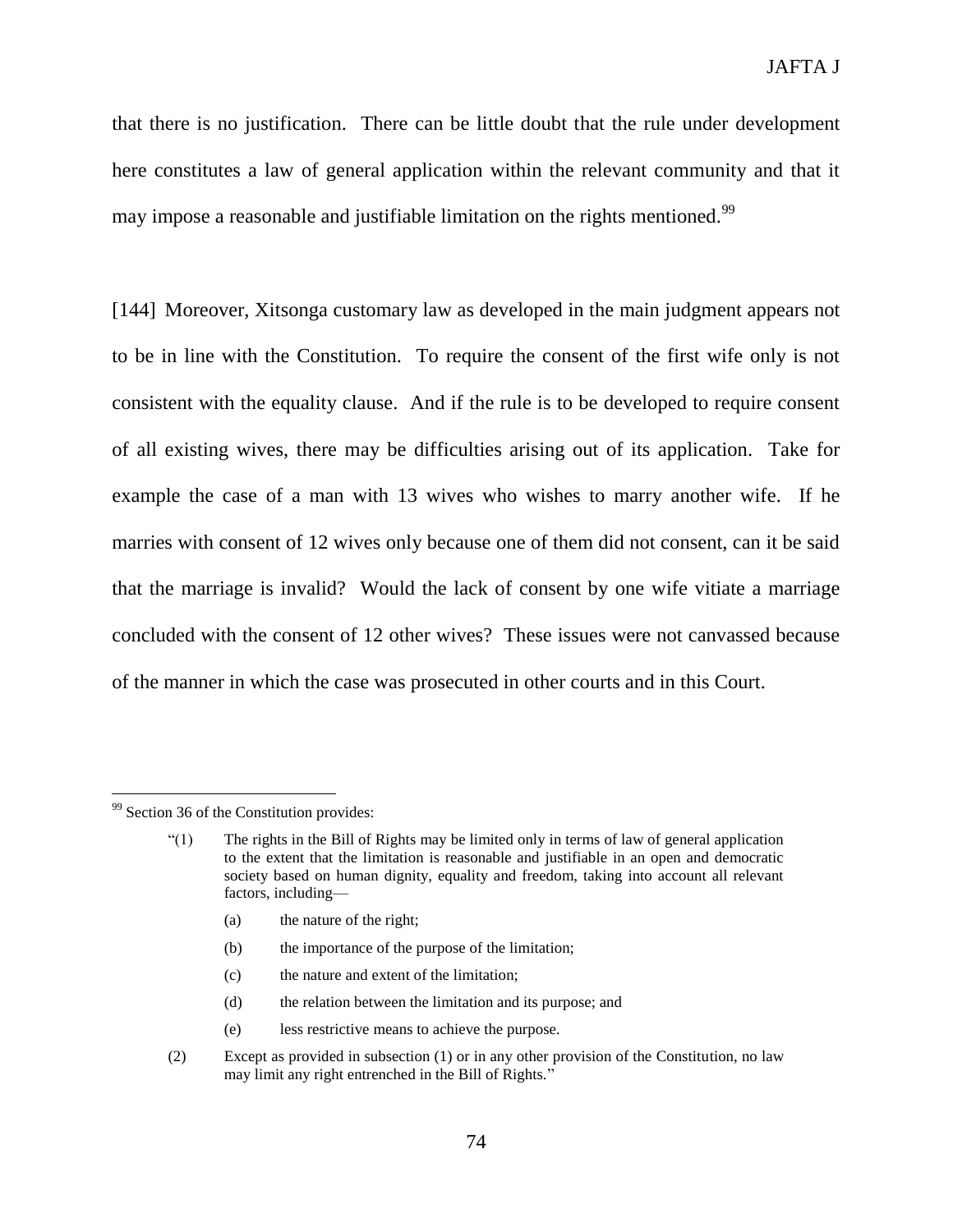[145] With regard to the development of the common law, this Court has refused to undertake it in circumstances where one of the parties asked for the development for the first time in this Court. The Court pointed out that a development of that kind makes this a Court of first and last instance on the issue. A development of the common law in circumstances where it was not raised in the other courts is permissible only in exceptional circumstances. I can think of no reason why the development of customary law should be treated differently. Section 39(2) of the Constitution in terms of which the main judgment undertakes the development provides:

"When interpreting any legislation, and when developing the common law or customary law, every court, tribunal or forum must promote the spirit, purport and objects of the Bill of Rights."

[146] Clearly section 39(2) refers to both the common law and customary law in one breath. It requires every court to promote the "spirit, purport and objects of the Bill of Rights" in developing either the common law or customary law. Consequently, there can be no justification in treating them differently when it comes to circumstances under which development may be undertaken.

[147] In *Lane and Fey NNO v Dabelstein and Others*<sup>100</sup> this Court affirmed that a party will be allowed to seek the development of the common law if the request is made for the first time in this Court, under special circumstances. In that case this Court said:

<sup>100</sup> [2001] ZACC 14; 2001 (2) SA 1187 (CC); 2001 (4) BCLR 312 (CC) (*Lane*).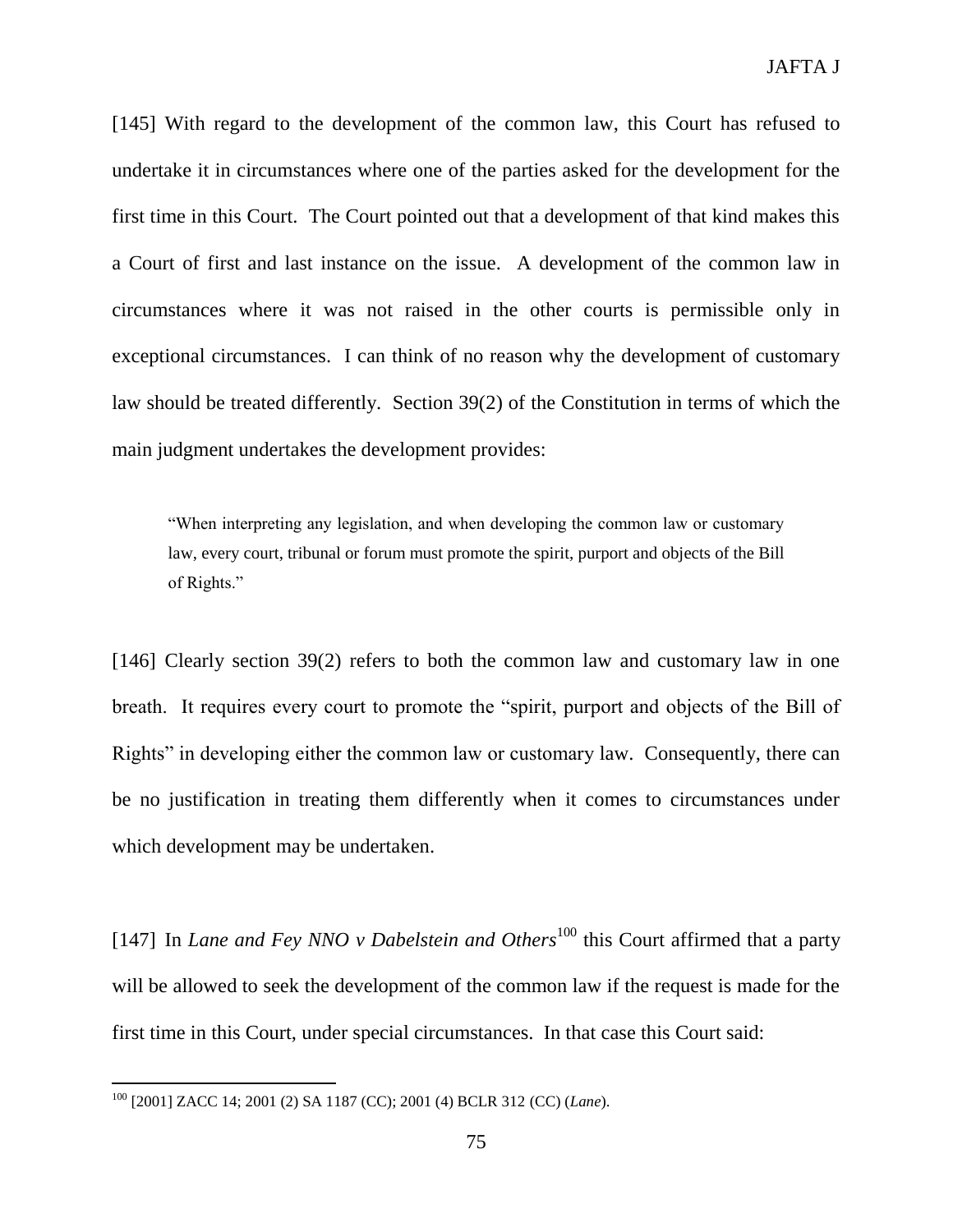"Where the development of the common law is the issue, the views and approach of the ordinary courts, and particularly the SCA, are of particular significance and value. Save in special circumstances, this Court should not consider this kind of matter as a court of first instance. No relevant factors have been raised by the applicants that would constitute such special circumstances."<sup>101</sup> (Footnotes omitted.)

[148] The fact that the customary law rule under consideration for development here implicates the rights to dignity and equality does not distinguish this case from *Lane.* In that case, too, rights in the Bill of Rights, including the equality clause, were relied upon in motivating the request for the development of the common law. That notwithstanding, this Court refused to develop the common law for reasons already mentioned. Therefore, in these circumstances there is no justification I can think of for departing from the precedent in *Lane*. Duplication of costs and time do not, in my view, constitute special circumstances justifying this Court to deal with the development of Xitsonga customary law as a court of first and last instance. More so because no party has asked for it.

[149] Recently, this Court reaffirmed this principle in *Everfresh Market Virginia (Pty) Ltd v Shoprite Checkers (Pty) Ltd.*<sup>102</sup> In that case Moseneke DCJ said:

"Everfresh has to establish special circumstances that would justify this Court being a court of first and last instance in a matter that implicates the development of the common law of contract. It has not done so. It will be recalled that Everfresh did not even advance any grounds why it is in the interests of justice to grant leave to appeal. If

 $101$  Id at para 5.

<sup>102</sup> [2011] ZACC 30; 2012 (1) SA 256 (CC); 2012 (3) BCLR 219 (CC).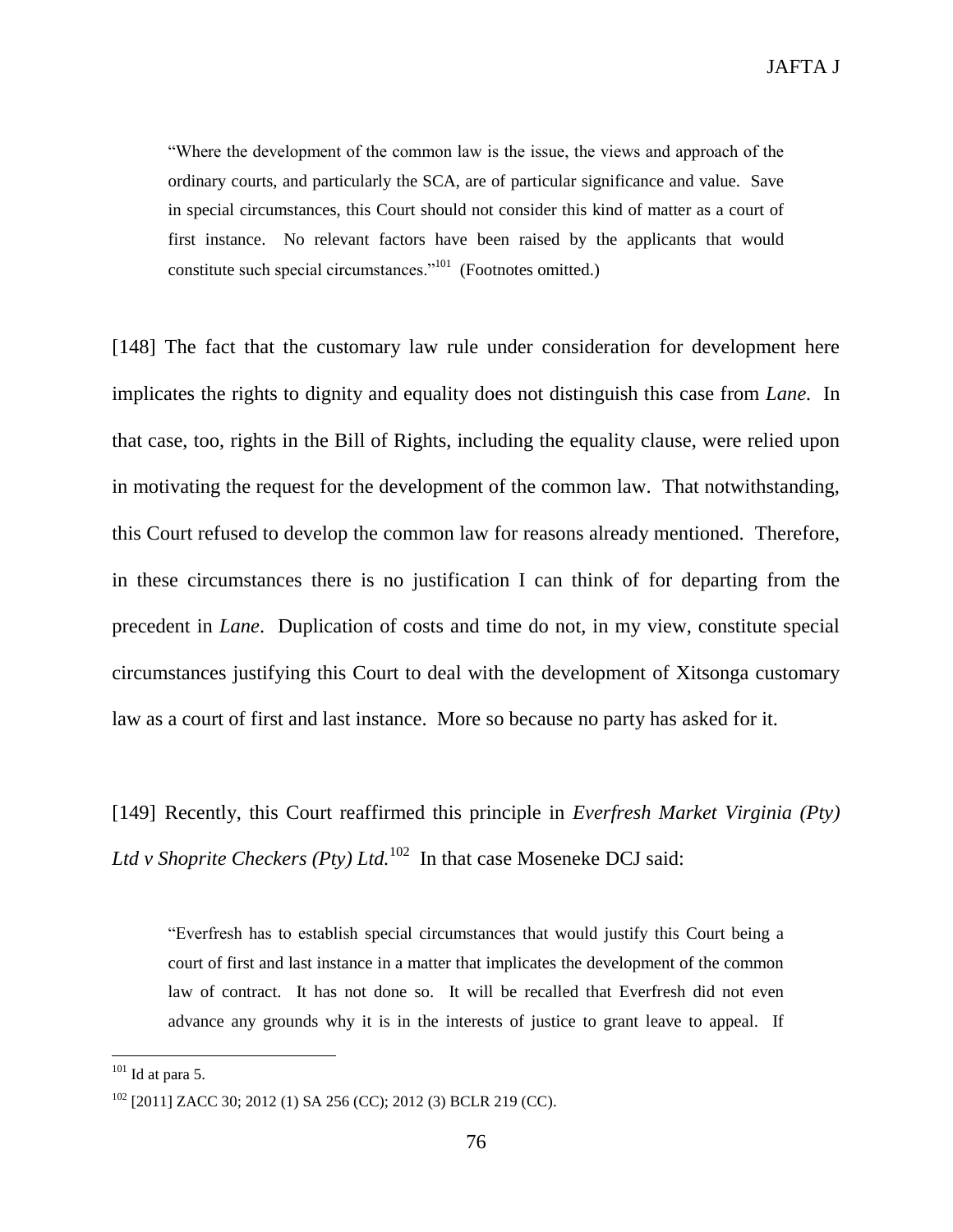anything, several factors point against this Court tackling the wide ranging commercial intricacies related to renewal clauses in existing leases. The adaptation of the common law Everfresh urges upon us includes at least four possibilities: recognising the validity of a lease at a reasonable rental; recognising an implied (*ex lege*) term that rental is reasonable; requiring contracting parties who have a discretion to negotiate to do so reasonably (*arbitrio boni viri*); or imposing a duty on the parties to negotiate in good faith. All this we are urged to do without the benefit of the views of the High Court and of the Supreme Court of Appeal.

. . .

Everfresh has not advanced nor can I find any special circumstances which would render it in the interests of justice for this Court to hear a claim for the development of the common law of contract relating to a renewal clause in a lease, as a court of first and final instance."<sup>103</sup>

[150] Unlike the two cases referred to above where the applicants raised for the first time in this Court the issue of developing the common law, in this case the applicant did not seek the development of customary law. Nor was it sought by the respondents. Instead, the issue was raised by the amicus. In my view, an amicus cannot raise an issue which the parties themselves are not permitted to raise. Moreover, no special circumstances have been shown which justify the development of customary law by this Court as a court of first and last instance. The same outcome of the case may be reached without the development in question.

[151] In the present circumstances the alleged customary marriage between Ms Ngwenyama and the applicant's late husband may be declared invalid only on two

 $103$  Id at paras 64 and 67.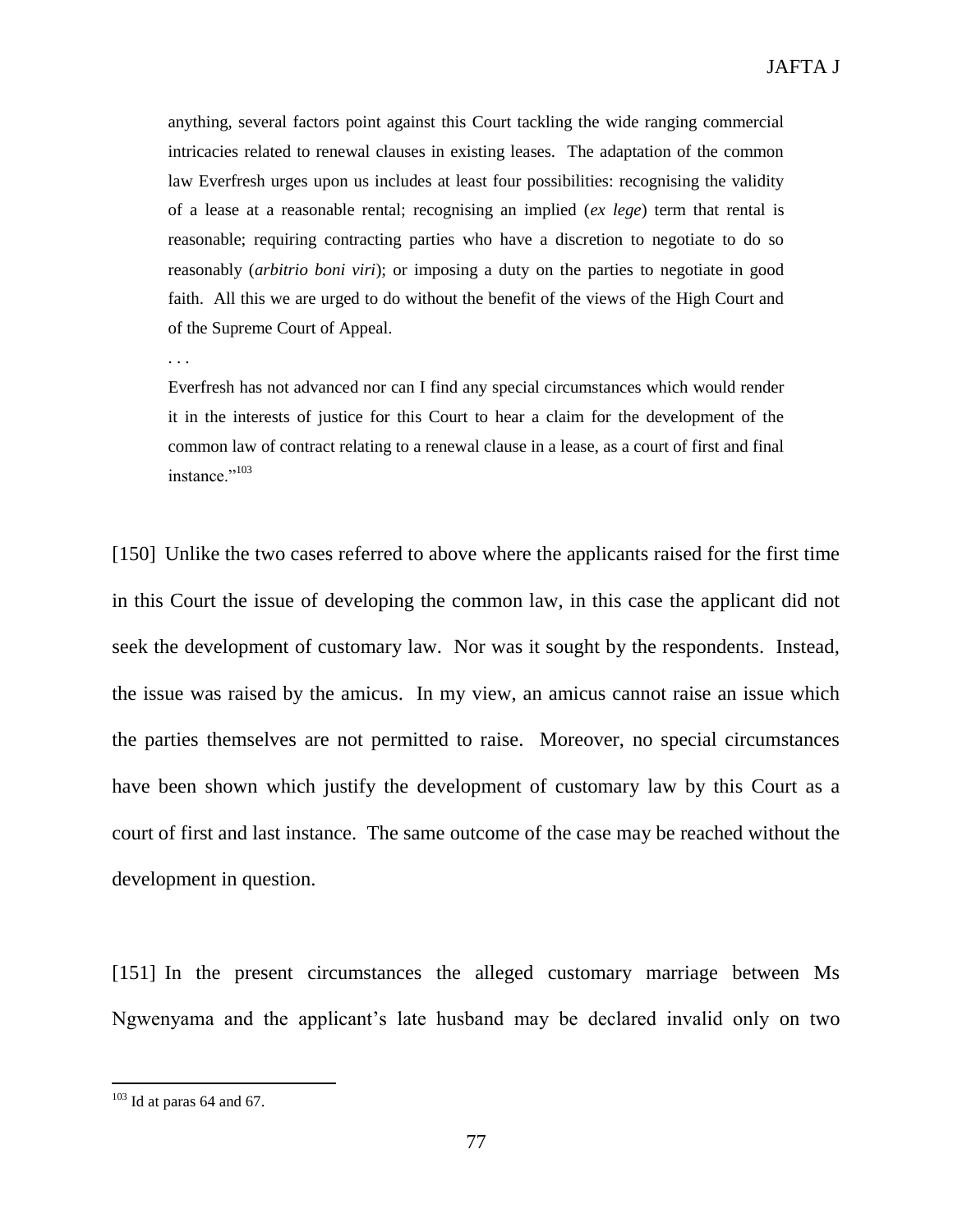grounds. First, it may be annulled because Ms Ngwenyama has failed to prove that the marriage came into existence. Second, it may be declared invalid because it was not "initiated and celebrated" in terms of Xitsonga customary law in that consent of the first wife was not obtained before it was concluded. The declaration of invalidity based on either ground renders the development of the relevant rule unnecessary. But a reliance on the latter ground would mean that the main judgment accepts that as at the time of conclusion of the marriage concerned, consent of the first wife was an essential requirement. This is so because the main judgment directs that the rule, as developed by it, will apply prospectively. Therefore, the declaration cannot be based on the developed rule.

[152] However, the main judgment finds that on the facts of this case, there was no compliance with the customary law rule that required the first wife to be informed of the impending marriage, before the second marriage was concluded.<sup>104</sup> Therefore, the second marriage is considered to be invalid "for want of compliance with the requirements of Xitsonga custom as it existed at the time of the purported marriage."<sup>105</sup> The difficulty with this finding is that it is based on the customary law rule that required the first wife to be informed. There is no evidence establishing that this particular rule applied to the community of Ms Mayelane and her late husband. On the contrary, there is overwhelming and undisputed evidence to the effect that before the second marriage

 $104$  Main judgment at [86].

 $^{105}$  Id.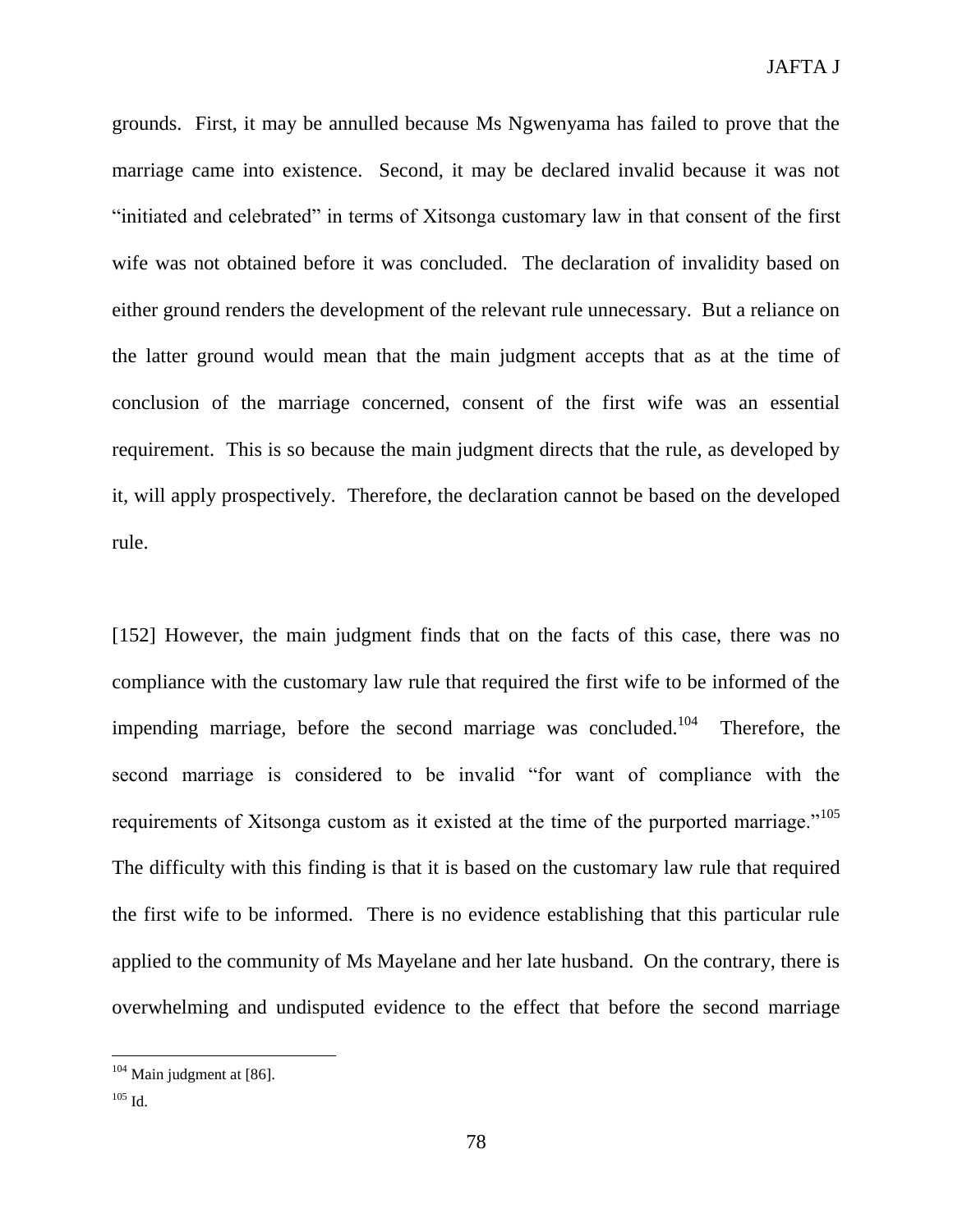Xitsonga custom followed by that community required consent of the first wife for a subsequent marriage to be valid. In my view this evidence ought not to be overlooked nor are there grounds I can think of on which it may be rejected when it is not disputed by Ms Ngwenyama or the second respondent.

[153] Therefore the undisputed facts show that Xitsonga customary law followed by the relevant community already requires consent of the first wife. This alone renders the development of the rule unnecessary. This is more so, if the reason given by the main judgment for not dealing with a situation where there is more than one wife, is taken into account. The main judgment declined to consider how the developed rule will be applied in a case where a man has two or more wives, on the basis that such a case is not before us. The rule that requires the first wife to be informed is similarly not before us and by parity of reasoning it ought not to be developed.

[154] The principle that the Court should not determine a dispute as a court of first and last instance is rooted in the proposition that the losing party is denied an opportunity to appeal which is guaranteed by the Constitution.<sup>106</sup> Developing the customary law rule in present circumstances where we have no information from those who follow the rule will seriously disadvantage communities in which the rule applies. Our request to these communities was for them to state the rule for the benefit of the Court. The directions we

<sup>106</sup> *Bruce and Another v Fleecytex Johannesburg CC and Others* [1998] ZACC 3; 1998 (2) SA 1143 (CC); 1998 (4) BCLR 415 (CC).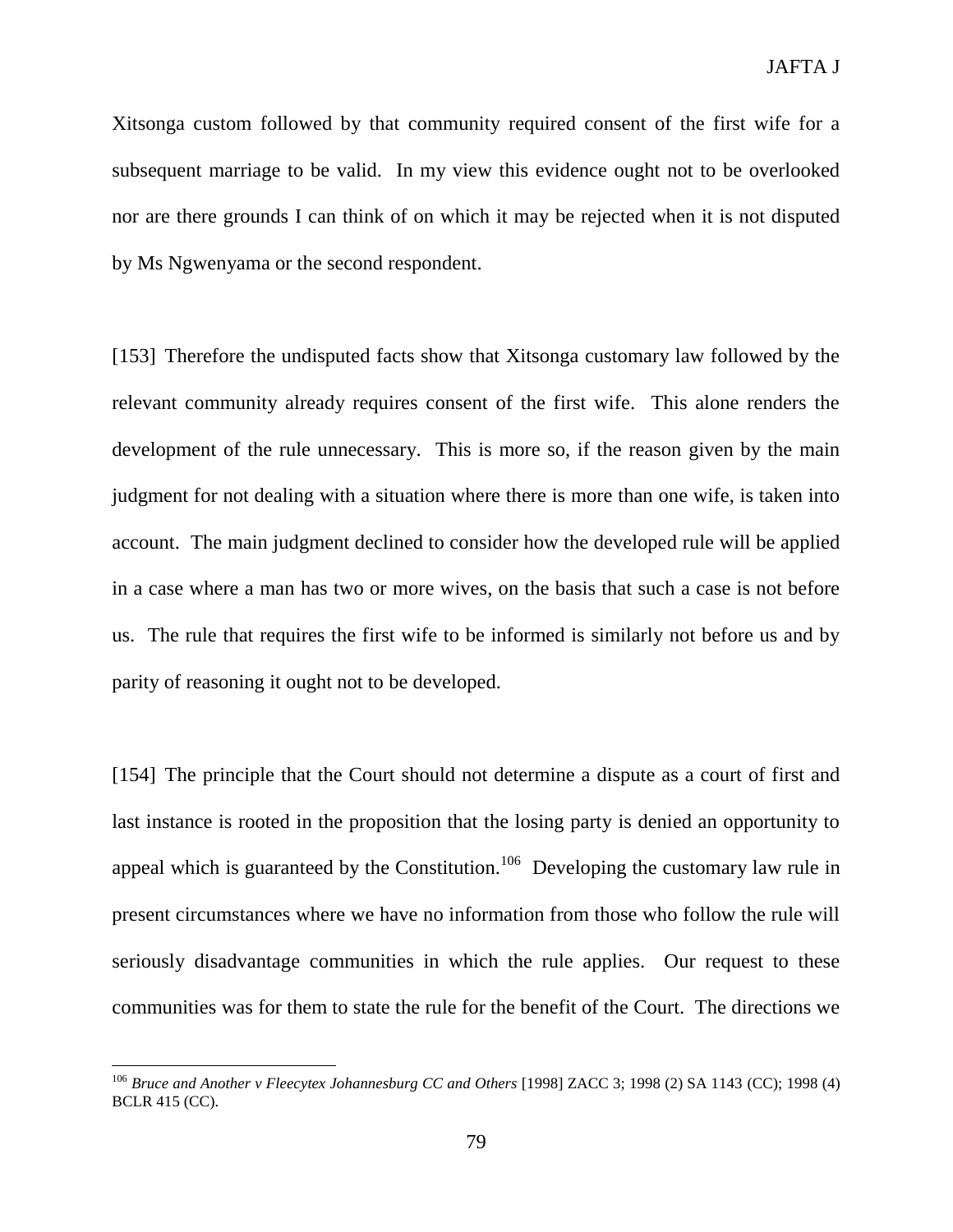issued did not warn them that should we find the rule furnished to be inconsistent with the Constitution, we will develop it without giving them a hearing.<sup>107</sup>

[155] However, what is stated in this judgment must not be taken as insulating customary law from development. Indeed, our Courts are obliged to develop both the common law and customary law if they are found to be inconsistent with the Constitution. The question is whether the proper approach is followed. As was observed in *Carmichele v Minister of Safety and Security*,  $^{108}$  the principles laid down by this Court<sup>109</sup> "become" singularly compelling when the issue is whether or how the common law is to be developed under section 39(2) of the Constitution, particularly when this Court has not

- 2. The above statements must address the following questions:
	- (i) under Tsonga customary law, is the consent of a first wife a requirement for the validity of subsequent customary marriages entered into by that first wife's husband;
	- $(ii)$  if so —

- (a) what are the requirements, if any, regarding the manner and form of this consent; and
- (b) what are the consequences, if any, of the failure to procure the first wife's consent or of any defects in relation to the manner or form of the consent?
- 3. The above sworn statements must have due regard to and adequately reflect authoritative sources of customary law, which sources may include writers on customary law, case law, testimony from traditional leaders and other expert evidence."

 $107$  The directions issued by the Court provided in relevant part:

<sup>&</sup>quot;1. The parties and the amici are invited to file statements by way of affidavit or affirmation on the issues described in paragraph 2 below. The statements must be lodged by 22 March 2013.

<sup>108</sup> [2001] ZACC 22; 2001 (4) SA 938 (CC); 2001 (10) BCLR 995 (CC).

<sup>&</sup>lt;sup>109</sup> Amod v Multilateral Motor Vehicle Accidents Fund [1998] ZACC 11; 1998 (4) SA 753 (CC); 1998 (10) BCLR 1207 (CC) at para 35 and *Christian Education South Africa v Minister of Education* [1998] ZACC 16; 1999 (2) SA 83 (CC); 1998 (12) BCLR 1449 (CC) at para 9.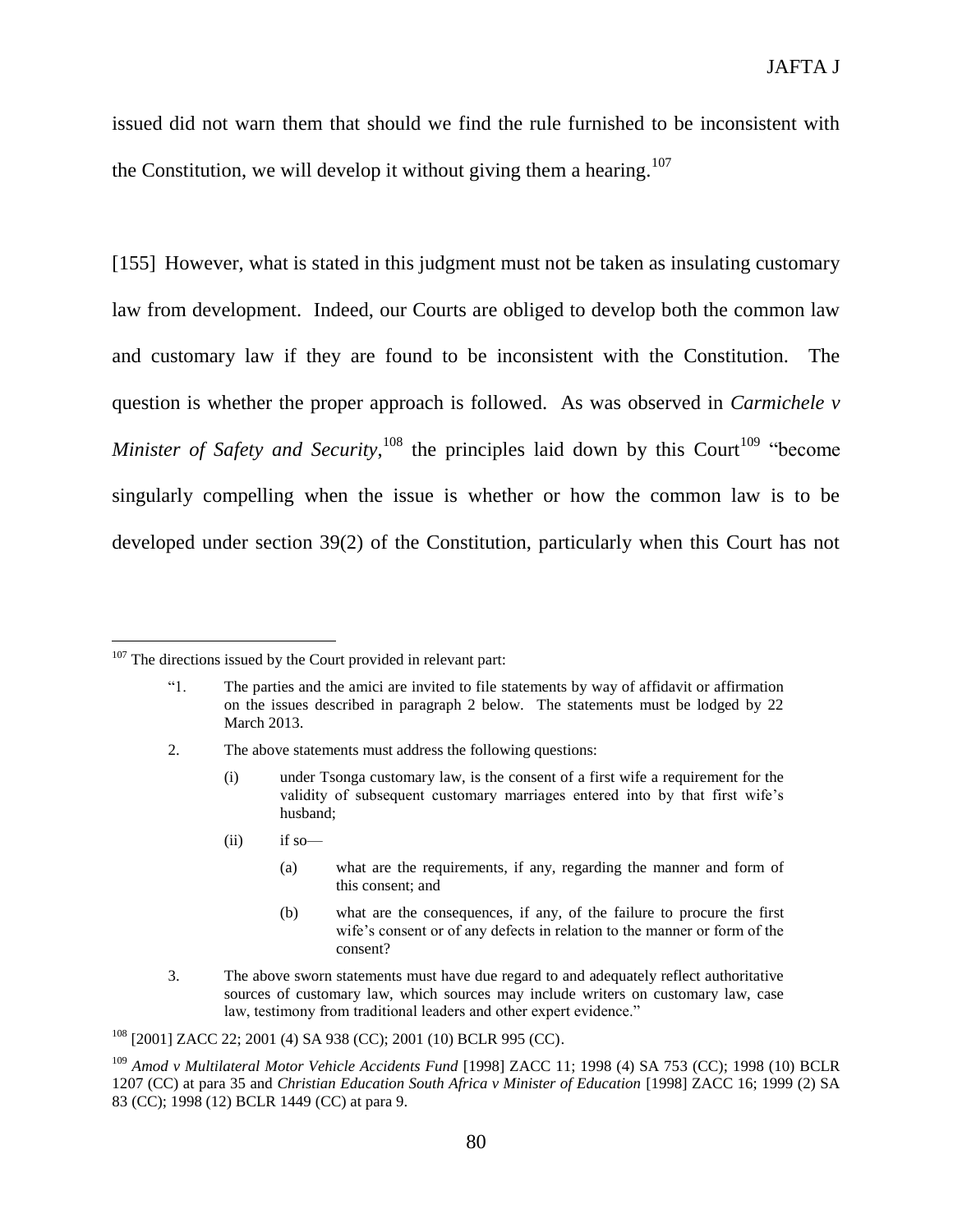previously been required to do so."<sup>110</sup> In *Christian Education South Africa* this Court said:

"[T]he exclusion of other courts from the exercise of a jurisdiction given to them by the Constitution would clearly not be in the general interests of justice and the development of our jurisprudence."<sup>111</sup>

[156] The principles referred to above cannot be outweighed by considerations of costs and time which were not raised by any of the parties to the present litigation. Moreover, the argument that considerations of costs and time may justify the development of the common law in this Court as a court of first and last instance was rejected in *Amod*.<sup>112</sup> All the cases referred to here constitute binding authority which this Court must follow unless it is convinced that they were wrong. The main judgment does not say they were wrong nor does it distinguish them from the present case.

[157] For these reasons I would not grant the orders relating to the development of Xitsonga customary law.

<sup>110</sup> *Carmichele* above n 14 at para 53.

<sup>111</sup> *Christian Education South Africa* above n 15 at para 9.

 $112$  Above n 15 at para 33. A unanimous judgment by Chaskalson P.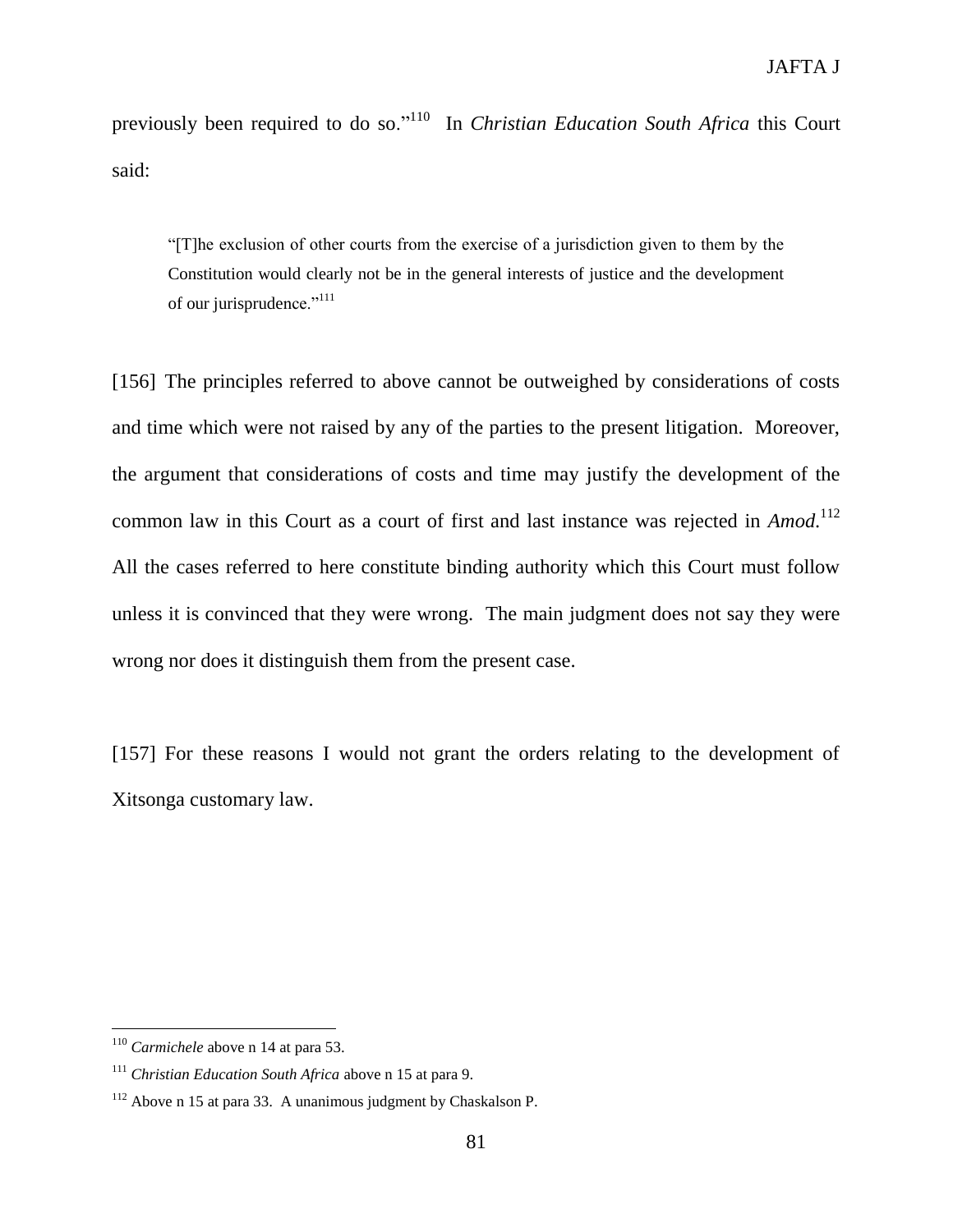## **Annexure A**

## **Summary of** *Modjadji Florah Mayelane v Mphephu Maria Ngwenyama and Another* **2013 ZACC 14 for information purposes only.**

The South African Constitution guarantees that all people must be treated equally and with human dignity. This means that husbands and wives must have equal rights in a marriage.

The Constitutional Court has held that, if a man wishes to marry more than one wife under Xitsonga custom, he must get consent from his existing wife. This means that his first wife must first agree to allow her husband to marry another woman before he may do so.

If the husband's first wife does not agree to allow him to marry another woman and the husband decides to marry again without her agreement, the new marriage is not valid under law. This means that the new marriage is not legal and the second woman will not be considered the husband's wife under the Recognition Act (120 of 1998).

This rule applies to all Xitsonga Customary marriages concluded after 30 May 2013. Any Xitsonga customary marriages concluded before this date are not affected by this judgment.